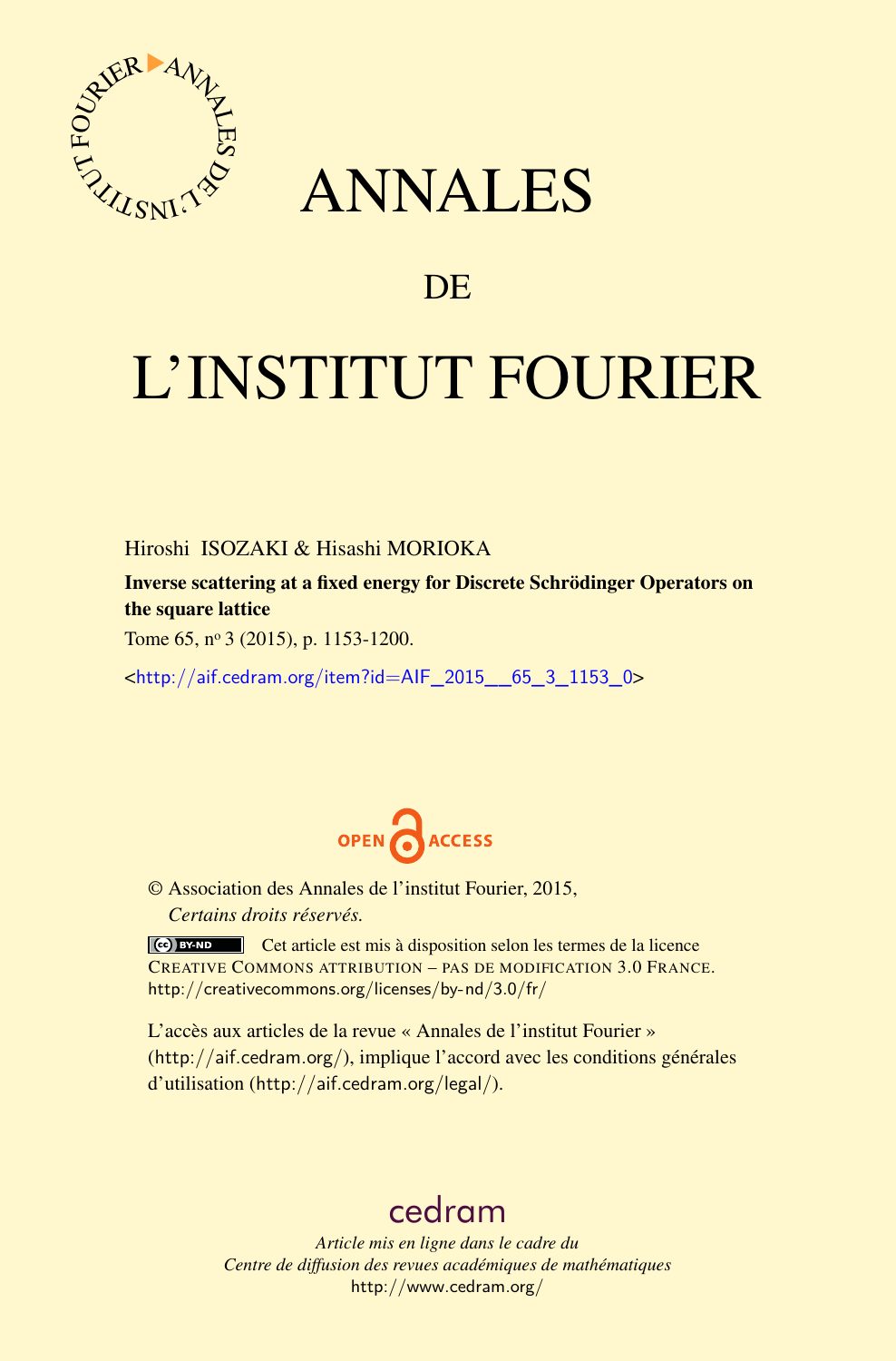### INVERSE SCATTERING AT A FIXED ENERGY FOR DISCRETE SCHRÖDINGER OPERATORS ON THE SQUARE LATTICE

**by Hiroshi ISOZAKI & Hisashi MORIOKA (\*)**

ABSTRACT. — We study an inverse scattering problem for the discrete Schrödinger operator on the square lattice  $\mathbb{Z}^d$ ,  $d \geq 2$ , with compactly supported potential. We show that the potential is uniquely reconstructed from a scattering matrix for a fixed energy.

Résumé. — Nous étudions un problème inverse de diffusion pour l'opérateur de Schrödinger discret sur un réseau carré  $\mathbb{Z}^d$ ,  $d \geqslant 2$ , avec un potentiel à support compact. Nous montrons que le potentiel est uniquement determiné en utilisant la matrice de diffusion à énergie fixée.

#### **1. Introduction**

#### **1.1. Inverse scattering**

Let  $\mathbb{Z}^d = \{n = (n_1, \dots, n_d) ; n_i \in \mathbb{Z}, 1 \leq i \leq d\}$  be the square lattice, and  $e_1 = (1,0,\dots,0), \dots, e_d = (0,\dots,0,1)$  the standard basis of  $\mathbb{Z}^d$ . Throughout the paper, we shall assume that  $d \geq 2$ . The Schrödinger operator  $\widehat{H}$  on  $\mathbb{Z}^d$  is defined by

$$
\widehat{H} = \widehat{H}_0 + \widehat{V},
$$

where for  $\hat{f} = {\{\hat{f}(n)\}_{{n \in \mathbb{Z}^d}} \in \ell^2(\mathbb{Z}^d)}$  and  $n \in \mathbb{Z}^d$ 

$$
(\widehat{H}_0 \widehat{f})(n) = -\frac{1}{4} \sum_{j=1}^d \left\{ \widehat{f}(n+e_j) + \widehat{f}(n-e_j) \right\} + \frac{d}{2} \widehat{f}(n),
$$

Keywords: Schrödinger operator, Scattering theory, Inverse Problem.

Math. classification: 81U40, 47A40, 39A12.

<sup>(\*)</sup> The authors are indebted to Evgeny Korotyaev for useful discussions and encouragements. The second author is supported by the Japan Society for the Promotion of Science under the Grant-in-Aid for Research Fellow (DC2) No. 23110.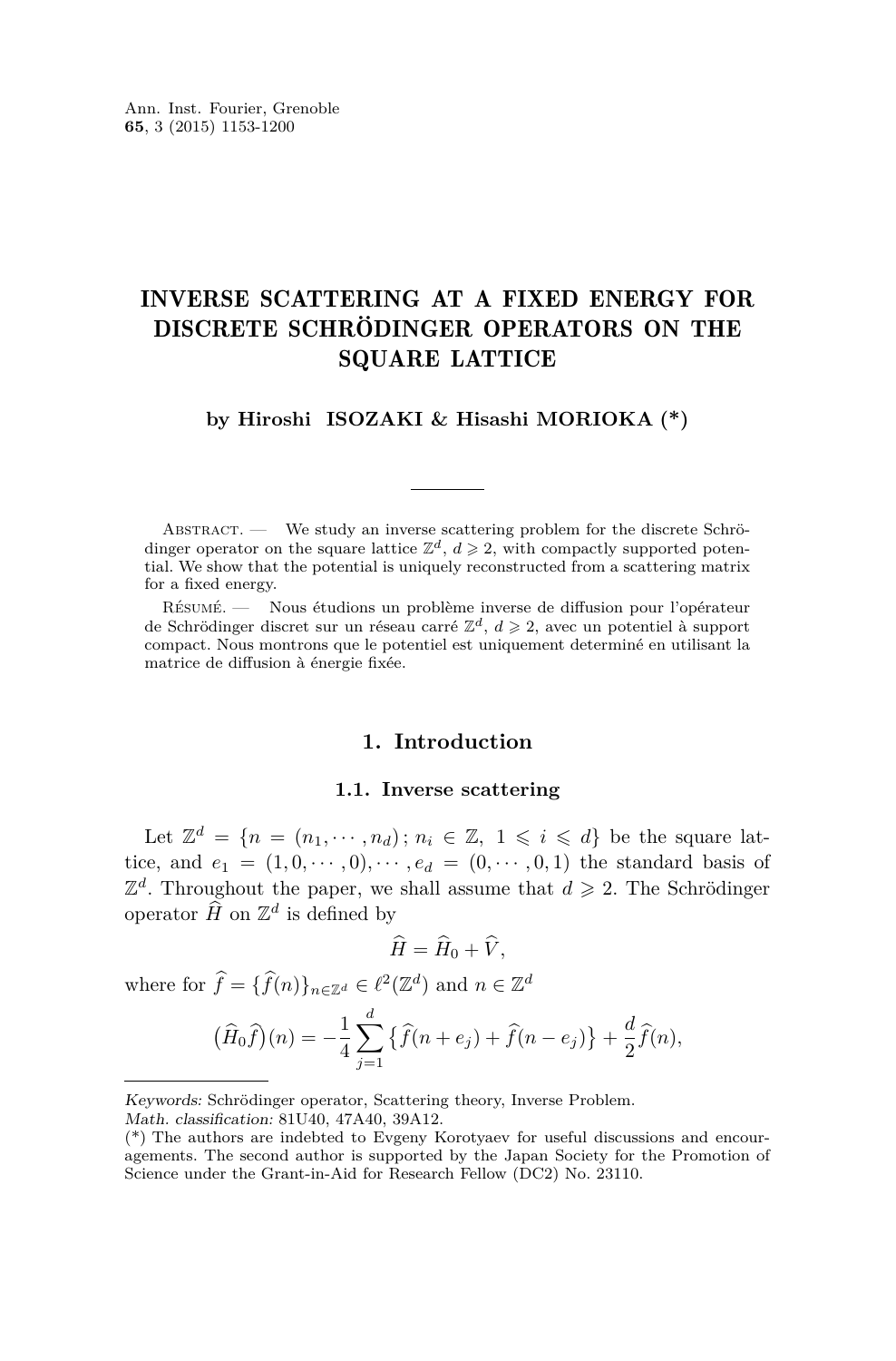$$
(\widehat{V}\widehat{f})(n) = \widehat{V}(n)\widehat{f}(n).
$$

We impose the following assumption on  $V$ :

(**A**)  $\hat{V}$  *is real-valued, and*  $\hat{V}(n) = 0$  *except for a finite number of n.* 

Under this assumption,  $\sigma(\hat{H}_0) = \sigma_{ess}(\hat{H}) = [0, d]$ , and the wave operators

(1.1) 
$$
\widehat{W}^{(\pm)} = \mathop{\rm s-lim}_{t \to \pm \infty} e^{it\widehat{H}} e^{-it\widehat{H}_0} \quad (\text{in } \ell^2(\mathbb{Z}^d))
$$

exist and are asymptotically complete, i.e. their ranges coincide with  $\mathcal{H}_{ac}(\hat{H})$ , the absolutely continuous subspace for  $\hat{H}$ . Hence the scattering operator

(1.2) 
$$
\widehat{S} = (\widehat{W}^{(+)})^* \widehat{W}^{(-)}
$$

is unitary. Associated with  $\hat{H}_0$ , we have a unitary spectral representation

$$
\widehat{\mathcal{F}}_0: \ell^2(\mathbb{Z}^d) \to L^2((0, d); L^2(M_\lambda); d\lambda),
$$

where

(1.3) 
$$
M_{\lambda} = \left\{ x \in \mathbb{T}^d \, ; \, d - \sum_{j=1}^d \cos x_j = 2\lambda \right\},\,
$$

(1.4) 
$$
\mathbb{T}^d = \mathbb{R}^d / (2\pi \mathbb{Z}^d) = [-\pi, \pi]^d.
$$

Then  $\widehat{\mathcal{F}}_0\widehat{S}(\widehat{\mathcal{F}}_0)^*$  has the following direct integral representation

(1.5) 
$$
\widehat{\mathcal{F}}_0\widehat{S}(\widehat{\mathcal{F}}_0)^* = \int_0^d \oplus \mathcal{S}(\lambda) d\lambda.
$$

Here  $\mathcal{S}(\lambda)$  is a unitary operator on  $L^2(M_\lambda)$ , and is called the *S-matrix*.

Our main concern in this paper is the inverse scattering, i.e. reconstruction of the potential  $\hat{V}$  from the knowledge of the S-matrix. In [\[10\]](#page-48-0) (see also [\[6\]](#page-47-0)), it has been proven that given  $\mathcal{S}(\lambda)$  for all energy  $\lambda \in (0, d) \setminus \mathbb{Z}$ , one can uniquely reconstruct the potential.

It is worthwhile to recall the case of the continuous model, i.e. the Schrödinger operator  $-\Delta + V(x)$  in  $L^2(\mathbb{R}^d)$ . In this case, it is known that only one arbitrarily fixed energy  $\lambda > 0$  is sufficient to reconstruct the compactly supported (and also exponentially decaying) potential  $V(x)$  from the S-matrix  $\mathcal{S}(\lambda)$ . This was proved for  $d \geq 3$  in 1980's by Sylvester-Uhlmann [\[22\]](#page-48-0), Nachman [\[15\]](#page-48-0), Khenkin-Novikov [\[12\]](#page-48-0), Novikov [\[18\]](#page-48-0). There are two methods. One way is applicable to the compactly supported potential and based on the equivalence of the S-matrix and the Dirichlet-Neumann map (called D-N map hereafter) for the boundary value problem in a bounded domain. The other way relies on Faddeev's theory for the multi-dimensional

<span id="page-2-0"></span>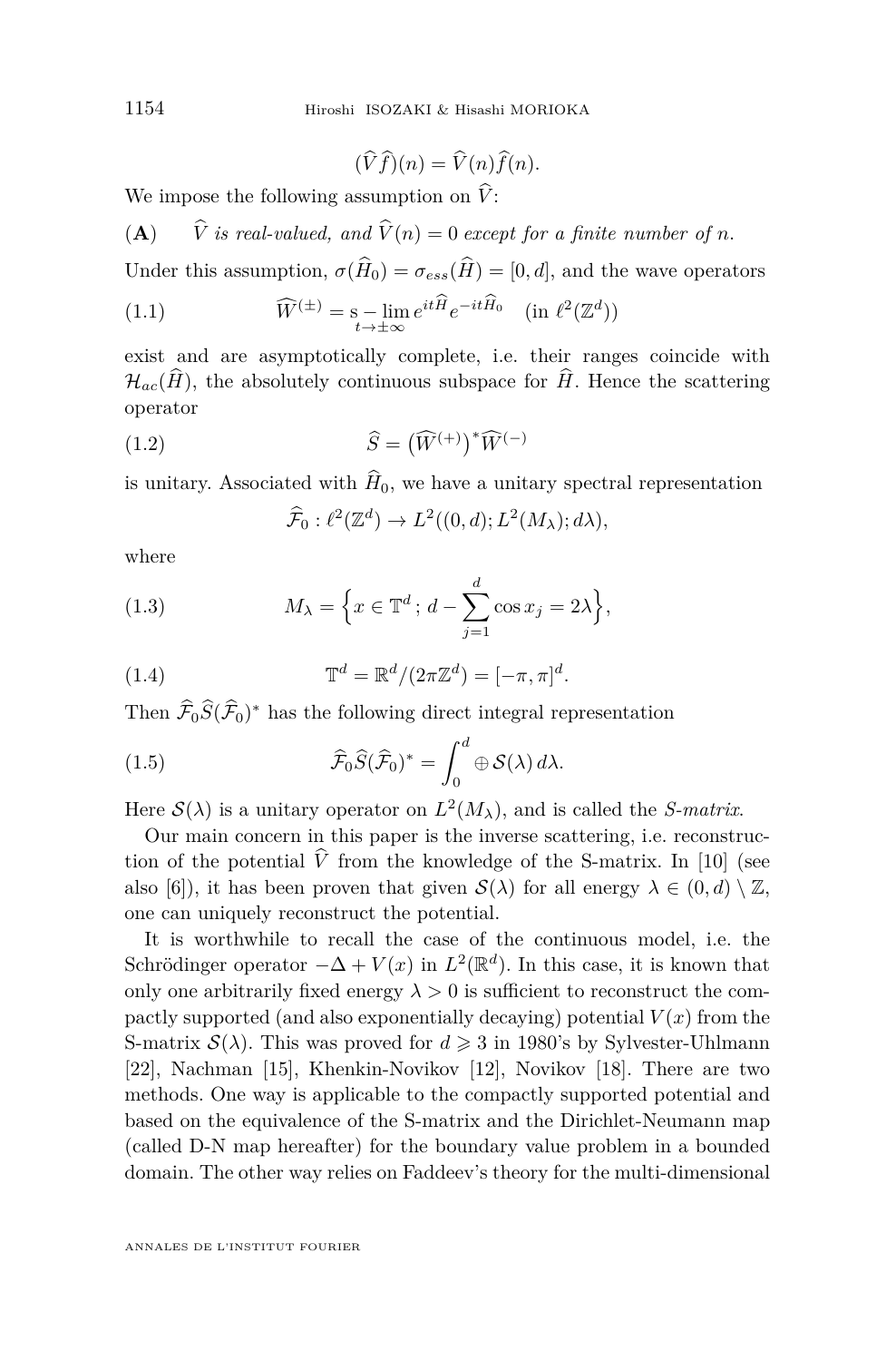<span id="page-3-0"></span>inverse scattering, in particular, on Faddeev's scattering amplitude, and allows exponentially decaying potentials. In both cases, Sylvester-Uhlmann's complex geometrical optics solutions to the Schrödinger equation, or Faddeev's exponentially growing Green function played a crucial role. (See e.g. an expositiory article [\[9\]](#page-47-0).) However, since both of these methods use the complex Born approximation, the case  $d = 2$  remained open rather a long time. Note that for the potential of the form coming from electric conductivities, the 2-dim. inverse scattering problem for a fixed energy was solved by Nachman [\[16\]](#page-48-0). See also [\[8\]](#page-47-0). Recently Bukhgeim [\[2\]](#page-47-0) proved that, based on Carleman estimates, the D-N map determines the potential for the 2-dim. boundary value problem. For the partial data problem, see [\[7\]](#page-47-0). This result can be applied to the inverse scattering and to derive an affirmative answer to the uniqueness of the potential for a given potential of fixed energy.

#### **1.2. Main result**

To study the inverse scattering from a fixed energy for the discrete model, we adopt the above-mentioned former approach. Namely, we assume that the potential is compactly supported, and derive the equivalence of the S-matrix and the D-N map in a bounded domain.

We take a bounded set  $\Omega_{int} \subset \mathbb{Z}^d$  which contains the support of  $\hat{V}$ , and define  $\hat{H}_{int} = \hat{H}_0 + \hat{V}$  on  $\Omega_{int}$  with Dirichlet boundary condition (see §6). We need to restrict the energy in some interval. Let

(1.6) 
$$
I_d = \begin{cases} (0,1) \cup (1,2), & \text{for } d = 2, \\ (0,1/2) \cup (d-1/2,d), & \text{for } d \ge 3. \end{cases}
$$

The following theorem is our main aim.

THEOREM 1.1. — Fix  $\lambda \in I_d \setminus \sigma(\hat{H}_{int})$  arbitrarily. Then from the Smatrix  $\mathcal{S}(\lambda)$ , one can uniquely reconstruct the potential  $\hat{V}$ .

Our proof not only states the uniqueness, but also explains the procedure of the reconstuction of the potential. In fact, in Theorem [7.6,](#page-38-0) we derive an explicit formula relating the S-matrix with the D-N map, which is a discrete analogue of the formula known in the continuous case ([\[15\]](#page-48-0), [\[8\]](#page-47-0), [\[17\]](#page-48-0)). Furthermore, in the discrete case, there exists a finite procedure for the reconstruction of the potential from the D-N map, which is a discrete layer-stripping method.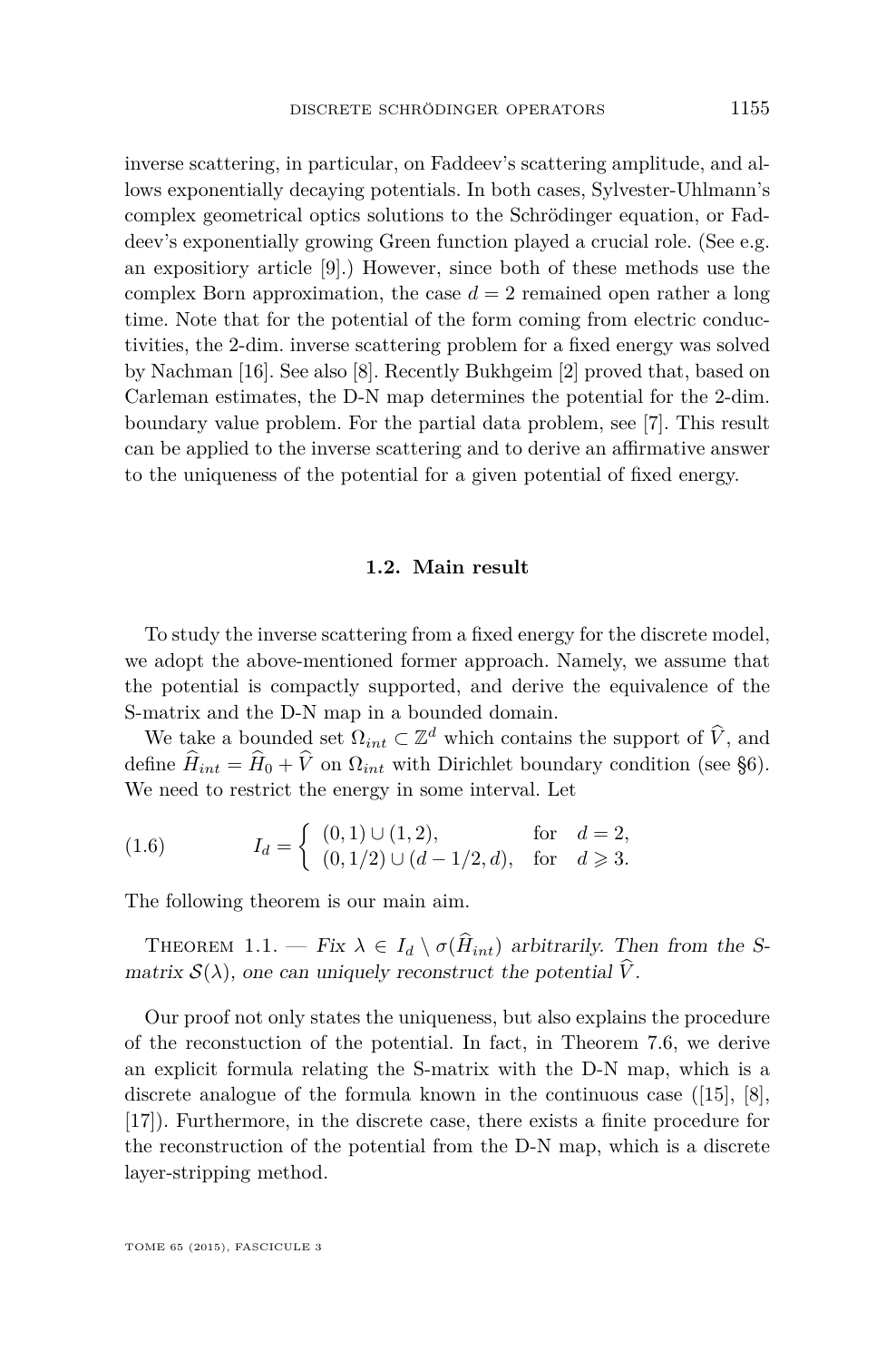#### **1.3. The plan of the proof**

After the preparation of basic spectral results in §2 and §3, the first task is to relate the S-matrix with the far-field pattern at infinity of the generalized eigenfunction of  $\hat{H}$ . This is done in §4 by observing the asymptotic expansion at infinity of the Green operator of  $\hat{H}$ . In §5, we introduce the radiation condition for the Helmholtz equation and prove the uniqueness theorem for the solution. We then study the spectral theory for the exterior problem in §6, with the aid of which we obtain in §7 the equivalence of the S-matrix and the D-N map for a boundary value problem in a bounded domain (Theorem [7.6\)](#page-38-0). The potential is then reconstructed from the D-N map in §8 via a constructive procedure.

Although the main stream of the proof is the same as the continuous case, we need to be careful about the difference in the case of the discrete model. The first one is the asymptotic expansion of the resolvent at infinity. This is based on the stationary phase method on the surface  $M_{\lambda}$  defined by [\(1.3\)](#page-2-0), which is not strictly convex in general. This is the reason we restrict the energy on  $I_d$ . The second one, which is more serious, occurs when we compare the far-field patterns of solutions to Schrödinger equations in the whole space with those of the exterior domain. We need a Rellich type theorem (see Theorem [5.7\)](#page-25-0) and a unique continuation property for the discrete Helmholtz equation, which do not seem to be well-known. However, the former's precursor has been given by Shaban-Vainberg [\[21\]](#page-48-0), and the latter follows rather easily from it. As a byproduct, it proves the nonexistence of embedded eigenvalues for  $\hat{H}$  ([\[11\]](#page-48-0)). We then go into the final step of computing the potential from the D-N map. In the continuous case, this is an elliptic Cauchy problem from the boundary, hence is ill-posed. However, in the discrete case, this is a finite dimensional problem, therefore a finite computational procedure. The whole proof does not depend on the space dimension. In contrast, it took a long time to get the 2-dim. result in the continuous case.

#### **1.4. Remarks for references**

There are important precursors of this paper. The work of Eskina [\[6\]](#page-47-0) has already announced the result of the inverse scattering for discrete Schrödinger operators. In particular, this paper stresses the effectiveness of several complex variables in the study of discrete Schrödinger operators. Shaban-Vainberg [\[21\]](#page-48-0) studied the spectral theory of discrete Schrödinger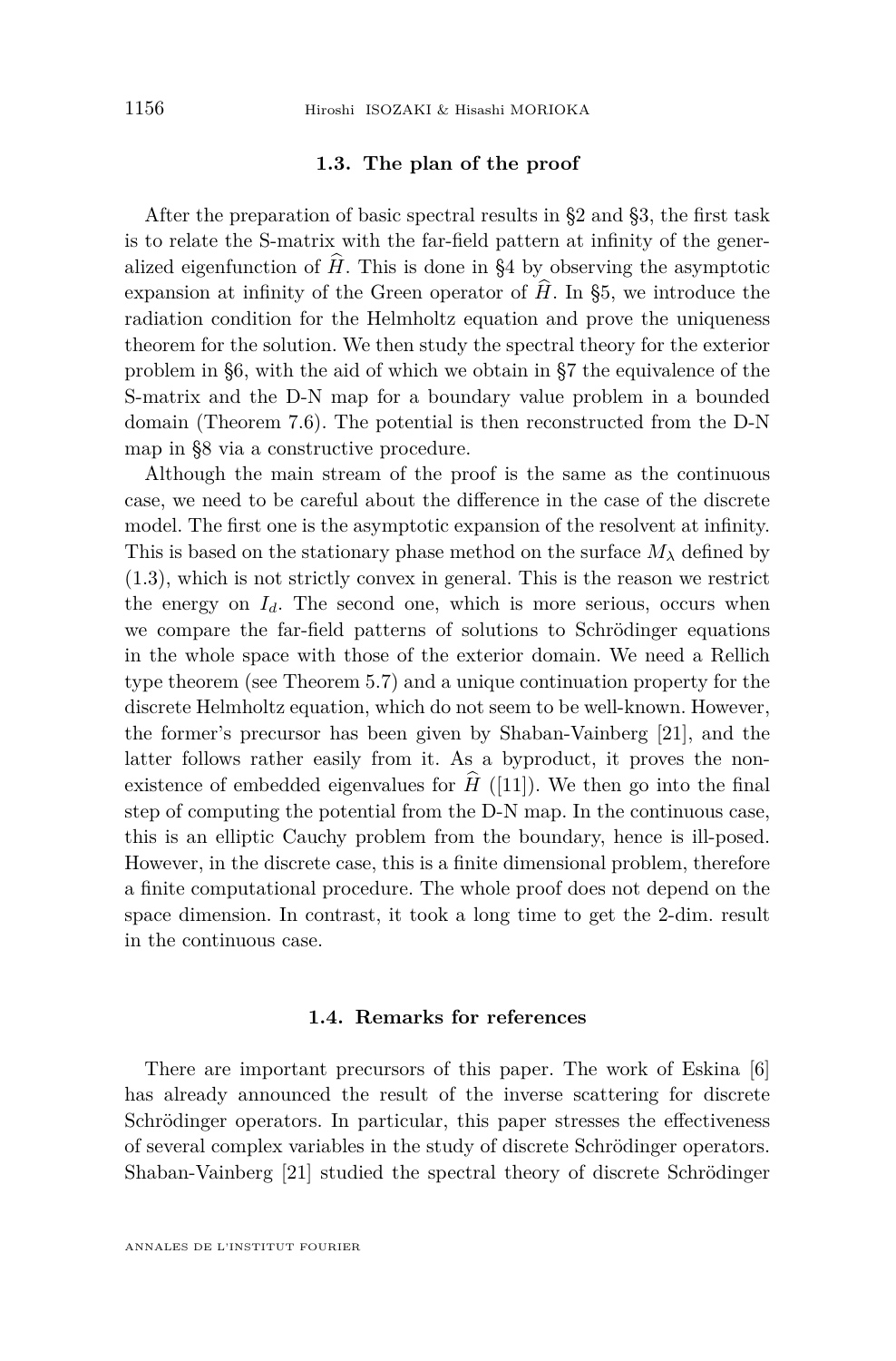<span id="page-5-0"></span>operators. They introduced the radiation condition, proved the limiting absorption principle, and derived the asymptotic expansion of the resolvent at infinity including the case of non-convex surface.

The computation of the D-N map for the discrete interior boundary value problem was done in the work of Oberlin [\[19\]](#page-48-0). See also Curtis-Morrow [\[4\]](#page-47-0) and Curtis-Mooers-Morrow [\[3\]](#page-47-0).

#### **1.5. Notation**

*C*'s denote various constants. For any  $x, y \in \mathbb{R}^d$ ,  $x \cdot y = x_1y_1 + \cdots + x_dy_d$ denotes the ordinary scalar product in the Euclidean space where  $x_j$  and  $y_j$ are *j*-th component of *x* and *y* respectively. For any  $x \in \mathbb{R}^d$ ,  $|x| = (x \cdot x)^{1/2}$ is the Euclidean norm. Note that even for  $n = (n_1, \dots, n_d) \in \mathbb{Z}^d$ , we use  $|n| = \left(\sum_{j=1}^d |n_j|^2\right)^{1/2}$ . For two Banach spaces *X* and *Y*, **B**(*X*; *Y*) denotes the space of bounded operators from *X* to *Y* . For a self-adjoint operator *A* on a Hilbert space,  $\sigma(A)$ ,  $\sigma_{ess}(A)$ ,  $\sigma_{disc}(A)$ ,  $\sigma_{ac}(A)$  and  $\sigma_p(A)$  denote its spectrum, essential spectrum, discrete spectrum, absolutely continuous spectrum and point spectrum, respectively. For a set  $S$ ,  $\#S$  denotes the number of elements in *S*. We use the notation

$$
\langle t \rangle = (1 + t^2)^{1/2}, \quad t \in \mathbb{R}.
$$

#### **2. Momentum representation**

#### **2.1. Discrete Fourier transform**

From the view point of dynamics on the lattice, the torus  $\mathbb{T}^d$  in [\(1.4\)](#page-2-0) plays the role of momentum space. Let  $\mathcal U$  be the unitary operator from  $\ell^2(\mathbb{Z}^d)$  to  $L^2(\mathbb{T}^d)$  defined by

$$
(\mathcal{U}\,\widehat{f})(x) = (2\pi)^{-d/2} \sum_{n \in \mathbb{Z}^d} \widehat{f}(n) e^{-in \cdot x}.
$$

Using this discrete Fourier transformation, the Hamiltonian  $\hat{H}$  is represented by

$$
H = \mathcal{U}\,\widehat{H}\,\mathcal{U}^* = H_0 + V, \quad H_0 = \mathcal{U}\,\widehat{H}_0\,\mathcal{U}^*, \quad V = \mathcal{U}\,\widehat{V}\,\mathcal{U}^*,
$$

where  $H_0$  is the multiplcation operator:

(2.1) 
$$
H_0 = \frac{1}{2} \left( d - \sum_{j=1}^d \cos x_j \right) =: h(x),
$$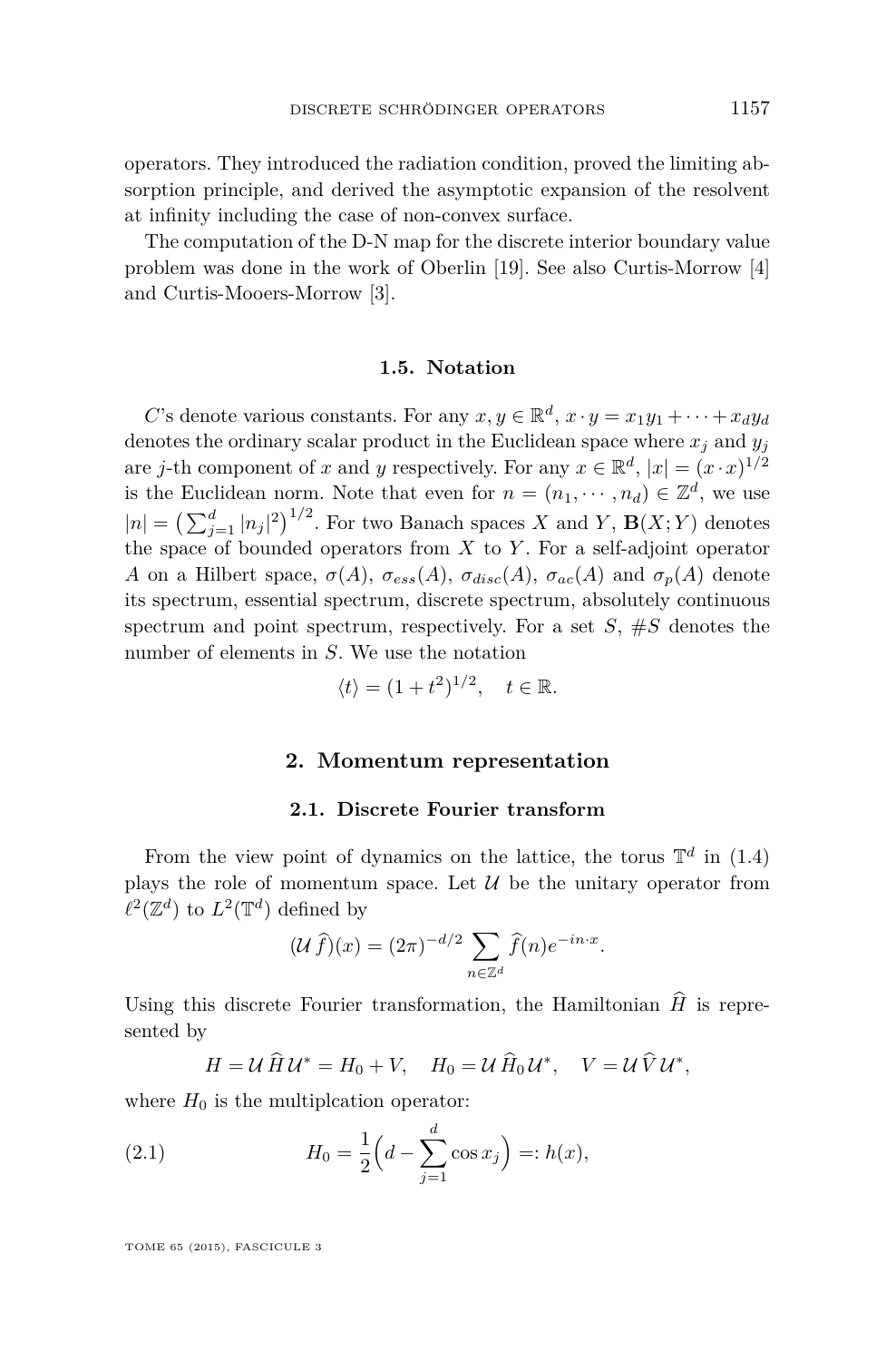and *V* is the convolution operator

$$
(Vu)(x) = (2\pi)^{-d/2} \int_{\mathbb{T}^d} V(x - y)u(y)dy,
$$

$$
V(x) = (2\pi)^{-d/2} \sum_{n \in \mathbb{Z}^d} \widehat{V}(n)e^{-in \cdot x}.
$$

#### **2.2. Sobolev and Besov spaces**

We define operators  $\widehat{N}_j$  and  $N_j$  by

$$
(\widehat{N}_j \widehat{f})(n) = n_j \widehat{f}(n), \quad N_j = \mathcal{U}\widehat{N}_j \mathcal{U}^* = i \frac{\partial}{\partial x_j}.
$$

We put  $N = (N_1, \dots, N_d)$ , and let  $N^2$  be the self-adjont operator defined by

$$
N^2 = \sum_{j=1}^d N_j^2 = -\Delta, \text{ on } \mathbb{T}^d,
$$

where  $\Delta$  denotes the Laplacian on  $\mathbb{T}^d = [-\pi, \pi]^d$  with periodic boundary condition. We put √

$$
|N| = \sqrt{N^2} = \sqrt{-\Delta}.
$$

For  $s \in \mathbb{R}$ , let  $\mathcal{H}^s$  be the completion of  $D(|N|^s)$  with respect to the norm  $||u||_s = ||\langle N \rangle^s u||$ :

$$
\mathcal{H}^s = \{ u \in \mathcal{D}'(\mathbb{T}^d) \, ; \, \|u\|_s = \|\langle N \rangle^s u\| < \infty \},
$$

where  $\mathcal{D}'(\mathbb{T}^d)$  denotes the space of distribution on  $\mathbb{T}^d$ . Put  $\mathcal{H} = \mathcal{H}^0 =$  $L^2(\mathbb{T}^d)$ .

For a self-adjoint operator *T*, let  $\chi(a \leq T \leq b)$  denote the operator  $\chi_I(T)$ , where  $\chi_I(\lambda)$  is the characteristic function of the interval  $I = [a, b)$ . The operators  $\chi(T \le a)$  and  $\chi(T \ge b)$  are defined similarly. Using the series  $\{r_j\}_{j=0}^{\infty}$  with  $r_{-1} = 0$ ,  $r_j = 2^j$   $(j \geq 0)$ , we define the Besov space B by

$$
\mathcal{B} = \Big\{f \in \mathcal{H}; \|f\|_{\mathcal{B}} = \sum_{j=0}^{\infty} r_j^{1/2} \|\chi(r_{j-1} \leqslant |N| < r_j)f\| < \infty\Big\}.
$$

Its dual space  $\mathcal{B}^*$  is the completion of  $\mathcal{H}$  by the following norm

$$
||u||_{\mathcal{B}^*} = \sup_{j\geq 0} r_j^{-1/2} ||\chi(r_{j-1} \leq |N| < r_j)u||.
$$

The following Lemma [2.1](#page-7-0) is proved in the same way as in [\[1\]](#page-47-0).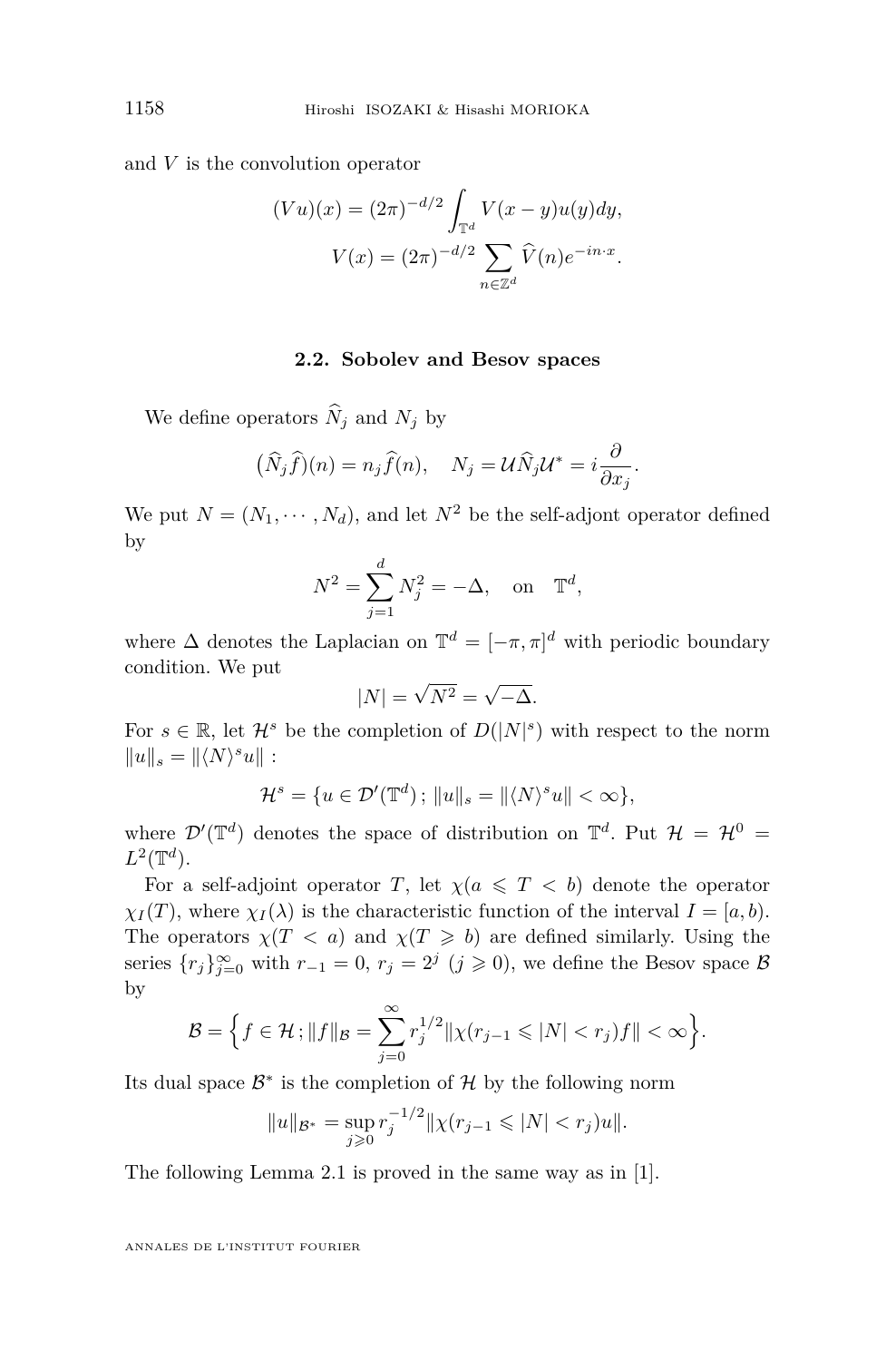<span id="page-7-0"></span>LEMMA 2.1.  $-$  (1) There exists a constant  $C > 0$  such that

$$
C^{-1}||u||_{\mathcal{B}^*} \leqslant \left(\sup_{R>1} \frac{1}{R} ||\chi(|N| < R)u||^2\right)^{1/2} \leqslant C||u||_{\mathcal{B}^*}.
$$

Therefore, in the following, we use

$$
||u||_{\mathcal{B}^*} = \left(\sup_{R>1} \frac{1}{R} ||\chi(|N| < R)u||^2\right)^{1/2}
$$

as a norm on  $\mathcal{B}^*$ .

(2) For  $s > 1/2$ , the following inclusion relations hold :

$$
\mathcal{H}^s \subset \mathcal{B} \subset \mathcal{H}^{1/2} \subset \mathcal{H} \subset \mathcal{H}^{-1/2} \subset \mathcal{B}^* \subset \mathcal{H}^{-s}.
$$

We also put  $\widehat{\mathcal{H}} = \ell^2(\mathbb{Z}^d)$ , and define  $\widehat{\mathcal{H}}^s$ ,  $\widehat{\mathcal{B}}$ ,  $\widehat{\mathcal{B}}^*$  by replacing *N* by  $\widehat{N}$ . Note that  $\hat{\mathcal{H}}^s = \mathcal{U}^* \mathcal{H}^s$  and so on. In particular, Parseval's formula implies that

$$
||u||_{\mathcal{H}^s}^2 = ||\widehat{u}||_{\widehat{\mathcal{H}}^s}^2 = \sum_{n \in \mathbb{Z}^d} (1 + |n|^2)^s |\widehat{u}(n)|^2,
$$
  

$$
||u||_{\mathcal{B}^*}^2 = ||\widehat{u}||_{\widehat{\mathcal{B}}^*}^2 = \sup_{R > 1} \frac{1}{R} \sum_{|n| < R} |\widehat{u}(n)|^2,
$$

 $\hat{u}(n)$  being the Fourier coefficient of  $u(x)$ .

#### **2.3. Resolvent estimate**

LEMMA 2.2. — (1)  $\sigma(\hat{H}_0) = \sigma_{ac}(\hat{H}_0) = [0, d].$ (2)  $\sigma_{ess}(\widehat{H}) = [0, d], \quad \sigma_{disc}(\widehat{H}) \subset \mathbb{R} \setminus [0, d].$  $(3)$   $\sigma_p(\widehat{H}) \cap (0,d) = \emptyset.$ 

Proof. — The assertions  $(1)$ ,  $(2)$  follow from  $(2.1)$  and Weyl's theorem. The assertion (3) is proven in [\[11\]](#page-48-0).  $\square$ 

Let  $\widehat{R}(z) = (\widehat{H} - z)^{-1}$ .

THEOREM 2.3. — (1) Let  $s > 1/2$  and  $\lambda \in (0, d) \setminus \mathbb{Z}$ . Then there exists a norm limit  $\widehat{R}(\lambda \pm i0) := \lim_{\epsilon \to 0} \widehat{R}(\lambda \pm i\epsilon) \in \mathbf{B}(\widehat{\mathcal{H}}^s; \widehat{\mathcal{H}}^{-s})$ . Moreover, we have

(2.2) 
$$
\sup_{\lambda \in J} \|\widehat{R}(\lambda \pm i0)\|_{\mathbf{B}(\widehat{\mathcal{B}}, \widehat{\mathcal{B}}^*)} < \infty.
$$

for any compact interval *J* in  $(0, d) \setminus \mathbb{Z}$ . The mapping  $(0, d) \setminus \mathbb{Z} \ni \lambda \mapsto$  $\widehat{R}(\lambda \pm i0)$  is norm continuous in  $\mathbf{B}(\widehat{\mathcal{H}}^s; \widehat{\mathcal{H}}^{-s})$  and weakly continuous in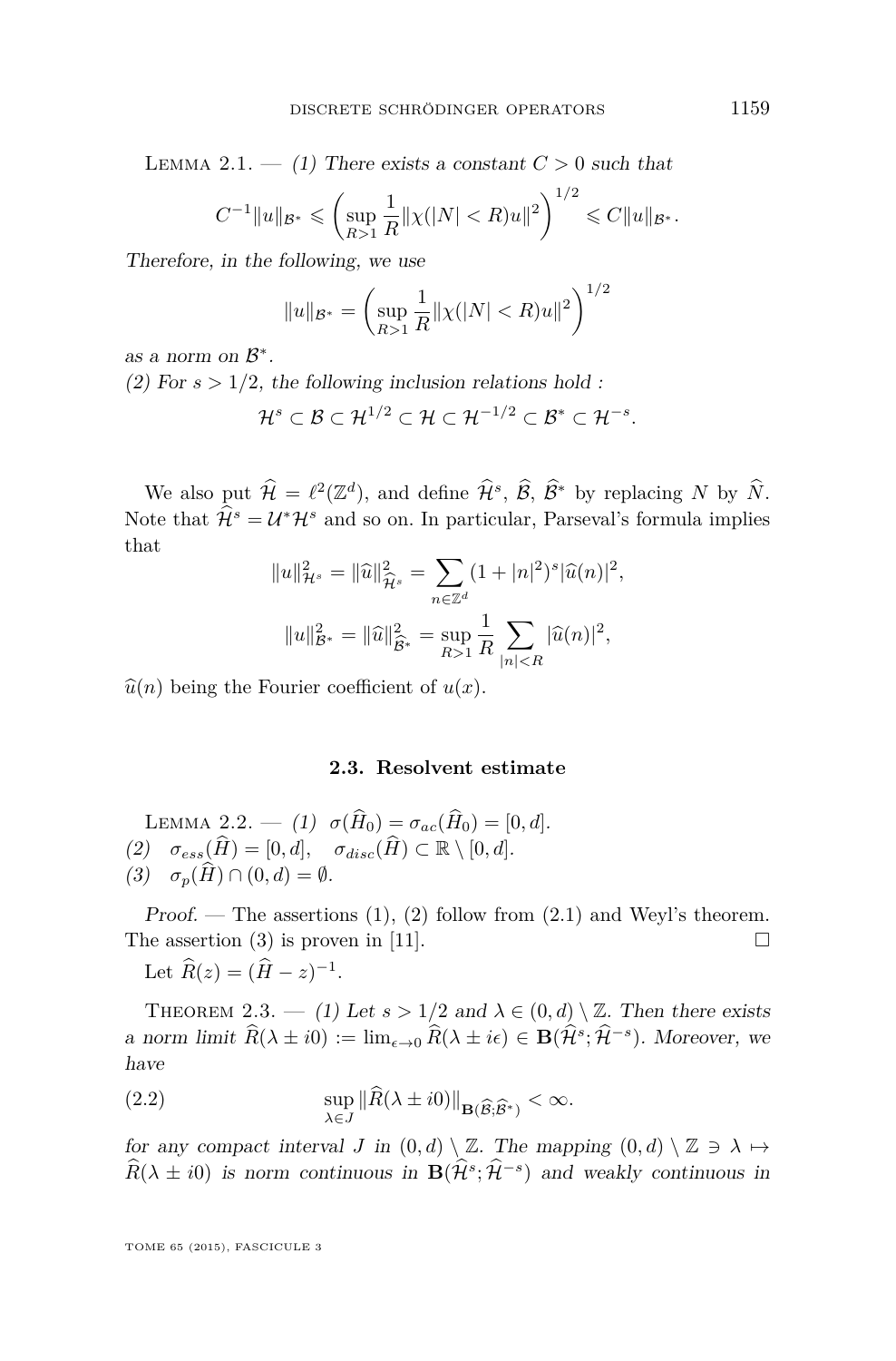<span id="page-8-0"></span> $\mathbf{B}(\widehat{\mathcal{B}}\,;\widehat{\mathcal{B}}^*)$ . (2)  $\hat{H}$  has no singular continuous spectrum.

For the proof of Theorem [2.3,](#page-7-0) see Lemma 2.5 and Theorem 2.6 of [\[10\]](#page-48-0). Note that

(2.3) 
$$
\nabla h(x) = 0 \Longleftrightarrow h(x) \in \{0, 1, \cdots, d\}.
$$

This is the reason why the set of thresholds  $\{0, 1, \dots, d\}$  appears.

#### **3. Spectral representations and S-matrices**

We recall spectral representations and S-matrices derived in §3 of [\[10\]](#page-48-0).

#### **3.1. Spectral representation on the torus**

We begin with the spectral representation in the momentum space. Let us note

$$
h(x) = \frac{1}{2} \left( d - \sum_{j=1}^{d} \cos x_j \right) = \sum_{j=1}^{d} \sin^2 \left( \frac{x_j}{2} \right),
$$

which suggests that the variables  $y = (y_1, \dots, y_d) \in [-1, 1]^d$ :

$$
y_j = \sin \frac{x_j}{2}
$$
,  $x_j = 2 \arcsin y_j$ 

are convenient to describe  $H_0$ . Note that for  $\lambda \in (0, d) \setminus \mathbb{Z}$ 

(3.1) 
$$
x(\sqrt{\lambda}\theta) = (2\arcsin(\sqrt{\lambda}\theta_1), \cdots, 2\arcsin(\sqrt{\lambda}\theta_d)), \quad \theta \in S^{d-1},
$$

gives a parametric representation of

(3.2) 
$$
M_{\lambda} = \{x \in \mathbb{T}^d \, ; \, h(x) = \lambda\}.
$$

We equip  $M_{\lambda}$  with the measure

$$
d\widetilde{M}_{\lambda} = \frac{(\sqrt{\lambda})^{d-2}}{2} J(\sqrt{\lambda}\theta) d\theta,
$$

$$
J(y) = \chi(y) \prod_{j=1}^{d} \frac{2}{\cos(x_j/2)} = \chi(y) \prod_{j=1}^{d} \frac{2}{\sqrt{1 - y_j^2}},
$$

 $\chi(y)$  being the characteristic function of  $[-1, 1]^d$ . Then we have

$$
dx = J(y)dy = d\widetilde{M}_{\lambda} d\lambda, \quad d\widetilde{M}_{\lambda} = \frac{dM_{\lambda}}{|\nabla_x h(x)|},
$$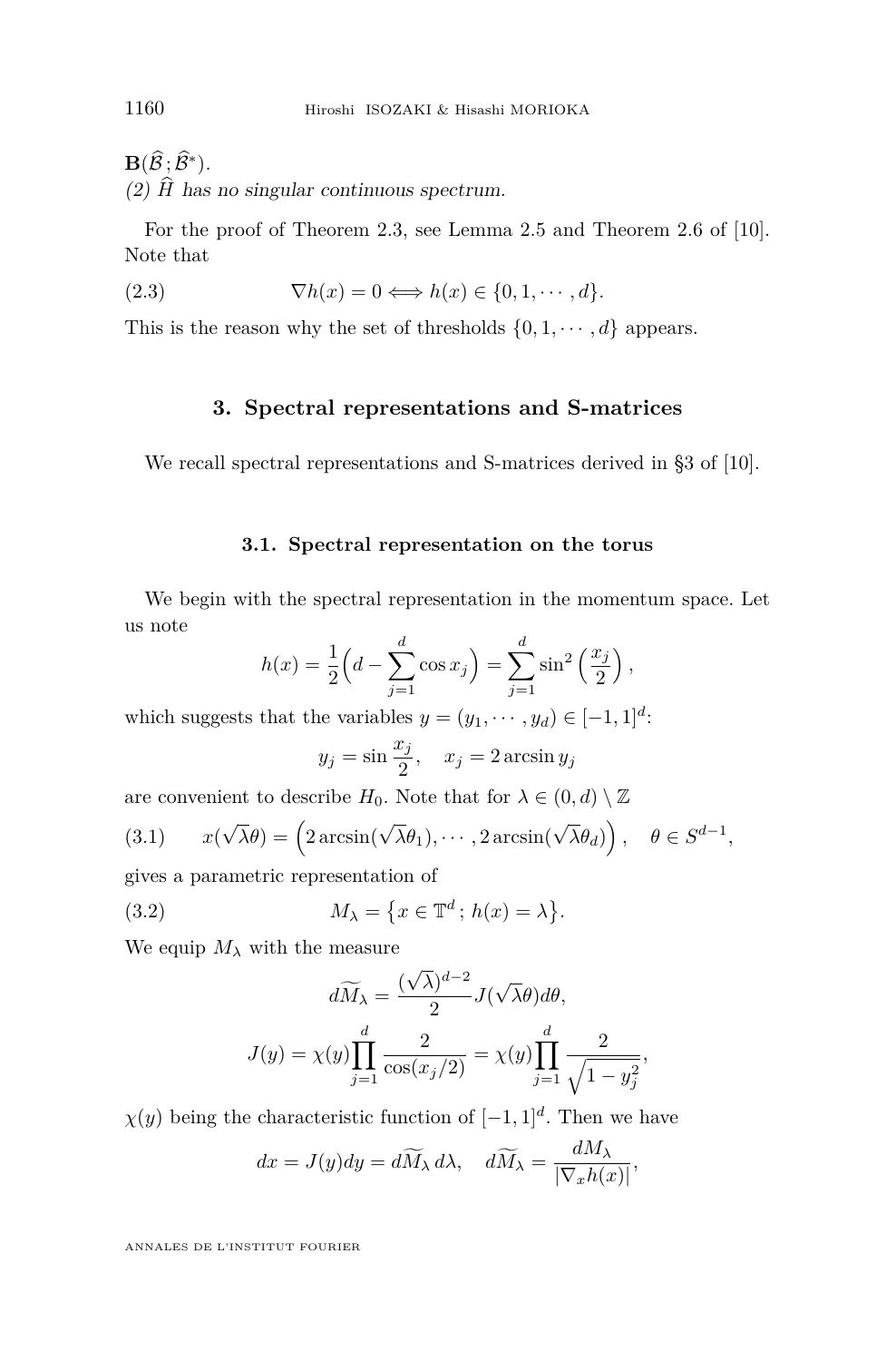<span id="page-9-0"></span>where  $dM_{\lambda}$  is the measure on  $M_{\lambda}$  induced from  $dx$ . Let  $L^2(M_{\lambda})$  be the Hilbert space with inner product

$$
(\varphi,\psi)_{L^2(M_\lambda)}=\int_{M_\lambda}\varphi\,\overline{\psi}\,d\widetilde{M}_\lambda.
$$

We define  $\mathcal{F}_0(\lambda)f = \text{Tr}_{M_\lambda} f$ , where  $\text{Tr}_{M_\lambda}$  is the trace on  $M_\lambda$ . More precisely,

(3.3) 
$$
(\mathcal{F}_0(\lambda)f)(\theta) = f(x(\sqrt{\lambda}\theta)).
$$

It then follows for  $R_0(z) = (H_0 - z)^{-1}$ 

$$
\frac{1}{2\pi i}((R_0(\lambda + i0) - R_0(\lambda - i0))f, g)_{L^2(\mathbb{T}^d)} = (\mathcal{F}_0(\lambda)f, \mathcal{F}_0(\lambda)g)_{L^2(M_\lambda)},
$$

for  $\lambda \in (0, d) \setminus \mathbb{Z}$  and  $f, g \in C^1(\mathbb{T}^d)$ . We then have by  $(2.2)$ 

(3.4) 
$$
\mathcal{F}_0(\lambda) \in \mathbf{B}(\mathcal{B}; L^2(M_\lambda)).
$$

Using this formula, we can derive the spectral representations of  $H_0$  and *H*. However, we omit it.

#### **3.2. Spectral representation on the lattice**

We define the distribution  $\delta(h(x) - \lambda) \in \mathcal{D}'(\mathbb{T}^d)$  by

$$
\int_{\mathbb{T}^d} f(x)\delta(h(x)-\lambda)dx := \int_{M_\lambda} f(x)\,d\widetilde{M}_\lambda, \quad f \in C^\infty(\mathbb{T}^d).
$$

Then, from the definition of  $\mathcal{F}_0(\lambda)^*$ :

$$
\big(\mathcal{F}_0(\lambda)f,\,\phi\big)_{L^2(M_\lambda)}=\big(f,\,\mathcal{F}_0(\lambda)^*\phi\big)_{L^2(\mathbb{T}^d)},
$$

we see that  $\mathcal{F}_0(\lambda)$ <sup>\*</sup> defines a distribution on  $\mathbb{T}^d$  by the following formula

$$
\mathcal{F}_0(\lambda)^* \phi = \phi(x)\delta(h(x) - \lambda).
$$

Here the right-hand side makes sense when, for example,  $\phi \in C^{\infty}(M_{\lambda})$ and is extended to a  $C^{\infty}$ -function near  $M_{\lambda}$ . Then  $\widehat{\mathcal{F}}_0(\lambda)^* \phi = \mathcal{U}^* \mathcal{F}_0(\lambda)^* \phi$ is computed as

(3.5) 
$$
(2\pi)^{-d/2} \int_{\mathbb{T}^d} e^{in \cdot x} \phi(x) \delta(h(x) - \lambda) dx
$$

$$
= (2\pi)^{-d/2} \int_{M_\lambda} e^{in \cdot x} \phi(x) d\widetilde{M}_\lambda
$$

$$
= (2\pi)^{-d/2} \int_{S^{d-1}} e^{in \cdot x(\sqrt{\lambda}\theta)} \phi(x(\sqrt{\lambda}\theta)) \frac{(\sqrt{\lambda})^{d-2}}{2} J(\sqrt{\lambda}\theta) d\theta.
$$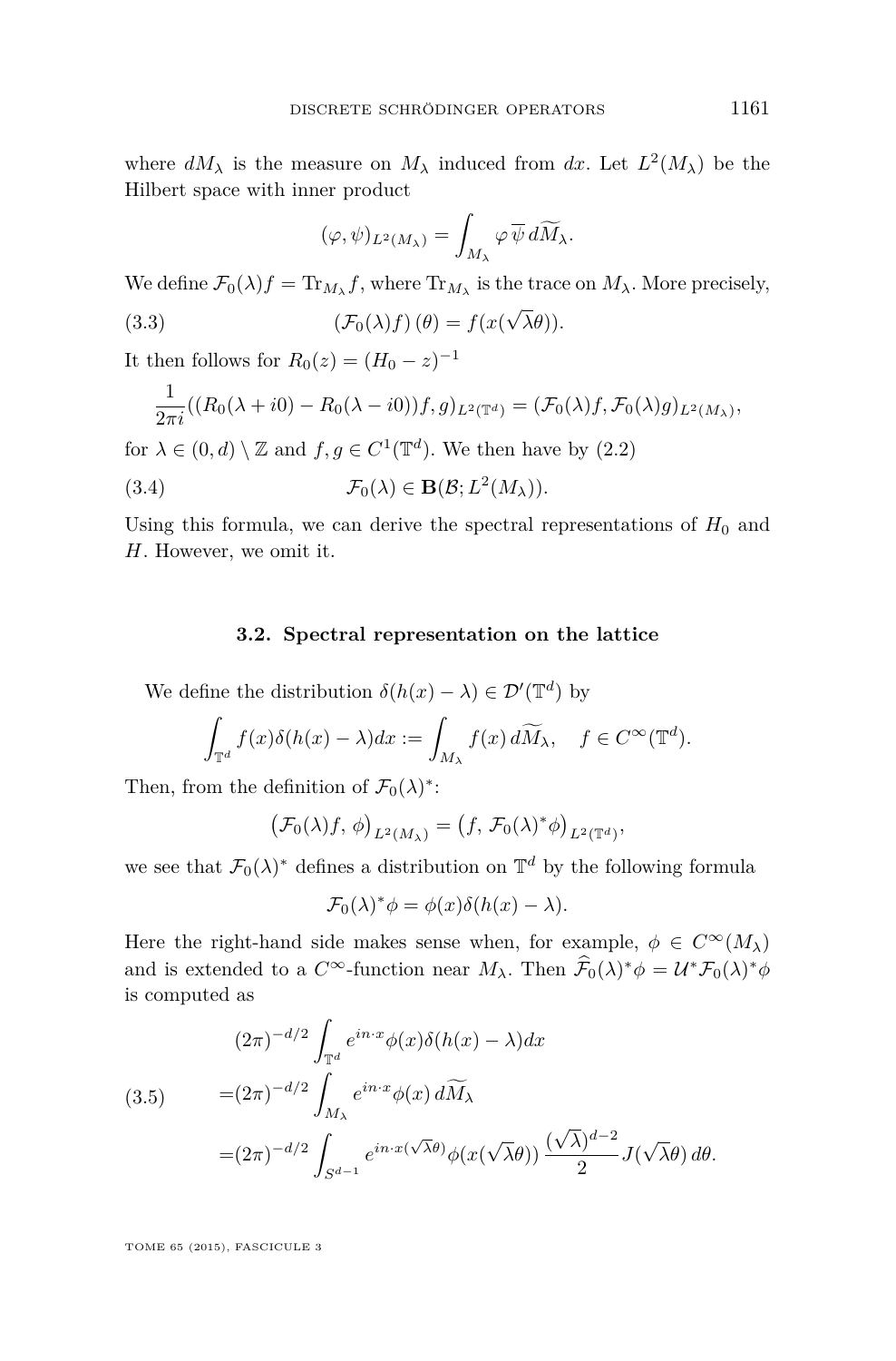<span id="page-10-0"></span>In the lattice space, we define  $\psi^{(0)}(\lambda, \theta) = \{\psi^{(0)}(n, \lambda, \theta)\}_{n \in \mathbb{Z}^d}$ , where √ (3.6)

$$
\widehat{\psi}^{(0)}(n,\lambda,\theta) = (2\pi)^{-d/2} \frac{(\sqrt{\lambda})^{d-2}}{2} e^{in \cdot x(\sqrt{\lambda}\theta)} J(\sqrt{\lambda}\theta)
$$

$$
= (2\pi)^{-d/2} 2^{d-1} (\sqrt{\lambda})^{d-2} \chi(\sqrt{\lambda}\theta) \frac{e^{in \cdot x(\sqrt{\lambda}\theta)}}{\prod_{j=1}^d \cos(x_j(\sqrt{\lambda}\theta)/2)}.
$$

Here  $\chi(y)$  is the characteristic function of  $[-1, 1]^d$ , and x( *λθ*) is defined by [\(3.1\)](#page-8-0). By [\(3.5\)](#page-9-0) and (3.6), we have for  $\phi \in L^2(M_\lambda)$ 

$$
(\widehat{\mathcal{F}}_0(\lambda)^* \phi)(n) = (2\pi)^{-d/2} \int_{M_\lambda} e^{in \cdot x} \phi(x) d\widetilde{M}_\lambda
$$
  
= 
$$
\int_{S^{d-1}} \widehat{\psi}^{(0)}(n, \lambda, \theta) \phi(x(\sqrt{\lambda}\theta)) d\theta.
$$

We can also see for rapidly decreasing  $\hat{f}$  on  $\mathbb{Z}^d$ 

$$
(\widehat{\mathcal{F}}_0(\lambda)\widehat{f})(x(\sqrt{\lambda}\theta)) = (2\pi)^{-d/2} \sum_{n \in \mathbb{Z}^d} e^{-in \cdot x(\sqrt{\lambda}\theta)} \widehat{f}(n).
$$

The spectral representation for  $\widehat{H}$  is constructed as follows. We put (3.7)  $\widehat{\mathcal{F}}^{(\pm)}(\lambda) = \widehat{\mathcal{F}}_0(\lambda) \left(1 - \widehat{V}\widehat{R}(\lambda \pm i0)\right), \quad \lambda \in (0, d) \setminus \mathbb{Z}.$ 

Then by  $(3.4)$  and  $(2.2)$ 

$$
\widehat{\mathcal{F}}^{(\pm)}(\lambda) \in \mathbf{B}(\widehat{\mathcal{B}}; L^2(M_{\lambda})).
$$

We define the operator  $\widehat{\mathcal{F}}^{(\pm)}$  by  $(\widehat{\mathcal{F}}^{(\pm)}f)(\lambda) = \widehat{\mathcal{F}}^{(\pm)}(\lambda)f$  for  $f \in \widehat{\mathcal{B}}$ .

THEOREM 3.1.  $-$ (1)  $\hat{\mathcal{F}}^{(\pm)}$  is uniquely extended to a partial isometry with initial set  $\mathcal{H}_{ac}(\hat{H})$  and final set  $L^2(\mathbb{T}^d)$ . Moreover it diagonalizes  $\hat{H}$ :

(3.8) 
$$
(\widehat{\mathcal{F}}^{(\pm)}\widehat{H}\widehat{f})(\lambda) = \lambda(\widehat{\mathcal{F}}^{(\pm)}\widehat{f})(\lambda), \quad \widehat{f} \in \mathcal{H}_{ac}(\widehat{H}).
$$

(2) The following inversion formula holds:

(3.9) 
$$
\widehat{f} = \mathbf{s} - \lim_{N \to \infty} \int_{I_N} \widehat{\mathcal{F}}^{(\pm)}(\lambda)^* \big(\widehat{\mathcal{F}}^{(\pm)}\widehat{f}\big)(\lambda) d\lambda, \quad \widehat{f} \in \mathcal{H}_{ac}(\widehat{H}),
$$

where  $I_N$  is a union of compact intervals in  $(0,d) \setminus \mathbb{Z}$  such that  $I_N \to$  $(0, d) \setminus \mathbb{Z}$ .

(3) 
$$
\widehat{\mathcal{F}}^{(\pm)}(\lambda)^* \in \mathbf{B}(L^2(M_{\lambda}); \widehat{\mathcal{B}}^*)
$$
 is an eigens operator for  $\widehat{H}$  in the sense that  
\n
$$
(\widehat{H} - \lambda)\widehat{\mathcal{F}}^{(\pm)}(\lambda)^* \phi = 0, \quad \phi \in L^2(M_{\lambda}).
$$

(4) The wave operators

$$
\widehat{W}^{(\pm)} = \operatorname*{sum}_{t \to \pm \infty} e^{it\widehat{H}} e^{-it\widehat{H}_0}
$$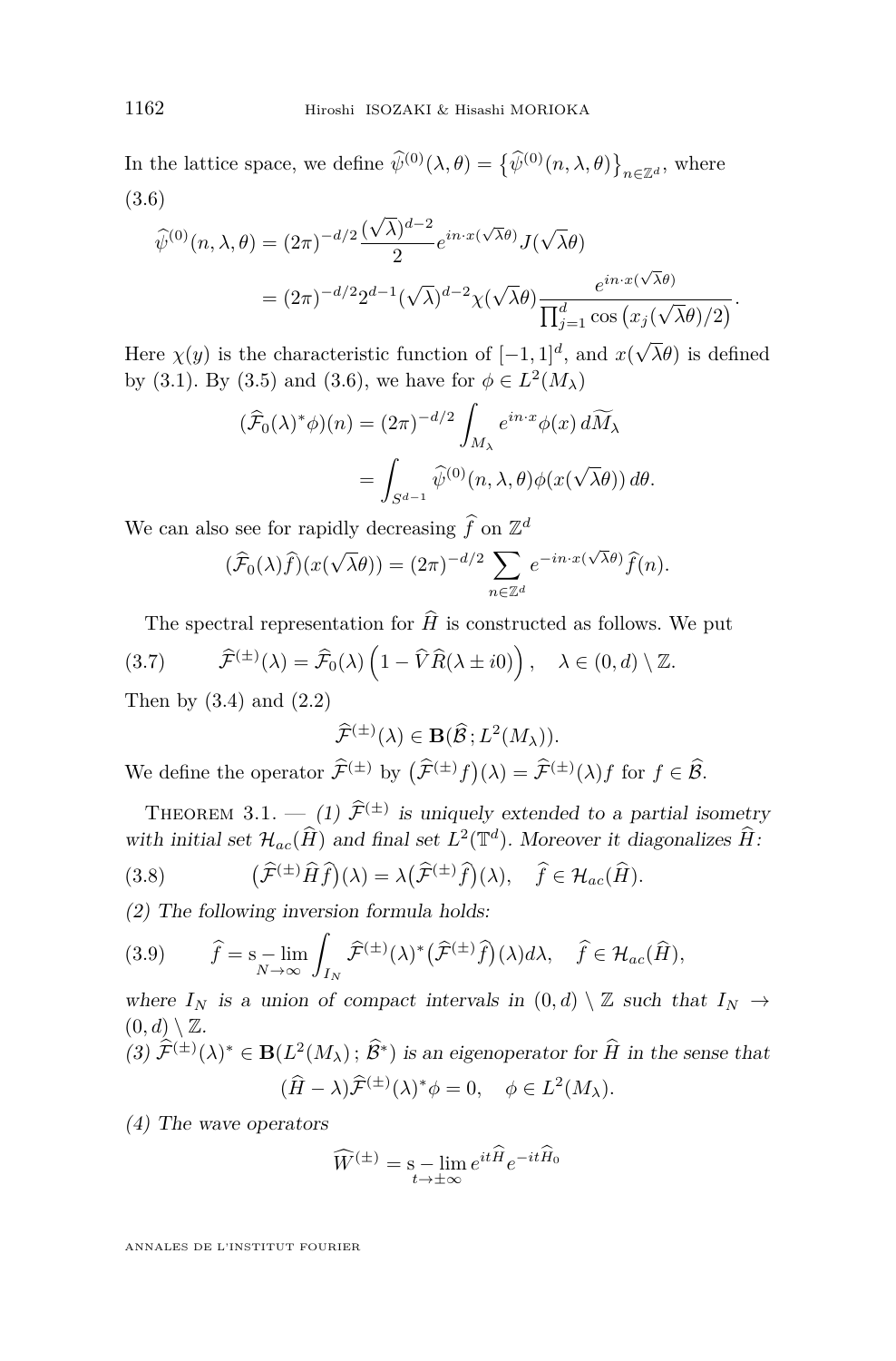<span id="page-11-0"></span>exist and are complete. Moreover,

$$
\widehat{W}^{(\pm)} = \left(\widehat{\mathcal{F}}^{(\pm)}\right)^{*} \widehat{\mathcal{F}}_{0}.
$$

#### **3.3. Scattering matrix**

The scattering operator  $\widehat{S}$  is defined by

$$
\widehat{S} = (\widehat{W}_+)^\ast \widehat{W}_-.
$$

We conjugate it by the spectral representation. Let

$$
S=\widehat{\mathcal{F}}_0\widehat{S}(\widehat{\mathcal{F}}_0)^*,
$$

which is unitary on  $L^2((0, d); L^2(M_\lambda); d\lambda)$ . Since S commutes with  $\hat{H}_0$ , S is written as a direct integral

$$
\mathcal{S} = \int_{(0,d)} \oplus \mathcal{S}(\lambda) d\lambda.
$$

The S-matrix,  $\mathcal{S}(\lambda)$ , is unitary on  $L^2(M_{\lambda})$  and has the following representation.

THEOREM 3.2. — Let  $\lambda \in (0, d) \setminus \mathbb{Z}$ . Then  $\mathcal{S}(\lambda)$  is written as

$$
\mathcal{S}(\lambda) = 1 - 2\pi i A(\lambda),
$$

where

(3.10) 
$$
A(\lambda) = \widehat{\mathcal{F}}_0(\lambda) \left(1 - \widehat{V}\widehat{R}(\lambda + i0)\right) \widehat{V}\widehat{\mathcal{F}}_0(\lambda)^* = \widehat{\mathcal{F}}^{(+)}(\lambda)\widehat{V}\widehat{\mathcal{F}}_0(\lambda)^*,
$$

and is called the scattering amplitude.

#### **4. Asymptotic expansion of the resolvent at infinity**

#### **4.1. Stationary phase method on a surface**

Let *S* be a compact  $C^{\infty}$ -surface in  $\mathbb{R}^d$  of codimension 1, and *dS* the measure on *S* induced from the Euclidean metric. For  $a(x) \in C^{\infty}(S)$  and  $k \in \mathbb{R}^d$ , we put

(4.1) 
$$
I(k) = \int_{S} e^{ix \cdot k} a(x) dS.
$$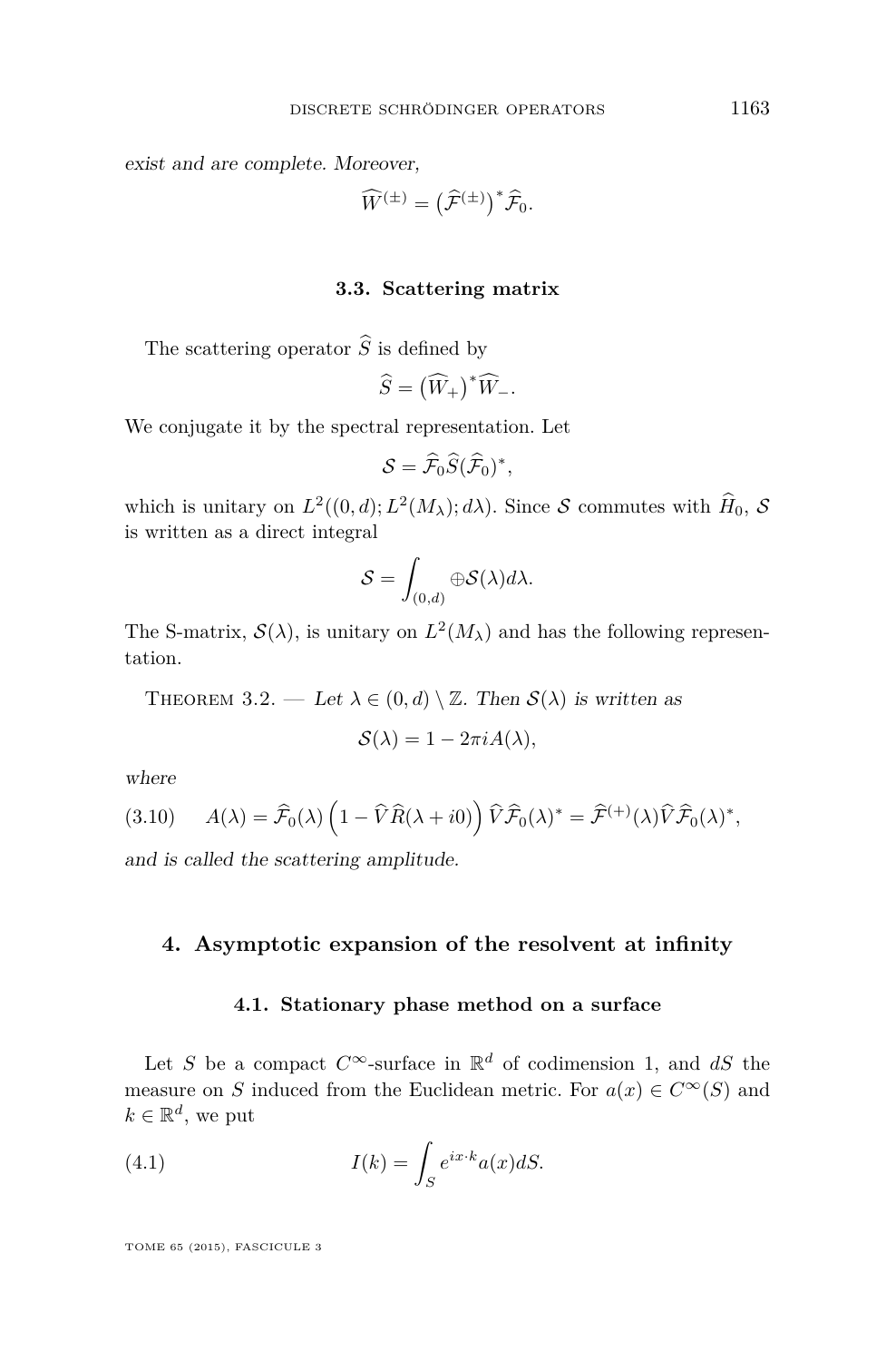<span id="page-12-0"></span>THEOREM  $4.1.$  — Let  $N(x)$  be an outward unit normal field on *S*, and *W*(*x*), *K*(*x*) the Weingarten map and the Gaussian curvature at  $x \in S$ , respectively. Assume that there exists a finite number of points  $x_{\pm}^{(j)} \in S$ ,  $j = 1, \dots, \nu$ , such that

$$
k/|k| = \pm N(x_{\pm}^{(j)}),
$$

and that  $K(x_{\pm}^{(j)}) \neq 0, j = 1, \cdots, \nu$ . Then we have as  $\rho = |k| \to \infty$ 

(4.2)  

$$
I(k) = \rho^{-(d-1)/2} \sum_{j=1}^{\nu} e^{ik \cdot x_+^{(j)}} A_+(x_+^{(j)}) + \rho^{-(d-1)/2} \sum_{j=1}^{\nu} e^{ik \cdot x_+^{(j)}} A_-(x_-^{(j)}) + O(\rho^{-(d+1)/2}),
$$

where

(4.3) 
$$
A_{\pm}(x) = (2\pi)^{(d-1)/2} |K(x)|^{-1/2} e^{\mp \operatorname{sgn} W(x) \pi i/4} a(x).
$$

and sgn  $W(x) = n_+ - n_-, n_+(n_-)$  being the number of positive (negative) eigenvalues of  $W(x)$ .

For the proof, see Lemma and appendix of [\[14\]](#page-48-0). See also [\[13\]](#page-48-0). If *S* is represented by  $x_d = f(x')$ ,  $x' = (x_1, \dots, x_{d-1})$ , the Gaussian curvature is given by

(4.4) 
$$
K(x) = \left(\sum_{i=1}^{d-1} \left(\frac{\partial f}{\partial x_i}(x')\right)^2 + 1\right)^{-(d+1)/2} \det\left(-\frac{\partial^2 f}{\partial x_i \partial x_j}(x')\right).
$$

For  $d = 2$ , the Gaussian curvature of the curve  $f(x_1, x_2) = 0$  is computed as

(4.5) 
$$
|K(x_1,x_2)| = \frac{|f_{x_2x_2} \cdot f_{x_1}^2 - 2f_{x_1x_2} \cdot f_{x_1}f_{x_2} + f_{x_1x_1} \cdot f_{x_2}^2|}{(f_{x_1}^2 + f_{x_2}^2)^{3/2}}.
$$

#### **4.2. Convexity of** *M<sup>λ</sup>*

As will be seen below, the shape of  $M_{\lambda}$  depends highly on the space dimension and *λ*. We know that  $\nabla h(x) \neq 0$  on  $M_\lambda$  if  $\lambda \notin \mathbb{Z}$ . Assume that at a point in  $M_{\lambda}$ ,  $\partial h/\partial x_d = (\sin x_d)/2 \neq 0$ . We take  $x_1, \dots, x_{d-1}$  as local coordinates, and differentiate  $h(x) = \lambda$  to get

$$
\sin x_i + \sin x_d \frac{\partial x_d}{\partial x_i} = 0,
$$
  

$$
\delta_{ij} \cos x_j + \cos x_d \frac{\partial x_d}{\partial x_i} \frac{\partial x_d}{\partial x_j} + \sin x_d \frac{\partial^2 x_d}{\partial x_i \partial x_j} = 0,
$$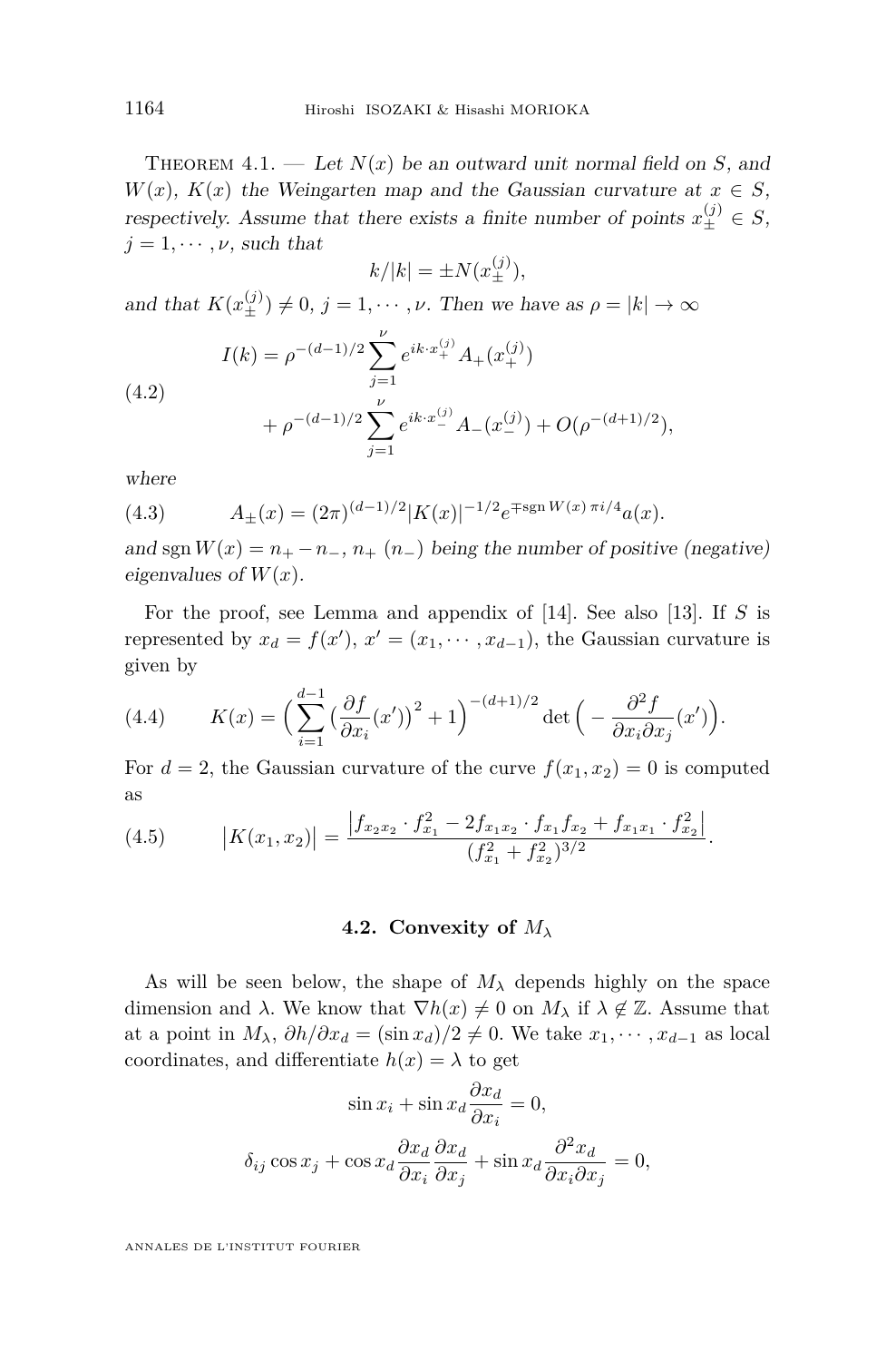<span id="page-13-0"></span>for 
$$
i, j = 1, \dots, d - 1
$$
. We put  $\varphi = \sum_{j=1}^{d} k_j x_j$ . Then we have on  $M_{\lambda}$   
\n
$$
\frac{\partial \varphi}{\partial x_i} = k_i + k_d \frac{\partial x_d}{\partial x_i} = k_i - k_d \frac{\sin x_i}{\sin x_d},
$$
\n
$$
\frac{\partial^2 \varphi}{\partial x_i \partial x_j} = k_d \frac{\partial^2 x_d}{\partial x_i \partial x_j}
$$
\n
$$
= -\frac{k_d}{(\sin x_d)^3} (\delta_{ij} \cos x_j (\sin x_d)^2 + \sin x_i \sin x_j \cos x_d).
$$

Suppose  $\partial \varphi / \partial x_i = 0$ ,  $i = 1, \dots, d - 1$ . Then

$$
k_i = \rho \sin x_i, \quad i = 1, \cdots, d,
$$
  

$$
\rho = |k| ((\sin x_1)^2 + \cdots + (\sin x_d)^2)^{-1/2}
$$

*.*

Therefore we have

(4.6) 
$$
\frac{\partial^2 \varphi}{\partial x_i \partial x_j} = -\frac{1}{(\sin x_d)^2 \rho} \left( \delta_{ij} k_d^2 \cos x_j + k_i k_j \cos x_d \right).
$$

Now let us compute the determinant det  $(\partial^2 \varphi / \partial x_i \partial x_j)$ . (1) *The case*  $d = 2$ . Using  $k_i = \rho \sin x_i$ , we have

$$
k_2^2 \cos x_1 + k_1^2 \cos x_2 = \rho^2 (\cos x_1 + \cos x_2)(1 - \cos x_1 \cos x_2)
$$
  
=  $2\rho^2 (1 - \lambda)(1 - \cos x_1 \cos x_2).$ 

Since  $\lambda \neq 1$ , this vanishes if and only if  $\cos x_1 = \cos x_2 = \pm 1$ , i.e.  $x_1 = 0$ or  $\pi$ , and  $x_2 = 0$  or  $\pi$ . However in this case,  $h(x) = \sum_{i=1}^{2} \sin^2(x_i/2) \in \mathbb{Z}$ . This implies that

(4.7) 
$$
\partial^2 \varphi / \partial x_1^2 \neq 0 \quad \text{for} \quad \lambda \in (0,1) \cup (1,2).
$$

Therefore  $M_{\lambda}$  is a closed curve in  $\mathbb{T}^2$ , and convex in the fundamental domain  $\mathbb{R}^2/(2\pi\mathbb{Z})^2$ , as is seen from the figures (Figures [4.1,](#page-14-0) [4.2,](#page-14-0) [4.3\)](#page-14-0) below. Let us remark here, in view of Figure 3, in the case  $1 < \lambda < 2$ , it is convenient to shift the fundamental domain so that  $\mathbb{R}^2/(2\pi\mathbb{Z})^2 = [0, 2\pi]^2$ .

(2) The case  $d = 3$ . By a direct computation, we have

$$
\det \left( \delta_{ij} k_3^2 \cos x_j + k_i k_j \cos x_3 \right)
$$
  
=  $k_3^2 \left( k_1^2 \cos x_2 \cos x_3 + k_2^2 \cos x_3 \cos x_1 + k_3^2 \cos x_1 \cos x_2 \right)$ ,

which can vanish when e.g.  $\cos x_1 = \cos x_2 = 0$ ,  $\cos x_3 = 1/2$ . Therefore in 3-dimensions,  $M_{\lambda}$  may not be convex. The following Figures [4.4,](#page-14-0) [4.5,](#page-14-0) [4.6](#page-15-0) explain the situation in 3-dimensions.

Here, we note the following simple lemma.

LEMMA 4.2. → If  $-1 \leq y_i \leq 1$ ,  $i = 1, \dots, d$ , and  $d-1 < y_1 + \dots + y_d < d$ , we have  $y_i > 0, i = 1, \dots d$ .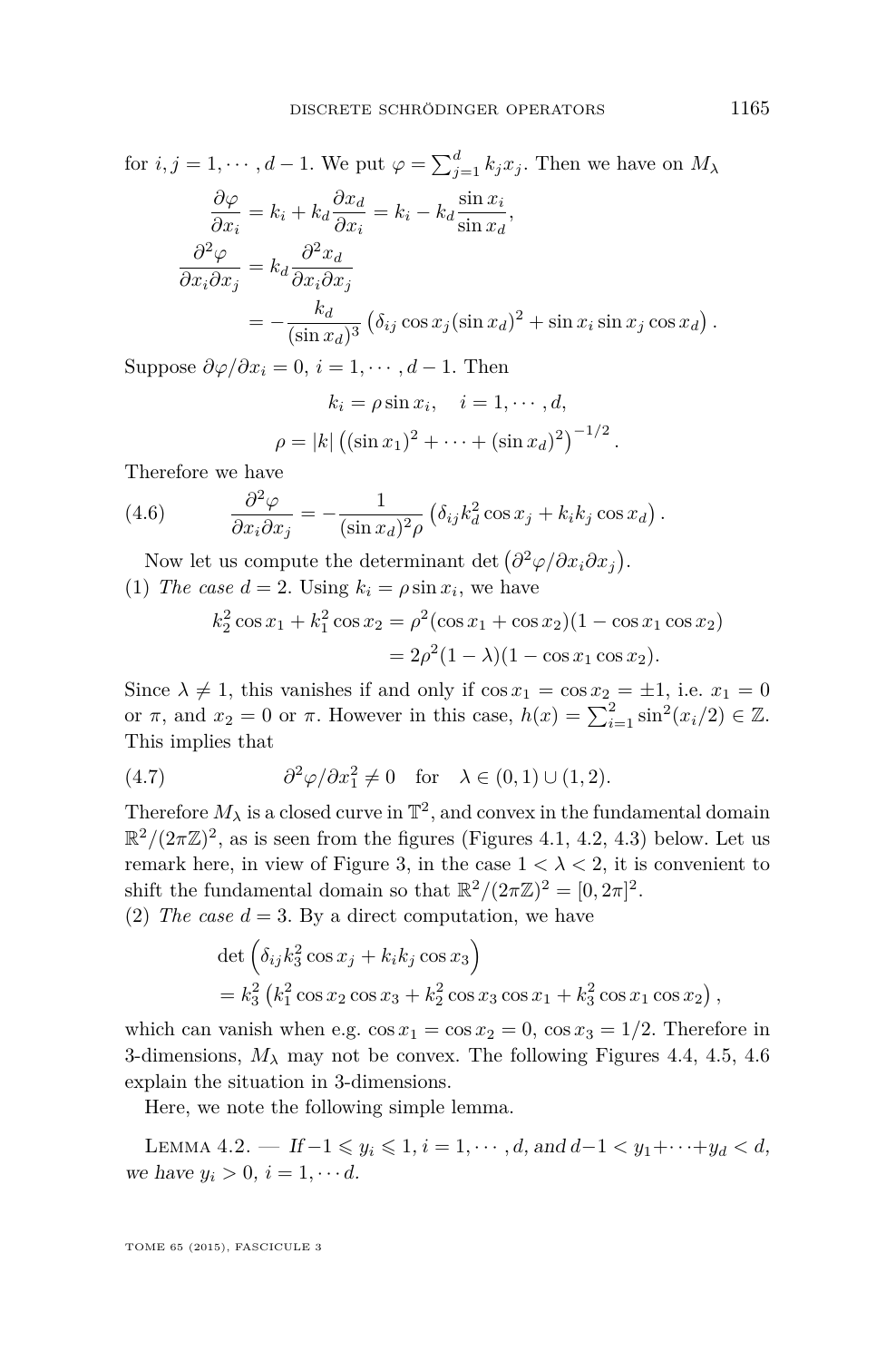<span id="page-14-0"></span>

*Figure 4.4.*  $d = 3, \lambda = 0.45$ .

Figure 4.5.  $d = 3, \lambda = 2.55$ .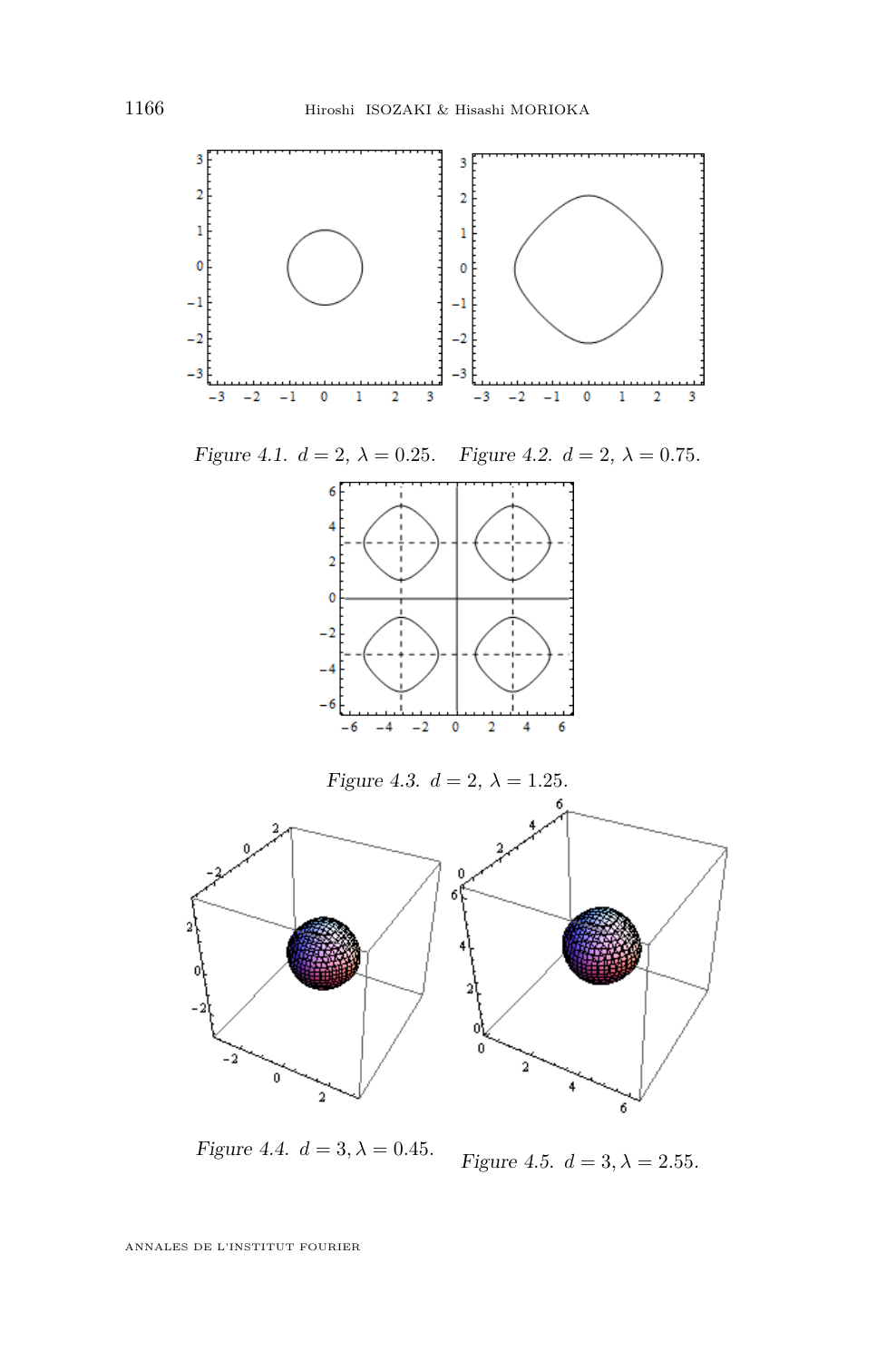<span id="page-15-0"></span>

*Figure 4.6.*  $d = 3, \lambda = 1.45$ .

*Proof.* — Suppose e.g.  $y_d \leq 0$ . Then

$$
y_1 + y_2 + \cdots + y_d \leq y_1 + \cdots + y_{d-1} \leq d-1,
$$

which is a contradiction.  $\Box$ 

By  $(4.6)$ , we have

$$
\sum_{i,j=1}^{d-1} \frac{\partial^2 \varphi}{\partial x_i \partial x_j} \xi_i \xi_j = -\frac{1}{(\sin x_d)^2 \rho} \left( k_d^2 \sum_{i=1}^{d-1} (\cos x_i) \xi_i^2 + (\cos x_d) (\sum_{i=1}^{d-1} k_i \xi_i)^2 \right)
$$

which has a definite sign if  $\cos x_i > 0$ ,  $i = 1, \dots, d$  and  $\sin x_d > 0$ . By virtue of Lemma 4.2, it happens for  $0 < \lambda < 1/2$ . Let us also note that for  $d-1/2 < \lambda < d$ , we have the same conclusion since  $\cos x_i < 0$  ( $i = 1, \dots, d$ ),  $\sin x_d < 0$ . Recall that when  $d \geqslant 3$  the definition of the Gaussian curvature depends on the choice of direction of the unit normal  $N(x)$  on  $S$ . We choose  $N(x)$  in such a way that  $K(x) > 0$  on *S*.

With this convention, we have proven the following lemma. Recall the interval  $I_d$  defined by  $(1.6)$ .

LEMMA 4.3. — If  $\lambda \in I_d$ , all the principal curvature of  $M_\lambda$  are positive.

As has been noted above, in the case  $1 < \lambda < 2$  ( $d = 2$ ) or  $d - 1/2 < \lambda <$  $d$  ( $d \ge 3$ ), we should shift the fundamental domain so that  $\mathbb{R}^d/(2\pi\mathbb{Z})^d$  $[0, 2\pi]^d$  (See Figures 3, 4, 5). To fix the idea, in the sequel, we deal with the case  $\mathbb{R}^d / (2\pi \mathbb{Z})^d = \mathbb{T}^d = [-\pi, \pi]^d$ .

Under the assumption of Lemma 4.3,  $M_{\lambda}$  is strictly convex. Let  $N(x)$  be the unit normal field on  $M_{\lambda}$  specified as above. Then for any  $\omega \in S^{d-1}$ ,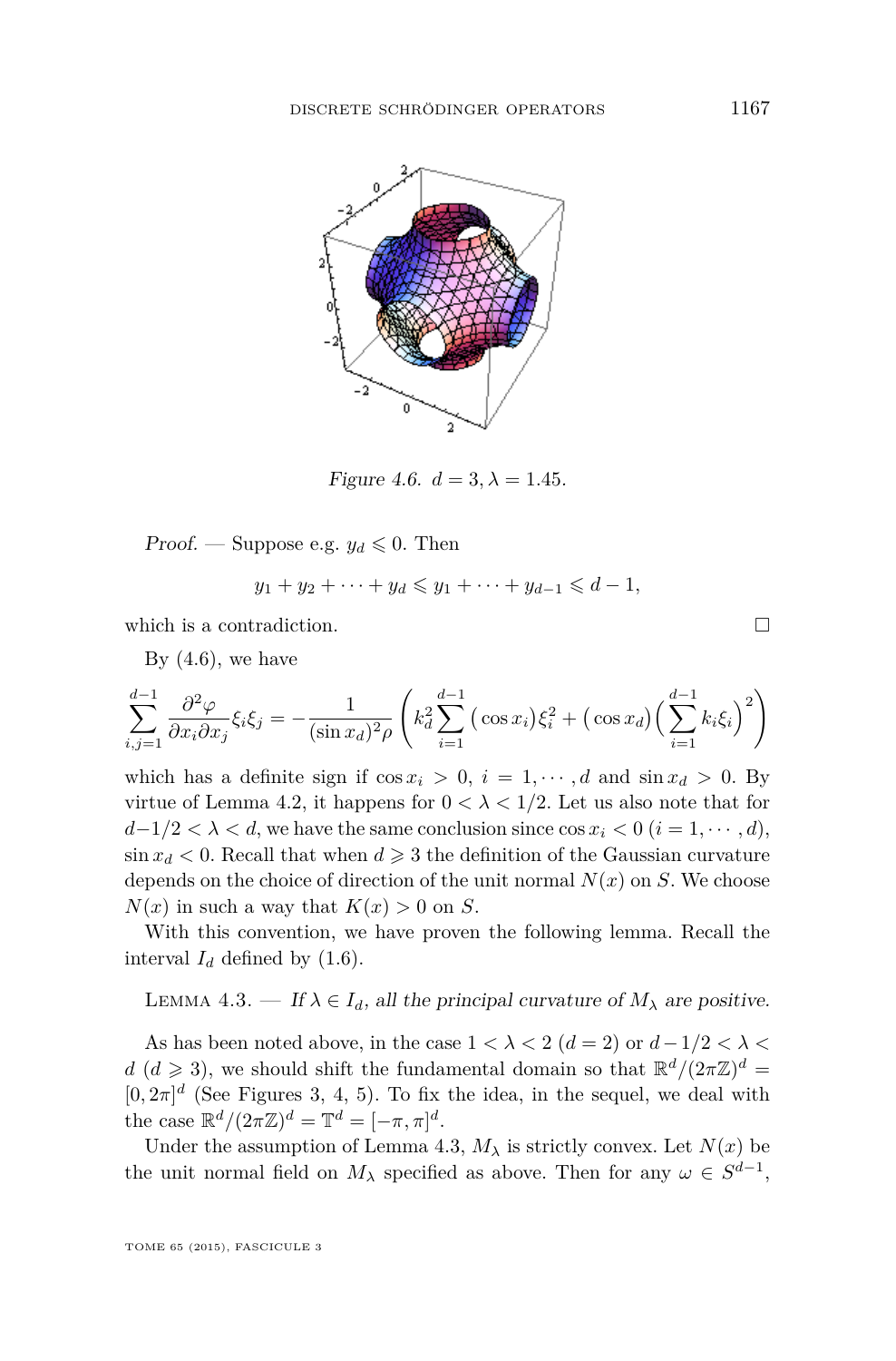<span id="page-16-0"></span>there exists a unique pair of points  $x_{\pm}(\lambda,\omega)$  in  $M_{\lambda}$  such that

(4.8) 
$$
N(x_{\pm}(\lambda,\omega)) = \pm \omega.
$$

Since  $N(-x) = -N(x)$ , we see that  $x-(\lambda, \omega) = -x+(\lambda, \omega)$ . Therefore, we let

(4.9) 
$$
x_{\pm}(\lambda,\omega) = \pm x_{\infty}(\lambda,\omega).
$$

We can now compute the asymptotic expansion of the free resolvent

(4.10) 
$$
(\widehat{R}_0(z)\widehat{f})(m) = \sum_{n \in \mathbb{Z}^d} r_0(m-n, z)\widehat{f}(n),
$$

(4.11) 
$$
r_0(k, z) = (2\pi)^{-d} \int_{\mathbb{T}^d} \frac{e^{ik \cdot x}}{h(x) - z} dx.
$$

We put

(4.12) 
$$
\omega_k = k/|k|, \quad k \in \mathbb{R}^d \setminus \{0\}.
$$

LEMMA 4.4. — Assume  $\lambda \in I_d$ . Then we have as  $|k| \to \infty$ 

$$
r_0(k, \lambda \pm i0)
$$
  
=  $\pm i(2\pi|k|)^{-(d-1)/2}e^{\pm i(k \cdot x_\infty(\lambda, \omega_k) - (d-1)\pi/4)} \frac{K(x_{\pm}(\lambda, \omega_k))^{-1/2}}{|\nabla_x h(x_{\pm}(\lambda, \omega_k))|}$   
+  $O(|k|^{-(d+1)/2}).$ 

Proof. — Take  $\epsilon > 0$  small enough so that

$$
(\lambda - 2\epsilon, \lambda + 2\epsilon) \subset \begin{cases} (0,1), & d = 2, \\ (0,1/2), & d \geqslant 3. \end{cases}
$$

Let  $\chi(t) \in C_0^{\infty}(\mathbb{R})$  be such that  $\chi(t) = 1$  for  $|t| < \epsilon/2$ ,  $\chi(t) = 0$  for  $|t| > \epsilon$ , and assume that  $|\text{Re } z - \lambda| < \epsilon/4$ . We split  $r_0(k, z)$  into two parts

$$
r_0(k, z) = A(k, z) + B(k, z),
$$

$$
A(k, z) = (2\pi)^{-d} \int_{\mathbb{T}^d} \frac{\chi(h(x) - \lambda)}{h(x) - z} e^{ik \cdot x} dx.
$$

Then, by integration by parts, for all  $N > 0$ 

$$
B(k, z) = O(|k|^{-N}), \quad |k| \to \infty.
$$

Letting  $S(t) = \{x \in \mathbb{T}^d : h(x) = t\}$ , we write  $A(k, z)$  as

$$
A(k, z) = (2\pi)^{-d} \int_{\lambda - \epsilon}^{\lambda + \epsilon} \frac{a(t, k)}{t - z} dt, \quad a(t, k) = \int_{S(t)} e^{ik \cdot x} \frac{\chi(t - \lambda)}{|\nabla_x h(x)|} dS(t).
$$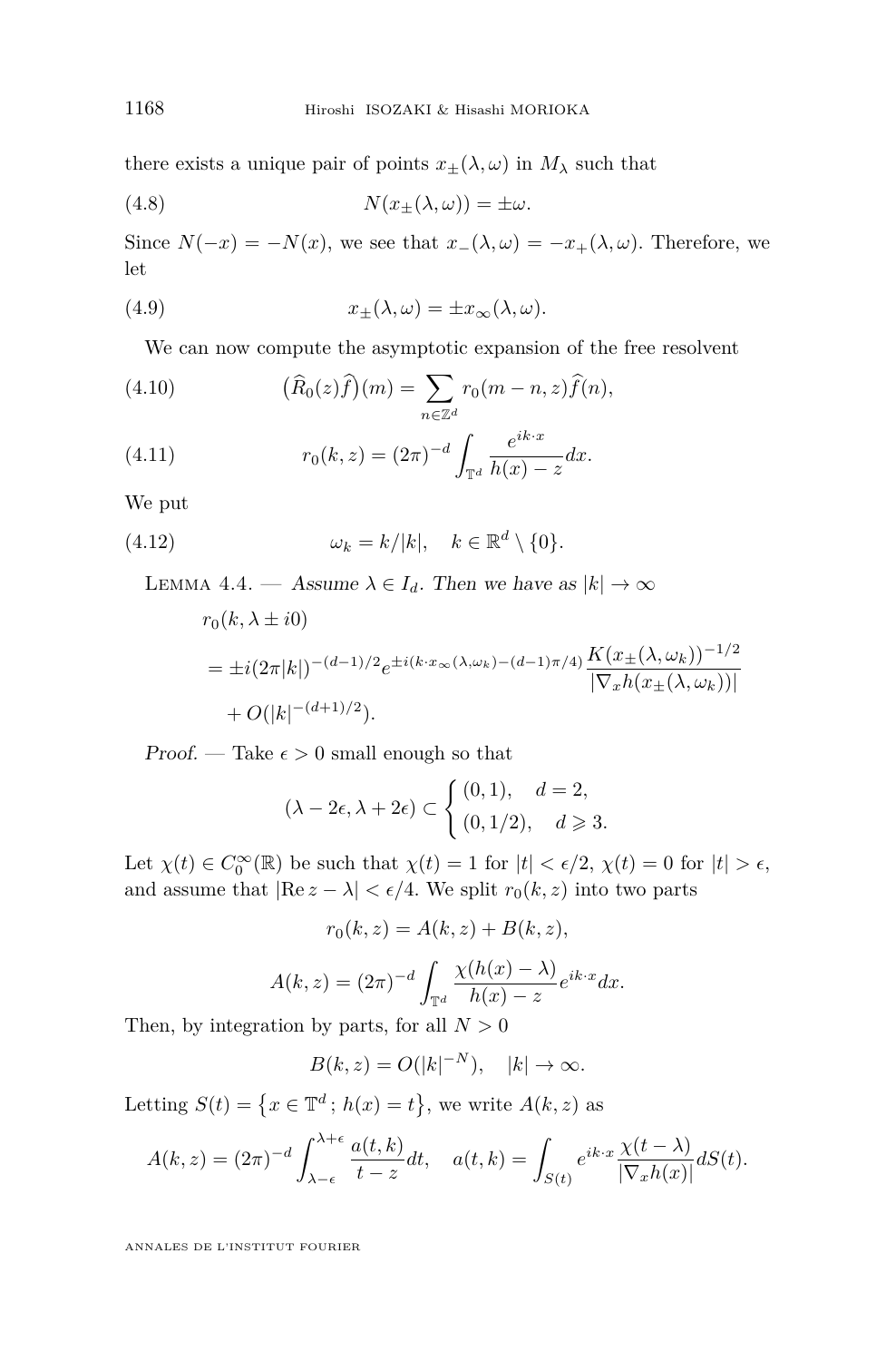<span id="page-17-0"></span>We then have

(4.13) 
$$
\int_{\lambda-\epsilon}^{\lambda+\epsilon} \frac{a(t,k)}{t-\lambda \mp i0} dt = \pm i\pi a(\lambda,k) + \text{p.v.} \int_{\lambda-\epsilon}^{\lambda+\epsilon} \frac{a(t,k)}{t-\lambda} dt.
$$

By Theorem [4.1,](#page-12-0) for  $t \in (\lambda - \epsilon, \lambda + \epsilon)$ ,  $a(t, k)$  admits the asymptotic expansion

$$
a(t,k) = a_0(t,k) + O(|k|^{-(d+1)/2}),
$$

(4.14)

$$
a_0(t,k) = \left(\frac{2\pi}{|k|}\right)^{(d-1)/2} e^{ik \cdot x_{\infty}(t,\omega_k) - (d-1)\pi i/4} \chi(t-\lambda) \frac{K(x_+(t,\omega_k))^{-1/2}}{|\nabla_x h(x_+(t,\omega_k))|} + \left(\frac{2\pi}{|k|}\right)^{(d-1)/2} e^{-ik \cdot x_{\infty}(t,\omega_k) + (d-1)\pi i/4} \chi(t-\lambda) \frac{K(x_-(t,\omega_k))^{-1/2}}{|\nabla_x h(x_-(t,\omega_k))|} =: a_0^{(+)}(t,k) + a_0^{(-)}(t,k),
$$

where  $x_{\pm}(t, \omega_k)$  is a stationary phase point on  $S(t)$ .

We compute the asymptotic expansion of the 2nd term of the right-hand side of (4.13). Differentiating  $h(x+(t,\omega_k))=t$ , we have

$$
\nabla_x h(x_{\pm}(t,\omega_k)) \cdot \partial_t x_{\pm}(t,\omega_k) = 1.
$$

Therefore, letting

$$
s = \omega_k \cdot x_{\pm}(t, \omega_k) - \omega_k \cdot x_{\pm}(\lambda, \omega_k),
$$

we have

$$
\frac{ds}{dt} = \omega_k \cdot \partial_t x_{\pm}(t, \omega_k) = \frac{\nabla_x h(x_{\pm}(t, \omega_k))}{|\nabla_x h(x_{\pm}(t, \omega_k))|} \cdot \partial_t x_{\pm}(t, \omega_k) = \frac{1}{|\nabla_x h(x_{\pm}(t, \omega_k))|},
$$

which implies

$$
t - \lambda = s|\nabla_x h(x_{\pm}(\lambda, \omega_k))| + O(s^2).
$$

We then have

$$
\frac{1}{t-\lambda} \frac{\chi(t-\lambda)K(x_{\pm}(t,\omega_k))^{-1/2}}{|\nabla_x h(x_{\pm}(t,\omega_k)|}\frac{dt}{ds} = \frac{b_{\pm}(s,\omega_k)}{s},
$$

where  $b_{\pm}(s, \omega_k)$  is a smooth function such that

$$
b_{\pm}(0,\omega_k) = \frac{K(x_{\pm}(\lambda,\omega_k))^{-1/2}}{|\nabla_x h(x_{\pm}(\lambda,\omega_k))|}.
$$

Taking  $\delta > 0$  small enough, we have by integration by parts

p.v. 
$$
\int_{-\delta}^{\delta} \frac{e^{\pm i|k|s}}{s} b_{\pm}(s, \omega_k) ds = \pm 2i \int_{0}^{|k|\delta} \frac{\sin s}{s} ds b_{\pm}(0, \omega_k) + O(|k|^{-1})
$$

$$
= \pm \pi i b_{\pm}(0, \omega_k) + O(|k|^{-1}),
$$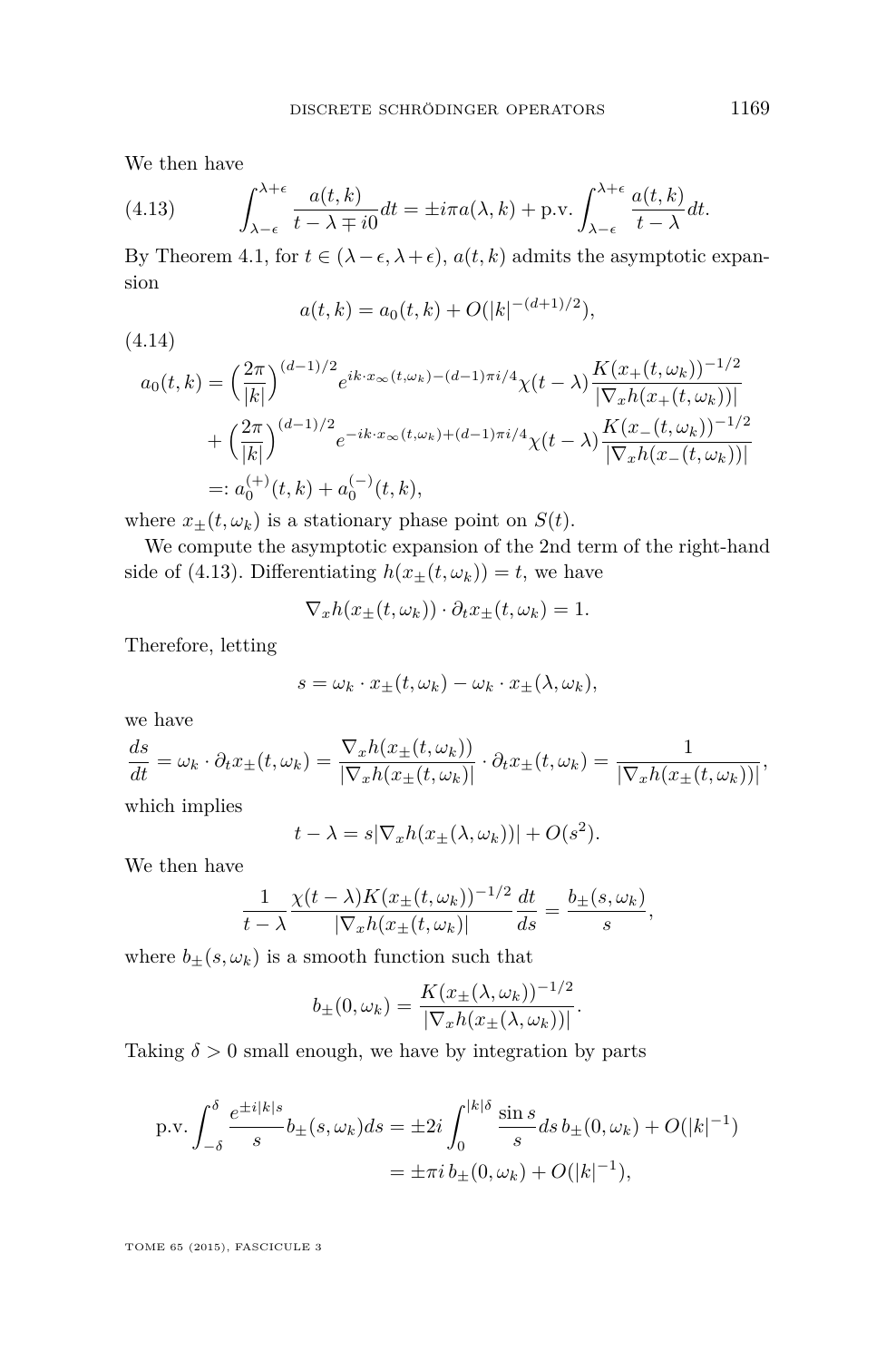<span id="page-18-0"></span>which implies

$$
p.v. \int_{\lambda-\epsilon}^{\lambda+\epsilon} \frac{a_0^{(\pm)}(t,k)}{t-\lambda} dt
$$
  
=  $\left(\frac{2\pi}{|k|}\right)^{(d-1)/2} e^{\pm ik \cdot x_\infty(\lambda,\omega_k) \mp (d-1)i\pi/4} p.v. \int_{-\delta}^{\delta} \frac{e^{\pm i|k|s}}{s} b_{\pm}(s,\omega_k) ds$   
+  $O(|k|^{-(d+1)/2})$   
=  $\pm i\pi \left(\frac{2\pi}{|k|}\right)^{(d-1)/2} e^{\pm ik \cdot x_\infty(\lambda,\omega_k) \mp (d-1)i\pi/4} \frac{K(x_{\pm}(\lambda,\omega_k))^{1/2}}{|\nabla_x h(x_{\pm}(\lambda,\omega_k))|}$   
+  $O(|k|^{-(d+1)/2}).$ 

Plugging  $(4.13)$ ,  $(4.14)$  and  $(4.15)$ , we obtain the lemma.

LEMMA 4.5. — We have as  $|m| \to \infty$ 

$$
(m-n)\cdot x_{\pm}(\lambda,\omega_{m-n})=(m-n)\cdot x_{\pm}(\lambda,\omega_m)+O(|m|^{-1}).
$$

Proof. — We extend  $x_{\pm}(\lambda, k)$  as a function of homogeneous degree 0 in *k*. Letting  $\epsilon = 1/|m|$ , we have

$$
\omega_{m-n} = (\omega_m - \epsilon n)/|\omega_m - \epsilon n| = \omega_m + \epsilon((\omega_m \cdot n)\omega_m - n) + O(\epsilon^2).
$$

Using  $h(x+(\lambda, \omega_{m-n})) = \lambda$ , we have

$$
\nabla_x h(x_\pm(\lambda, \omega_{m-n})) \cdot \frac{d}{d\epsilon} x_\pm(\lambda, \omega_{m-n})\Big|_{\epsilon=0} = 0.
$$

Since  $\nabla_x h(x_\pm(\lambda, \omega))$  is parallel to  $\omega$ , we then have

$$
\omega_m \cdot \frac{d}{d\epsilon} x_\pm(\lambda, \omega_{m-n})\Big|_{\epsilon=0} = 0,
$$

which implies

$$
m \cdot x_{\pm}(\lambda, \omega_{m-n}) = m \cdot x_{\pm}(\lambda, \omega_m) + O(|m|^{-1}),
$$

and the lemma follows immediately.  $\hfill \square$ 

Lemmas [4.4](#page-16-0) and 4.5 imply the following lemma.

LEMMA 4.6. — If  $\lambda \in I_d$  and  $\hat{f}(n)$  is compactly supported, we have as  $|k| \to \infty$ 

$$
\begin{aligned} &\left(\widehat{R}_0(\lambda \pm i0)\widehat{f}\right)(k) \\ &= e^{\pm(3-d)\pi i/4} (2\pi |k|)^{-(d-1)/2} e^{\pm i k \cdot x_\infty(\lambda,\omega_k)} a_\pm(\lambda,\omega_k) \sum_n e^{\mp i n \cdot x_\infty(\lambda,\omega_k)} \widehat{f}(n) \\ &+ O(|k|^{-(d+1)/2}), \end{aligned}
$$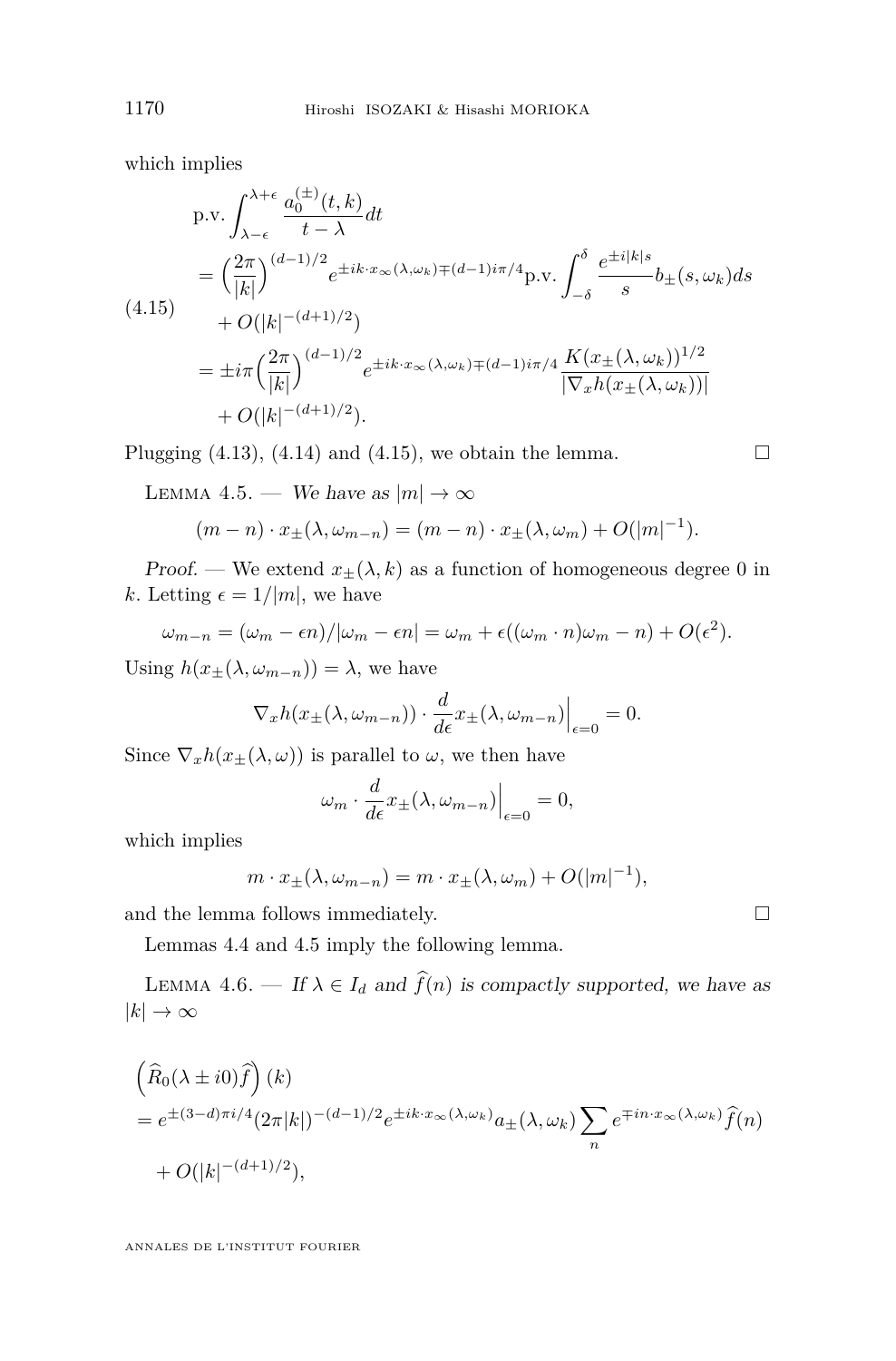DISCRETE SCHRÖDINGER OPERATORS 1171

<span id="page-19-0"></span>(4.16) 
$$
a_{\pm}(\lambda,\omega_k) = \frac{K(x_{\pm}(\lambda,\omega_k))^{-1/2}}{|\nabla_x h(x_{\pm}(\lambda,\omega_k))|}.
$$

Recalling the definition of *x*( √ *λθ*) in [\(3.1\)](#page-8-0) and the fact that the Gauss map is a diffeomorphism for a strictly convex surface, define  $\theta(\lambda, \omega)$  by the  $relation x(\sqrt{\lambda} \theta(\lambda, \omega)) = x_{\infty}(\lambda, \omega),$  i.e.

(4.17) 
$$
\theta_j(\lambda,\omega) = \frac{1}{\sqrt{\lambda}} \sin\left(\frac{1}{2}x_{\infty j}(\lambda,\omega)\right), \quad j=1,\cdots,d.
$$

We define the reparametrized Fourier transforms  $\hat{G}_0(\lambda)$  and  $\hat{G}^{(\pm)}(\lambda)$  by

(4.18) 
$$
\left(\widehat{\mathcal{G}}_0(\lambda)f\right)(\omega) = \left(\widehat{\mathcal{F}}_0(\lambda)\widehat{f}\right)(\theta(\lambda,\omega)),
$$

(4.19) 
$$
\widehat{\mathcal{G}}^{(\pm)}(\lambda) = \widehat{\mathcal{G}}_0(\lambda)(1 - \widehat{V}\widehat{R}(\lambda \pm i0)).
$$

Lemma [4.6,](#page-18-0) the definition [\(3.7\)](#page-10-0) and the resolvent equation imply the following theorem.

THEOREM 4.7. — If  $\lambda \in I_d$  and  $\widehat{f}(n)$  is compactly supported, we have as  $|k| \to \infty$ 

$$
\begin{aligned}\n&\left(\widehat{R}(\lambda \pm i0)\widehat{f}\right)(k) \\
&= e^{\pm(3-d)\pi i/4}\sqrt{2\pi}|k|^{-(d-1)/2}e^{\pm ik\cdot x_{\infty}(\lambda,\omega_k)}a_{\pm}(\lambda,\omega_k)\left(\widehat{\mathcal{G}}^{(\pm)}(\lambda)\widehat{f}\right)(\pm\omega_k) \\
&+ O(|k|^{-(d+1)/2}).\n\end{aligned}
$$

### 5. Radiation conditions on  $\mathbb{Z}^d$

The aim of this section is to introduce the radiation condition (Definition [5.5\)](#page-24-0) and prove the uniqueness theorem (Theorem [5.9\)](#page-26-0).

#### **5.1. Green's formula**

For  $m, n \in \mathbb{Z}^d$ , we write  $m \sim n$ , if  $|m - n| = 1$ , i.e. there exists *j* such that  $m = n \pm e_j$ . We define the discrete Laplacian  $\Delta_{disc}$  on  $\mathbb{Z}^d$  by

(5.1) 
$$
(\Delta_{disc}\widehat{u})(n) = -(\widehat{H}_0\widehat{u})(n) = \frac{1}{4} \sum_{m \sim n} (\widehat{u}(m) - \widehat{u}(n)).
$$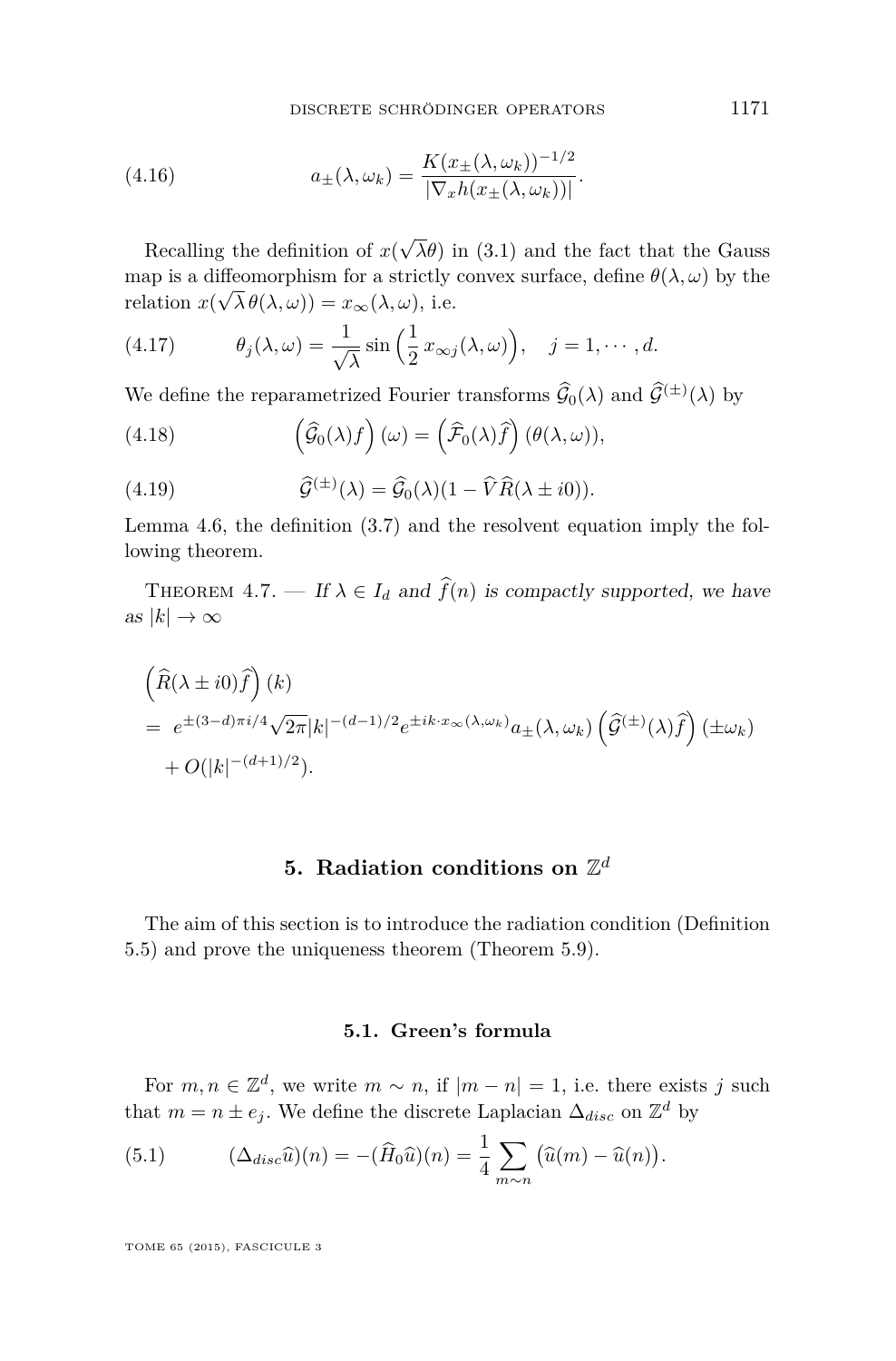<span id="page-20-0"></span>A set  $\Omega \subset \mathbb{Z}^d$  is said to be *connected* if for any  $m, n \in \Omega$ , there exist *m*<sup>(*j*)</sup> ∈ Ω, *j* = 0, · · · , *k* such that *m*<sup>(*j*)</sup> ∼ *m*<sup>(*j*+1)</sup>, *j* = 0, · · · , *k* − 1, and  $m^{(0)} = m$ ,  $m^{(k)} = n$ . A connected subset  $\Omega \subset \mathbb{Z}^d$  is called a *domain*. For a domain  $\Omega \subset \mathbb{Z}^d$ , we define

(5.2) 
$$
\Omega' = \{n \notin \Omega \, ; \, \exists m \in \Omega \text{ s.t. } m \sim n\},
$$

and put

$$
(5.3) \t\t D = \Omega \cup \Omega'.
$$

For this set *D*, we define

(5.4) ◦ *D* = Ω*,*

$$
(5.5) \t\t \t\partial D = \Omega'.
$$

The normal derivative at the boundary is defined by

(5.6) 
$$
\left(\partial_{\nu}^{D}\hat{u}\right)(n) = \frac{1}{4} \sum_{m \in \stackrel{\circ}{D}, m \sim n} \left(\hat{u}(n) - \hat{u}(m)\right), \quad n \in \partial D.
$$

Note that, compared with [\(5.1\)](#page-19-0), *m* and *n* are interchanged. Then the following Green's formula holds (see e.g [\[5\]](#page-47-0) and [\[11\]](#page-48-0)):

(5.7)  
\n
$$
\sum_{n \in \mathring{D}} ((\Delta_{disc}\widehat{u})(n) \cdot \widehat{v}(n) - \widehat{u}(n) \cdot (\Delta_{disc}\widehat{v})(n))
$$
\n
$$
= \sum_{n \in \partial D} ((\partial_{\nu}^{D}\widehat{u})(n) \cdot \widehat{v}(n) - \widehat{u}(n) \cdot (\partial_{\nu}^{D}\widehat{v})(n)).
$$

#### **5.2. Radiation condition**

For *m, n* such that  $m \sim n$ , we define the difference operator  $\partial_{m-n}$  by

$$
(\partial_{m-n}\widehat{f})(n)=\widehat{f}(m)-\widehat{f}(n).
$$

LEMMA 5.1. — (1) Let  $n(s) = n + s(m - n)$ , where  $m \sim n$ . Then we have

$$
\partial_{m-n}(n \cdot x_{\infty}(\lambda, \omega_n)) = \int_0^1 (m-n) \cdot x_{\infty}(\lambda, \omega_{n(s)}) ds.
$$

(2) If  $m \sim n$ , we have as  $|n| \to \infty$ 

$$
\partial_{m-n}(n \cdot x_{\infty}(\lambda, \omega_n)) = (m-n) \cdot x_{\infty}(\lambda, \omega_n) + O(|n|^{-1}),
$$
  

$$
\partial_{m-n}\left(e^{in \cdot x_{\infty}(\lambda, \omega_n)}\right) = \left(e^{i(m-n)\cdot x_{\infty}(\lambda, \omega_n)} - 1\right)e^{in \cdot x_{\infty}(\lambda, \omega_n)} + O(|n|^{-1}).
$$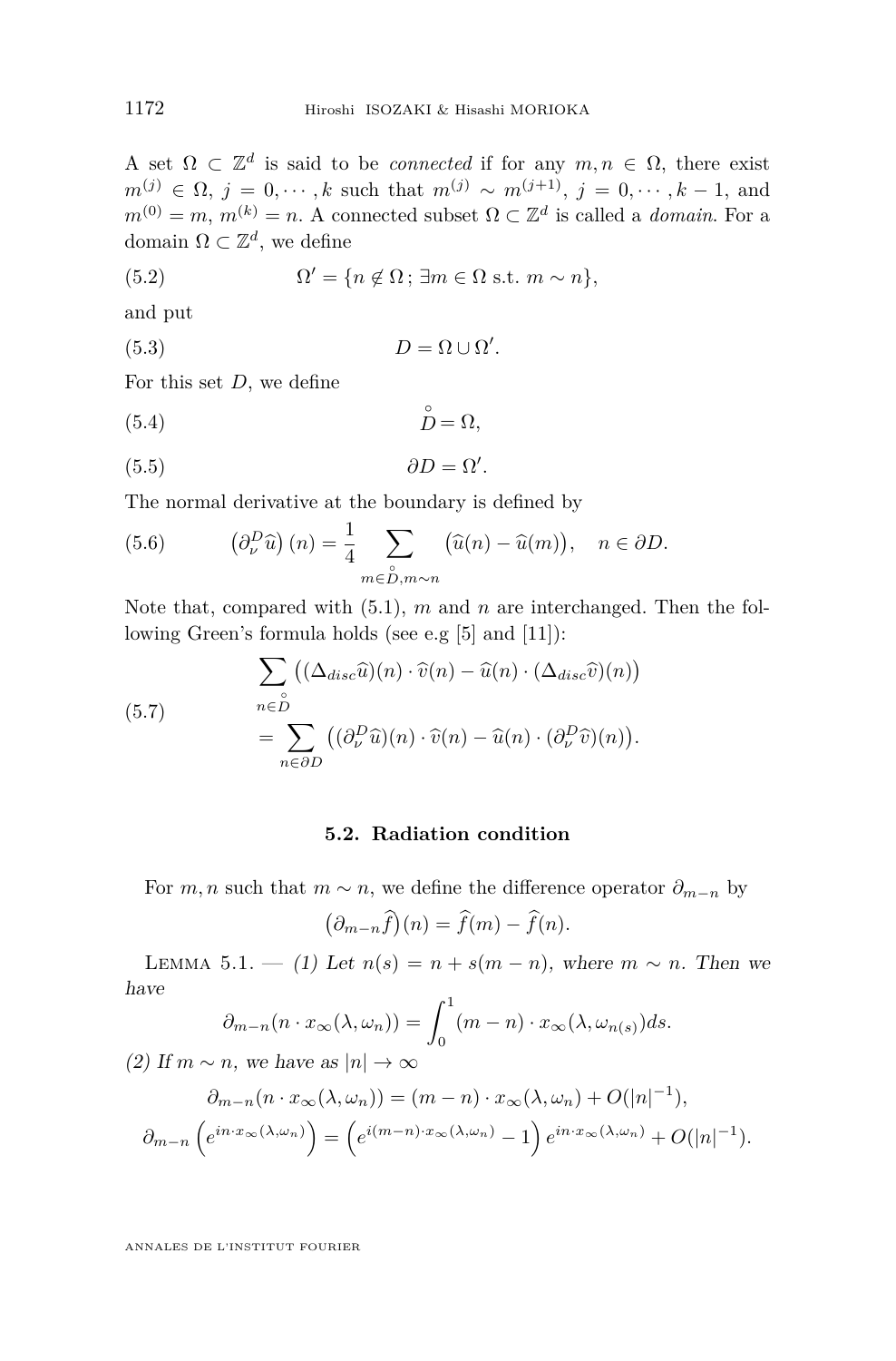<span id="page-21-0"></span>Proof. — Differentiating  $h(x_{\infty}(\lambda, \omega_{n(s)})) = \lambda$ , we have

$$
(\nabla_x h)(x_\infty(\lambda, \omega_{n(s)})) \cdot \frac{d}{ds} x_\infty(\lambda, \omega_{n(s)}) = 0.
$$

Since  $(\nabla_x h)(x_\infty(\lambda, \omega_{n(s)}))$  is parallel to  $n(s)$ , we then have

$$
n(s) \cdot \frac{d}{ds} x_{\infty}(\lambda, \omega_{n(s)}) = 0,
$$

which implies

$$
\frac{d}{ds}(n(s) \cdot x_{\infty}(\lambda, \omega_{n(s)})) = (m - n) \cdot x_{\infty}(\lambda, \omega_{n(s)}).
$$

Integrating this equality, we obtain (1). Since  $\omega_{n(s)} = \omega_n + O(|n|^{-1})$ , (2) follows from (1).  $\Box$ 

We now introduce the rectangular domain  $D(R)$  such that

(5.8) 
$$
D(R) = \{ n \in \mathbb{Z}^d ; n \in [-R, R]^d \}, \quad R > 0,
$$

and the *radial derivative ∂rad* by

(5.9) 
$$
(\partial_{rad}\,\widehat{u})(k) = \frac{1}{4} \sum_{m \in \partial D(R(k)), m \sim k} (\widehat{u}(m) - \widehat{u}(k)),
$$

(5.10) 
$$
R(k) = \max_{1 \leq j \leq d} |k_j|, \quad k \in \mathbb{Z}^d.
$$

We put

(5.11)

$$
A_{\pm}(\lambda,\omega_k) = \frac{1}{4} \sum_{m \in \partial D(R(k)), m \sim k} \left( e^{\pm i(m-k) \cdot x_{\infty}(\lambda,\omega_k)} - 1 \right), \quad \omega_k = \frac{k}{|k|}.
$$

LEMMA  $5.2. - (1)$  The right-hand side of  $(5.11)$  does not depend on |*k*|.

(2) There exists a constant  $\epsilon_0(\lambda) > 0$  such that

$$
\pm \text{Im}A_{\pm}(\lambda,\omega_k) > \epsilon_0(\lambda),
$$

for any  $\omega_k$ .

Proof. — If  $m \sim k$ ,  $m \in \partial D(R(k))$ , then  $m - k = \pm e_j$  for some *j*. This  $\pm e_j$  depends only on  $\omega_k$ , which proves (1).

Recall that  $\nabla h(x) = \frac{1}{2}(\sin x_1, \dots, \sin x_d)$ , hence letting  $\omega_{k,j}$  be the *j*-th component of  $\omega_k$ , we have

$$
\sin(x_{\infty j}(\lambda, \omega_k)) = c\omega_{k,j}
$$

for some constant  $c > 0$ . Suppose  $m \sim k$ ,  $m \in \partial D(R(k))$ . If  $\omega_{k,j} > 0$ , then either  $m_j = k_j$  or  $m_j = k_j + 1$ . If  $\omega_{k,j} < 0$ , then either  $m_j = k_j$  or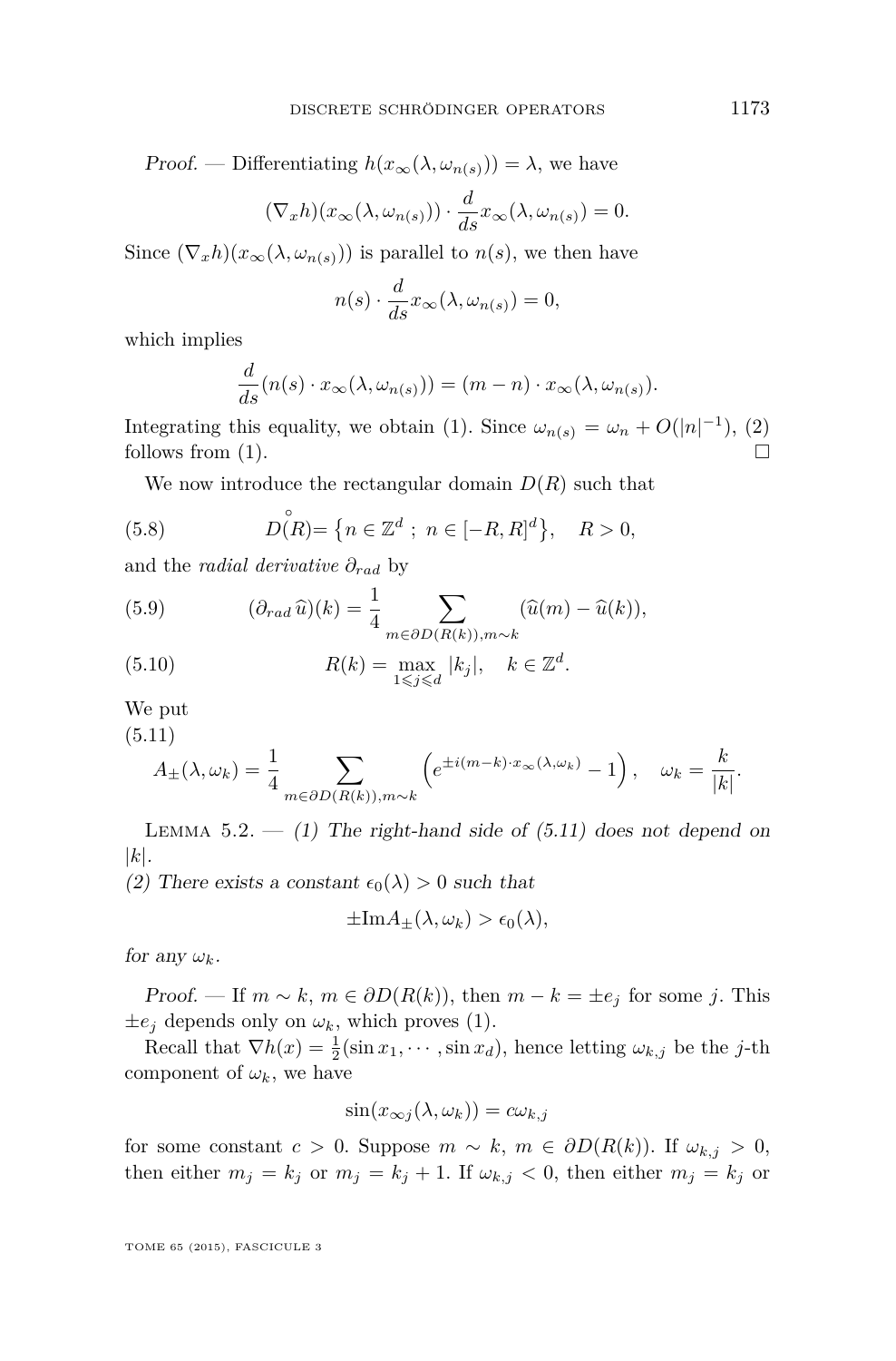<span id="page-22-0"></span> $m_j = k_j - 1$ . We then have that  $\sin((m - k) \cdot x_\infty(\lambda, \omega_k)) = c | \omega_{k,j} |$  for some *j* such that  $\omega_{k,j} \neq 0$ . Since

$$
\pm Im A_{\pm}(\lambda, \omega_k) = \frac{1}{4} \sum_{m \in \partial D(R(k)), m \sim k} \sin((m - k) \cdot x_{\infty}(\lambda, \omega_k))
$$

$$
= \frac{c}{4} \sum_{m \in \partial D(R(k)), m \sim k} |\omega_{k,j}|,
$$

and  $\sum_{j} \omega_{k,j}^2 = 1$ , the lemma follows.

Let us introduce two auxiliary norms,  $\hat{\mathcal{B}}_{\mathbb{R}}^*$ -norm and  $\hat{\mathcal{B}}_{\mathbb{Z}}^*$ -norm, on  $\hat{\mathcal{B}}^*$  by

$$
\|\widehat{u}\|_{\widehat{B}^*_{\mathbb{R}}}^2 = \sup_{R>1, R\in\mathbb{R}} \frac{1}{R} \sum_{n\in D(R)} |\widehat{u}(n)|^2,
$$
  

$$
\|\widehat{u}\|_{\widehat{B}^*_{\mathbb{Z}}}^2 = \sup_{\rho>1, \rho\in\mathbb{Z}} \frac{1}{\rho} \sum_{n\in D(\rho)} |\widehat{u}(n)|^2.
$$

LEMMA 5.3. — These three norms  $\|\cdot\|_{\widehat{\mathcal{B}}^*}$ ,  $\|\cdot\|_{\widehat{\mathcal{B}}^*_{\mathbb{R}}}$ , and  $\|\cdot\|_{\widehat{\mathcal{B}}^*_{\mathbb{Z}}}$  are equivent alent.

Proof. — Let  $A(R) = \{z \in \mathbb{C}^d; (\sum_{j=1}^d |z_j|^2)^{1/2} < R\}, B(R) = \{z \in \mathbb{C}^d; (\sum_{j=1}^d |z_j|^2)^{1/2} < R\}$  $\mathbb{C}^d$ ; max<sub>*j*</sub> |*z*<sub>j</sub> | *< R*}. Then there is a constant  $\delta > 0$  such that  $A(\delta R) \subset$  $B(R)$  ⊂  $A(R/δ)$ , ∀ $R > 0$ . This implies

$$
\frac{1}{R}\sum_{|n|<\delta R}|\widehat{u}(n)|^2\leqslant \frac{1}{R}\sum_{n\in D(R)}|\widehat{u}(n)|^2\leqslant \frac{1}{R}\sum_{|n|< R/\delta}|\widehat{u}(n)|^2.
$$

Taking the supremum with respect to  $R > \delta$  or  $R > 1/\delta$ , we get the equivalence of  $\|\cdot\|_{\widehat{\mathcal{B}}_{\widehat{\Phi}}}$  norm and  $\|\cdot\|_{\widehat{\mathcal{B}}_{\widehat{\Phi}}}$  norm.<br>Next we show the equivalence of the  $\|\cdot\|_{\infty}$ 

Next we show the equivalence of the  $\|\cdot\|_{\widehat{\mathcal{B}}_{\widehat{\mathbb{R}}}}$  and  $\|\cdot\|_{\widehat{\mathcal{B}}_{\widehat{\mathbb{R}}}}$  norms. Note that  $x \geq \frac{|\widehat{\mathcal{B}}(x)|^2}{2}$  is a right continuous non-degreesing step function  $f(r) = \sum_{n \in D(r)} |\hat{u}(n)|^2$  is a right-continuous non-decreasing step function on  $(0, \infty)$  with jump at integers. For  $R > 1$ , we take  $\rho(R) = [R] =$  the largest positive integer such that  $\rho(R) \leq R$ . Then we have

$$
\sup_{R>1} \frac{1}{R} \sum_{n \in D(R)} |\widehat{u}(n)|^2 \leq \sup_{R>1} \frac{1}{\rho(R)} \sum_{n \in D(\rho(R))} |\widehat{u}(n)|^2.
$$

The converse inequality is proven by the following inequality

$$
\sup_{R>1} \frac{1}{\rho(R)} \sum_{n \in D(\rho(R))} |\widehat{u}(n)|^2 \le \sup_{R>1} \frac{2}{R} \sum_{n \in D(R)} |\widehat{u}(n)|^2. \quad \Box
$$

 $\Box$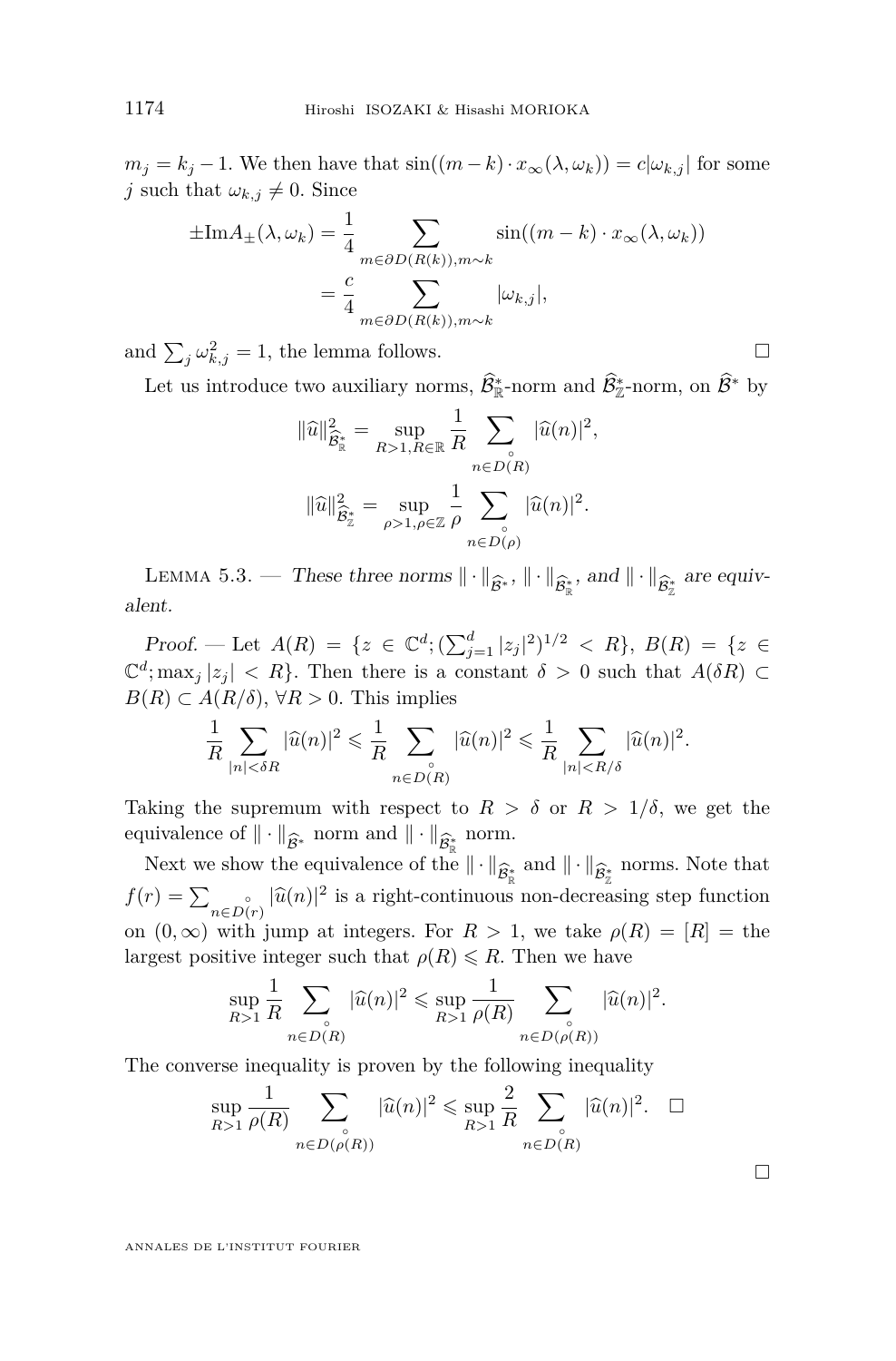<span id="page-23-0"></span>LEMMA 5.4. — (1) If  $\hat{f} \in \ell^{\infty}(\mathbb{Z}^d)$  satisfies  $|\hat{f}(n)| \leq C(1+|n|)^{-(d-1)/2}$ , then

(5.12) 
$$
\sup_{R>1} \frac{1}{R} \sum_{|n|
$$

(2) If 
$$
|\hat{f}(n)| \le C(1+|n|)^{-(d-1)/2-\epsilon}
$$
,  $\epsilon > 0$ , then  
\n(5.13) 
$$
\lim_{R \to \infty} \frac{1}{R} \sum_{|n| < R} |\hat{f}(n)|^2 = 0.
$$

*Proof.* — We compute the norm  $||f||_{\widehat{\mathcal{B}}_{\mathbb{Z}}^*}$ . We first show

(5.14) 
$$
\sum_{\substack{\circ \\ n \in D(\rho) \setminus D(\rho-1)}} |\widehat{f}(n)|^2 = O(1),
$$

as  $\rho \to \infty$ . In fact, for any  $\rho \in \mathbb{Z}$ ,  $\rho > 1$  and  $n \in D(\rho) \setminus D(\rho - 1)$ , we have *ρ*−1 < |*n*| ≤ √  $\overline{d}\rho$ . Since  $\#\{n \in D(\rho) \setminus D(\rho - 1)\} = (2\rho + 1)^d - (2\rho - 1)^d \leq$  $C\rho^{d-1}$ 

$$
\sum_{n\in D(\rho)\backslash D(\stackrel{\circ}{\rho}-1)}|\widehat{f}(n)|^2\leqslant C\rho^{-(d-1)}*\big\{n\in D(\stackrel{\circ}{\rho})\backslash D(\stackrel{\circ}{\rho}-1)\big\}\leqslant C.
$$

On the other hand, since

$$
\sum_{n \in D(R)} |\widehat{f}(n)|^2 = \sum_{\rho=1}^R \sum_{\substack{n \in D(\rho) \setminus D(\rho-1) \\ n \in D(\rho) \setminus D(\rho-1)}} |\widehat{f}(n)|^2 + |\widehat{f}(0)|^2,
$$

for every positive integer *R*, we have  $\sum_{n \in D(R)} |\hat{f}(n)|^2 = O(R)$  by (5.14). This proves (1) by Lemma [5.3.](#page-22-0)

Assume  $|\widehat{f}(n)| \leq C(1+|n|)^{-(d-1)/2-\epsilon}$  for some  $\epsilon > 0$ . By the similar computation, we have  $\sum_{n \in D(R)} |\widehat{f}(n)|^2 = o(R)$ , which proves (2).

For  $\widehat{f}, \widehat{g} \in \widehat{\mathcal{B}}^*$ , we write

(5.15) 
$$
\hat{f} \simeq \hat{g} \Longleftrightarrow \lim_{R \to \infty} \frac{1}{R} \sum_{|n| < R} |\hat{f}(n) - \hat{g}(n)|^2 = 0.
$$

As we have seen above, (5.15) is equivalent to

$$
\lim_{R \to \infty} \frac{1}{R} \sum_{\substack{\circ \\ n \in D(R)}} |\widehat{f}(n) - \widehat{g}(n)|^2 = 0.
$$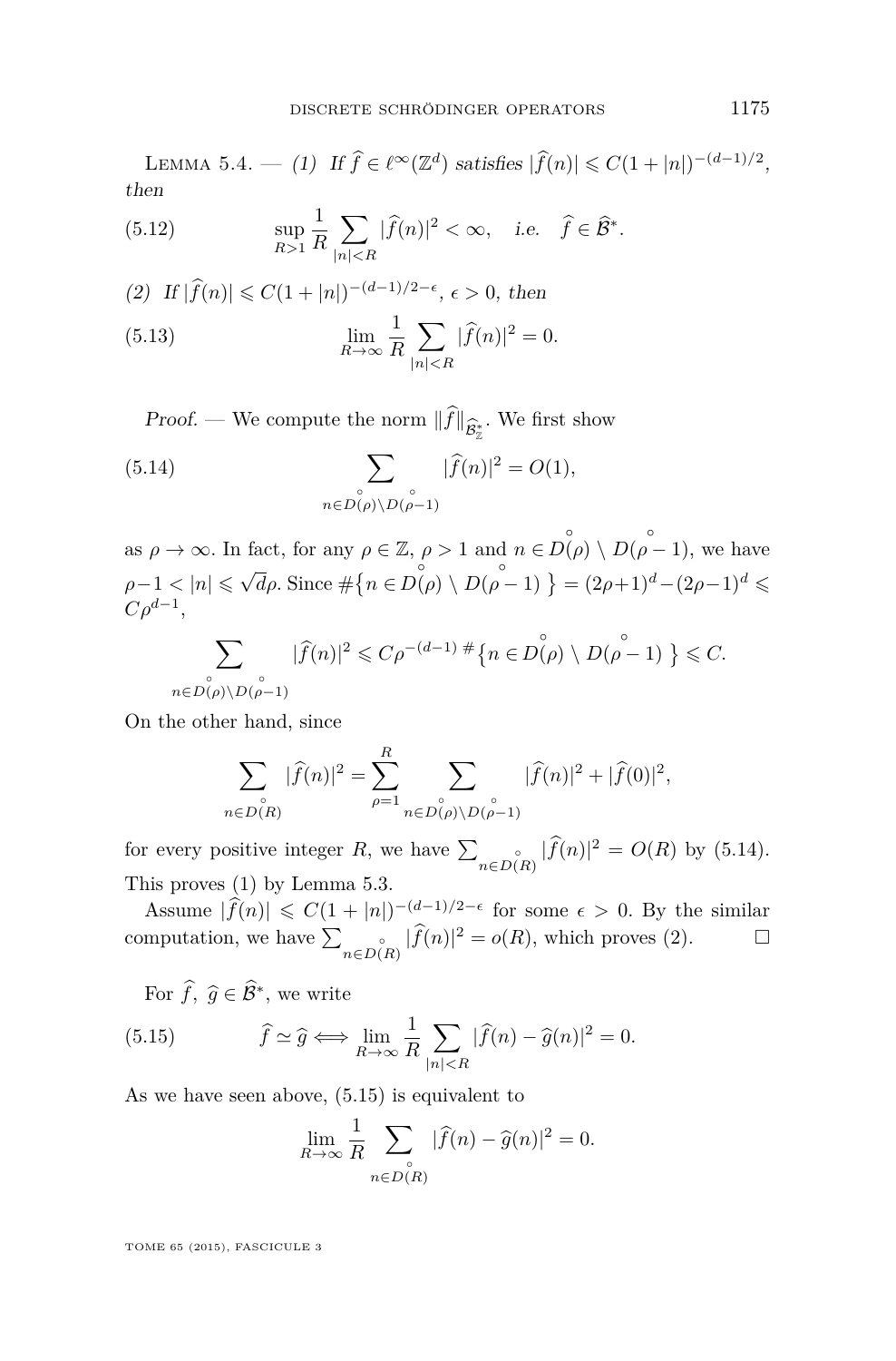<span id="page-24-0"></span>Now let us consider the equation on  $\mathbb{Z}^d$ :

(5.16) 
$$
(\widehat{H} - \lambda)\widehat{u} = \widehat{f}.
$$

DEFINITION 5.5. — A solution  $\widehat{u}(k) \in \widehat{B}^*$  of (5.16) is said to be outgoing  $(for +)$  or incoming  $(for -)$  if it satisfies

(5.17) 
$$
(\partial_{rad}\widehat{u})(k) \simeq A_{\pm}(\lambda, \omega_k)\widehat{u}(k),
$$

in the sense of  $(5.15)$ .

THEOREM 5.6. — Let  $\lambda \in I_d$ . If  $\hat{f}$  is compactly supported,  $\hat{R}(\lambda \pm i0)\hat{f}$  is an outgoing (for +) or incoming (for −) solution of the equation  $(\hat{H} - \lambda)\hat{u} =$ *f*b.

Proof. — Since  $x_{\infty}(\lambda, \omega_k)$  is homogeneous of degree 0 in *k* (see also the proof of Lemma 4.5), we have as  $|k| \to \infty$ 

$$
x_{\infty}(\lambda, \omega_{k \pm e_j}) = x_{\infty}(\lambda, \omega_k) + O(|k|^{-1}).
$$

Then we have for any fixed  $n \in \mathbb{Z}^d$ 

(5.18) 
$$
e^{\pm in \cdot x_{\infty}(\lambda, \omega_{k \pm e_j})} - e^{\pm in \cdot x_{\infty}(\lambda, \omega_k)} = O(|k|^{-1}), \quad |k| \to \infty.
$$

If  $\hat{f}$  is compactly supported,  $(\hat{G}^{(\pm)}(\lambda)\hat{f})(\omega_k)$  is smooth with respect to *k*, so that we have from (5.18)

(5.19) 
$$
\partial_{m-k}\left(a_{\pm}(\lambda,\omega_k)(\widehat{\mathcal{G}}^{(\pm)}(\lambda)\widehat{f})(\pm\omega_k)\right) = O(|k|^{-1}).
$$

We put  $\hat{u}^{(\pm)} = \hat{R}(\lambda \pm i0)\hat{f}$ . Theorem [4.7](#page-19-0) yields

$$
(5.20)
$$
  
\n
$$
(\partial_{rad}\hat{u}^{(\pm)})(k)
$$
  
\n
$$
= C_{\pm}|k|^{-(d-1)/2} \left( \sum_{m \in \partial D(R(k)), m \sim k} (\partial_{m-k} \Phi_{\lambda}^{(\pm)}) (k) \right) + O(|k|^{-(d+1)/2}),
$$

as  $|k| \to \infty$ , where

$$
C_{\pm} = \frac{1}{4} e^{\pm (3-d)\pi i/4} \sqrt{2\pi},
$$
  

$$
\Phi_{\lambda}^{(\pm)}(k) = e^{\pm i k \cdot x_{\infty}(\lambda, \omega_k)} a_{\pm}(\lambda, \omega_k) (\widehat{\mathcal{G}}^{(\pm)}(\lambda)\widehat{f}) (\pm \omega_k).
$$

Lemma [5.1](#page-20-0) (2) and (5.19) imply the theorem.  $\Box$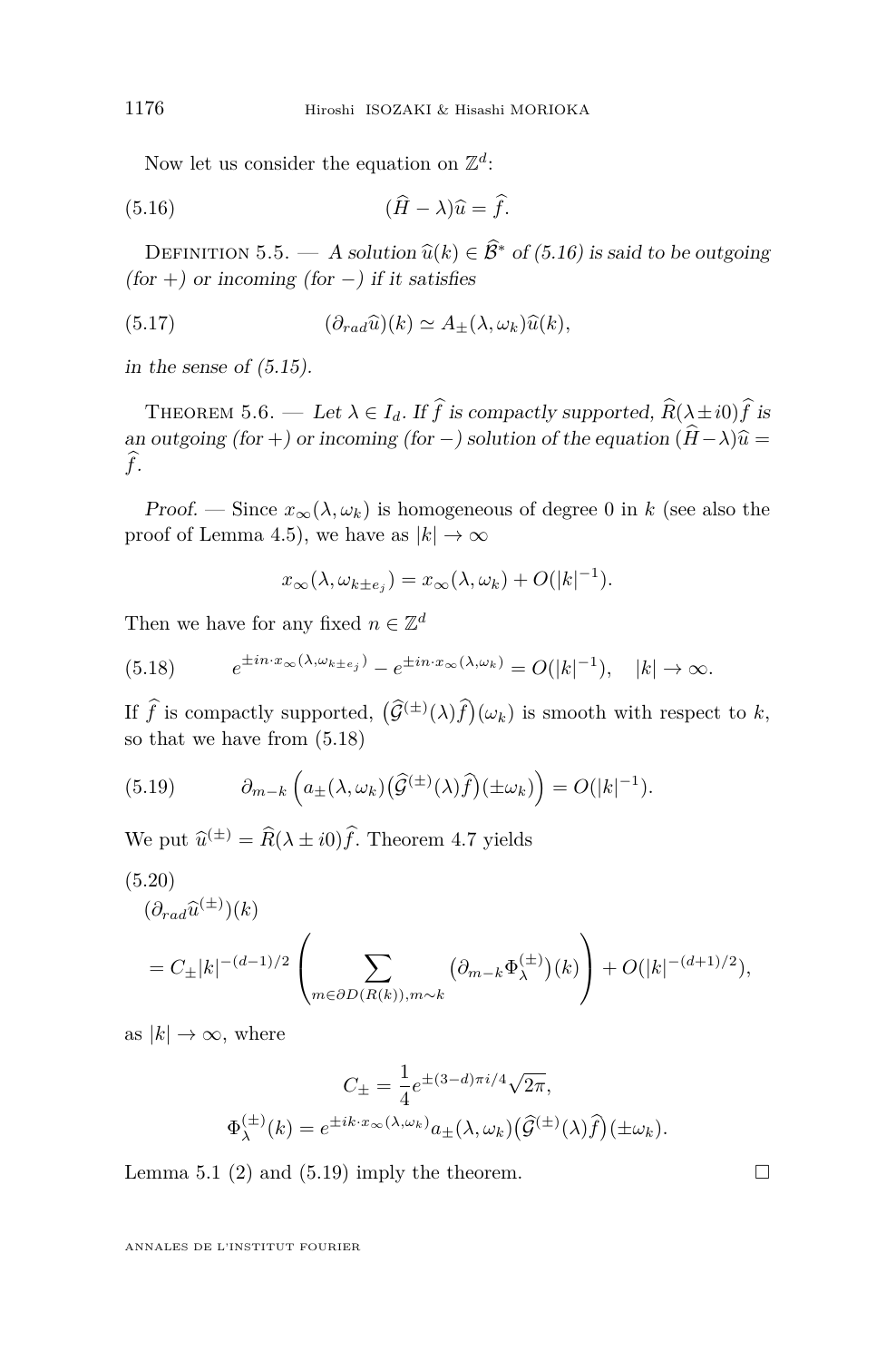#### **5.3. Rellich type theorem**

<span id="page-25-0"></span>The following is an analogue of the Rellich type theorem for Schrödinger operators in  $\mathbb{R}^d$  ([\[20\]](#page-48-0)).

THEOREM 5.7. — Let  $\lambda \in (0, d) \setminus \mathbb{Z}$ . Suppose a sequence  $\{\hat{u}(n)\}\$  defined for  $|n| \ge R_0 > 0$  satisfies

$$
(-\Delta_{disc} - \lambda)\widehat{u} = 0, \quad |n| > R_0,
$$
  

$$
\lim_{R \to \infty} \frac{1}{R} \sum_{R_0 < |n| < R} |\widehat{u}(n)|^2 = 0.
$$

Then there exists  $R_1 > R_0$  such that  $\hat{u}(n) = 0$  for  $|n| > R_1$ .

For the proof, see [\[11\]](#page-48-0), Theorem 1.1.

#### **5.4. Uniqueness theorem**

THEOREM 5.8. — Let  $\lambda \in I_d$ , and suppose that  $\hat{f}$  is compactly supported. Let  $\hat{u}^{(\pm)}$  be the outgoing (for +) or incoming (for -) solution of the equation  $(\hat{H} - \lambda)\hat{u}^{(\pm)} = \hat{f}$ . Then

$$
(\widehat{u}^{(\pm)},\widehat{f}) - (\widehat{f},\widehat{u}^{(\pm)}) = 2i \lim_{R \to \infty} \sum_{\substack{\circ \\ k \in D(R) \setminus D(R-1)}} \text{Im} A_{\pm}(\lambda,\omega_k) |\widehat{u}^{(\pm)}(k)|^2.
$$

 $Proof.$  — By Green's formula, we have

$$
\sum_{\substack{\mathbf{c}\\k\in D(\rho)}} \left( (\Delta_{disc}\widehat{u}^{(\pm)})(k)\cdot \overline{\widehat{u}^{(\pm)}(k)} - \widehat{u}^{(\pm)}(k)\cdot \overline{(\Delta_{disc}\widehat{u}^{(\pm)})(k)} \right)
$$
  
= 
$$
\sum_{k\in \partial D(\rho)} \left( (\partial_{\nu}^{D(\rho)}\widehat{u}^{(\pm)})(k)\cdot \overline{\widehat{u}^{(\pm)}(k)} - \widehat{u}^{(\pm)}(k)\cdot \overline{(\partial_{\nu}^{D(\rho)}\widehat{u}^{(\pm)})(k)} \right).
$$

The left-hand side converges to  $(\hat{u}^{(\pm)}, \hat{f}) - (\hat{f}, \hat{u}^{(\pm)})$  by the equation. Chang-<br>ing the endanger is the summation we can get that the wight hand side is cause ing the order of the summation,we can see that the right-hand side is equal to

$$
\frac{1}{4} \sum_{k \in \partial D(\rho)} \sum_{m \in D(\rho), m \sim k} \left( \widehat{u}^{(\pm)}(k) \cdot \overline{\widehat{u}^{(\pm)}(m)} - \widehat{u}^{(\pm)}(m) \cdot \overline{\widehat{u}^{(\pm)}(k)} \right)
$$
\n
$$
= \sum_{m \in D(\rho) \backslash D(\rho-1)} \left( (\partial_{rad} \widehat{u}^{(\pm)})(m) \cdot \overline{\widehat{u}^{(\pm)}(m)} - \widehat{u}^{(\pm)}(m) \cdot \overline{(\partial_{rad} \widehat{u}^{(\pm)})(m)} \right).
$$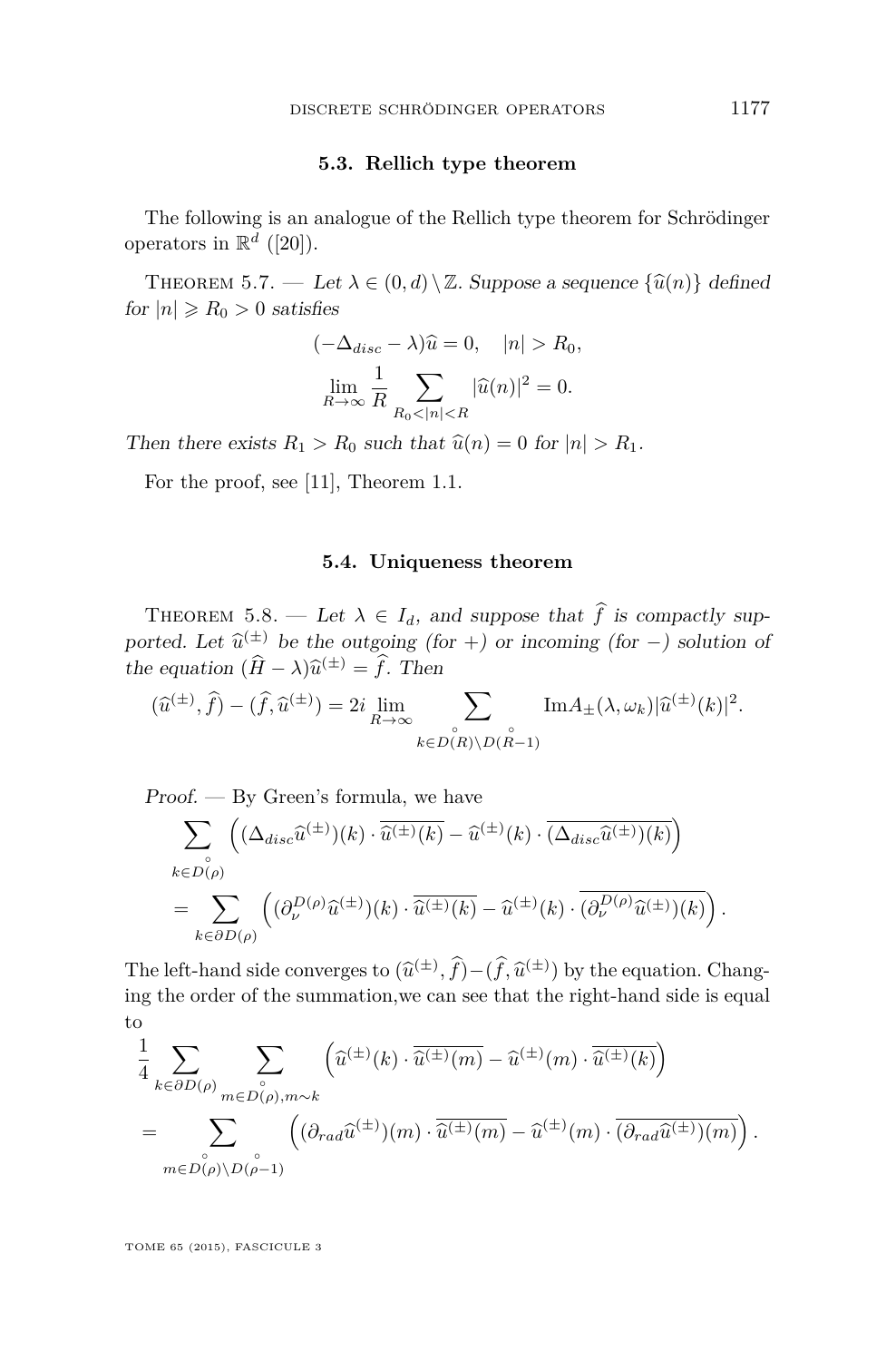<span id="page-26-0"></span>As  $\rho \to \infty$ , we can replace  $\partial_{rad} \hat{u}^{(\pm)}$  by  $A_{\pm}(\lambda, \omega_k) \hat{u}^{(\pm)}$ , and prove the theorem.  $\Box$ 

THEOREM 5.9. — Let  $\lambda \in I_d$ . If  $\hat{f}$  is compactly supported, then the outgoing solution of [\(5.16\)](#page-24-0) is unique and given by  $\widehat{R}(\lambda + i0)\widehat{f}$ . The incoming solution is also unique and given by  $\widehat{R}(\lambda - i0)\widehat{f}$ .

Proof. — In view of Theorem [5.6,](#page-24-0) we have only to prove the uniqueness. Let  $\hat{u}$  be the outgoing solution of  $(\hat{H} - \lambda)\hat{u} = 0$ . Then, by Theorem [5.8](#page-25-0) and Lemma [5.2](#page-21-0) (2), we have  $\lim_{R\to\infty} \sum_{k \in D(R) \setminus D(R-1)} |\hat{u}(k)|^2 = 0$ . This implies

$$
\lim_{R \to \infty} \frac{1}{R} \sum_{\substack{\circ \\ k \in D(R)}} |\widehat{u}(k)|^2 = 0,
$$

i.e.  $\hat{u} \simeq 0$ . We can then use the Theorem [5.7](#page-25-0) and the unique continuation theorem (see [11] Theorem 2.1) to see that  $\hat{u} = 0$ theorem (see [\[11\]](#page-48-0), Theorem 2.1) to see that  $\hat{u} = 0$ .

#### **6. Exterior problem**

#### **6.1. Helmholtz equation in an exterior domain**

Let  $D(R)$  be a rectangular domain in [\(5.8\)](#page-21-0), and take a sufficiently large integer  $R_0 > 0$  such that

(6.1) 
$$
\operatorname{supp} \widehat{V} \subset D(R_0) .
$$

We put

$$
(6.2) \t\t \t\t \Omega_{int} = D(R_0),
$$

(6.3) 
$$
\Omega_{ext} = \mathbb{Z}^d \setminus \mathring{\Omega}_{int}.
$$

Therefore  $\hat{\Omega}_{int} = D(\mathring{R}_0) = [-R_0, R_0]^d \cap \mathbb{Z}^d$ , and

(6.4) 
$$
\partial\Omega_{int} = \partial\Omega_{ext} = \bigcup_{j=1}^d \{n \, ; \, |n_i| \le R_0, \, (i \ne j), \, |n_j| = R_0 + 1 \}.
$$

The spaces  $\widehat{\mathcal{B}}, \widehat{\mathcal{B}}^*$  and  $\widehat{\mathcal{H}}^s$  on  $\Omega_{ext}$  are defined in the same way as in the whole space. Let  $\hat{H}_{ext} = -\Delta_{disc}$  on  $\Omega_{ext}$  with Dirichlet boundary condition, which is defined as follows. Let

$$
\ell_0^2(\Omega_{ext}) = \{ \widehat{f} \in \ell^2(\Omega_{ext}) ; \widehat{f} = 0 \text{ on } \partial \Omega_{ext} \},
$$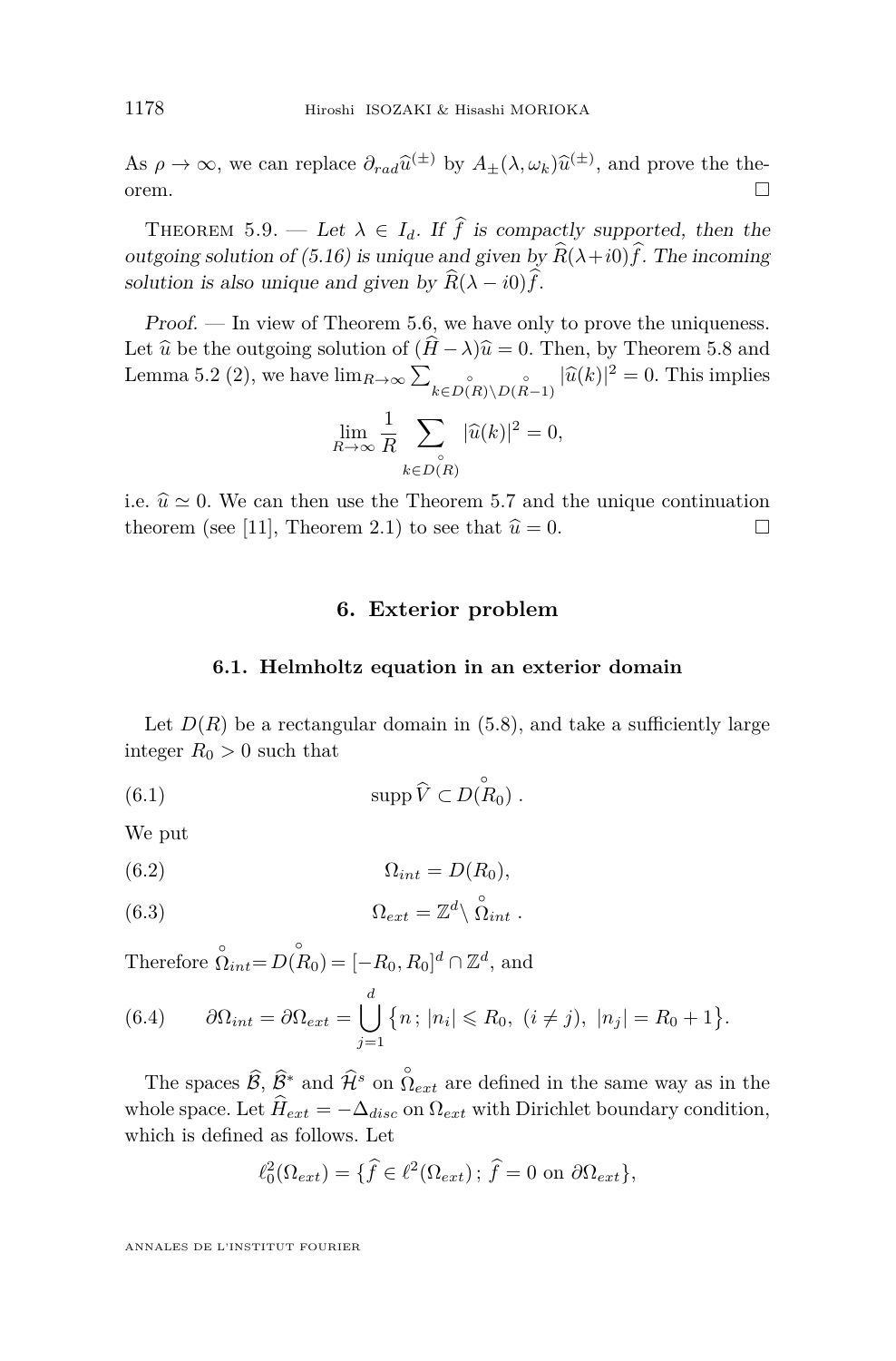<span id="page-27-0"></span>which is naturally unitarily equivalent to  $\ell^2(\stackrel{\circ}{\Omega}_{ext})$ , and

 $\widehat{P}_0 : \ell^2(\Omega_{ext}) \to \ell^2_0(\Omega_{ext})$ 

be the associated orthogonal projection. In view of [\(5.7\)](#page-20-0),  $-\widehat{P}_0\Delta_{disc}\widehat{P}_0$  is self-adjoint on  $\ell^2(\Omega_{ext})$ . Here, we extend any  $\hat{v} \in \ell^2(\Omega_{ext})$  to be 0 outside<br>Only a that  $\Lambda$  can be applied to  $\hat{v}$ ,  $\Lambda$ s a total Hilbert grass, we take  $\Omega_{ext}$  so that  $\Delta_{disc}$  can be applied to  $\hat{v}$ . As a total Hilbert space, we take

$$
\widehat{\mathcal{H}} = \ell_0^2(\Omega_{ext}) \simeq \ell^2(\stackrel{\circ}{\Omega}_{ext}),
$$

and define

$$
\widehat{H}_{ext} = -\widehat{P}_0 \Delta_{disc} \widehat{P}_0 \Big|_{\widehat{\mathcal{H}}}.
$$

Then,  $\hat{H}_{ext}$  is self-adjoint on  $\hat{\mathcal{H}}$ . As mentioned above, we extend  $\hat{v} \in \ell^2(\hat{\Omega}_{ext})$ to be 0 outside  $\hat{\Omega}_{ext}$ , so that  $\hat{v} = 0$  on  $\partial \Omega_{ext}$ . Let

$$
\widehat{R}_{ext}(z) = (\widehat{H}_{ext} - z)^{-1} = \widehat{P}_0(\widehat{H}_{ext} - z)^{-1},
$$

which can be applied to any  $\hat{f} \in \ell^2(\mathbb{Z}^d)$  by restricting  $\hat{f}$  to  $\stackrel{\circ}{\Omega}_{ext}$ . Letting

$$
\widehat{u} = \widehat{R}_{ext}(z)\widehat{f} = \widehat{R}_{ext}(z)(\widehat{f}|_{\stackrel{\circ}{\Omega}_{ext}}),
$$

and computing

$$
(-\Delta_{disc} - z)\hat{u} = (-\hat{P}_0 \Delta_{disc}\hat{P}_0 - z)\hat{u} + (\hat{P}_0 \Delta_{disc}\hat{P}_0 - \Delta_{disc})\hat{u}
$$

$$
= \hat{f}|_{\hat{\Omega}_{ext}} + (\hat{P}_0 \Delta_{disc}\hat{P}_0 - \Delta_{disc})\hat{u},
$$

we have, since  $\widehat{P}_0\widehat{u} = \widehat{u}$ ,

(6.5) 
$$
\begin{cases} (-\Delta_{disc} - z)\hat{u} = \hat{f}, & \text{in} \quad \overset{\circ}{\Omega}_{ext}, \\ \hat{u} = 0, & \text{on} \quad \partial \Omega_{ext}. \end{cases}
$$

LEMMA 6.1. — (1)  $\hat{H}_{ext}$  is self-adjoint, and  $\sigma(\hat{H}_{ext}) = [0, d]$ .  $(2)$   $\sigma_p(\widehat{H}_{ext}) \cap (0,d) = \emptyset.$ 

Proof. — The assertion (1) follows from the standard perturbation theory, and (2) is proved in Theorem 2.4 of [\[11\]](#page-48-0).

For the solution of the equation  $(-\Delta_{disc} - \lambda)\hat{u} = \hat{f}$  in  $\stackrel{\circ}{\Omega}_{ext}$ , the radiation relation is defined in the same way as in  $\stackrel{\circ}{\delta}^E$ . The following theorem is condition is defined in the same way as in §5. The following theorem is proved in the same way as in Theorem [5.9.](#page-26-0)

THEOREM 6.2. — Let  $\lambda \in I_d$ . Then the solution of the equation  $(-\Delta_{disc} - \lambda)\hat{u} = 0$  in  $\stackrel{\circ}{\Omega}_{ext}$ , satisfying the Dirichlet boundary contidion and the outgoing (or incoming) radiation condition vanishes identically on  $\Omega_{ext}$ .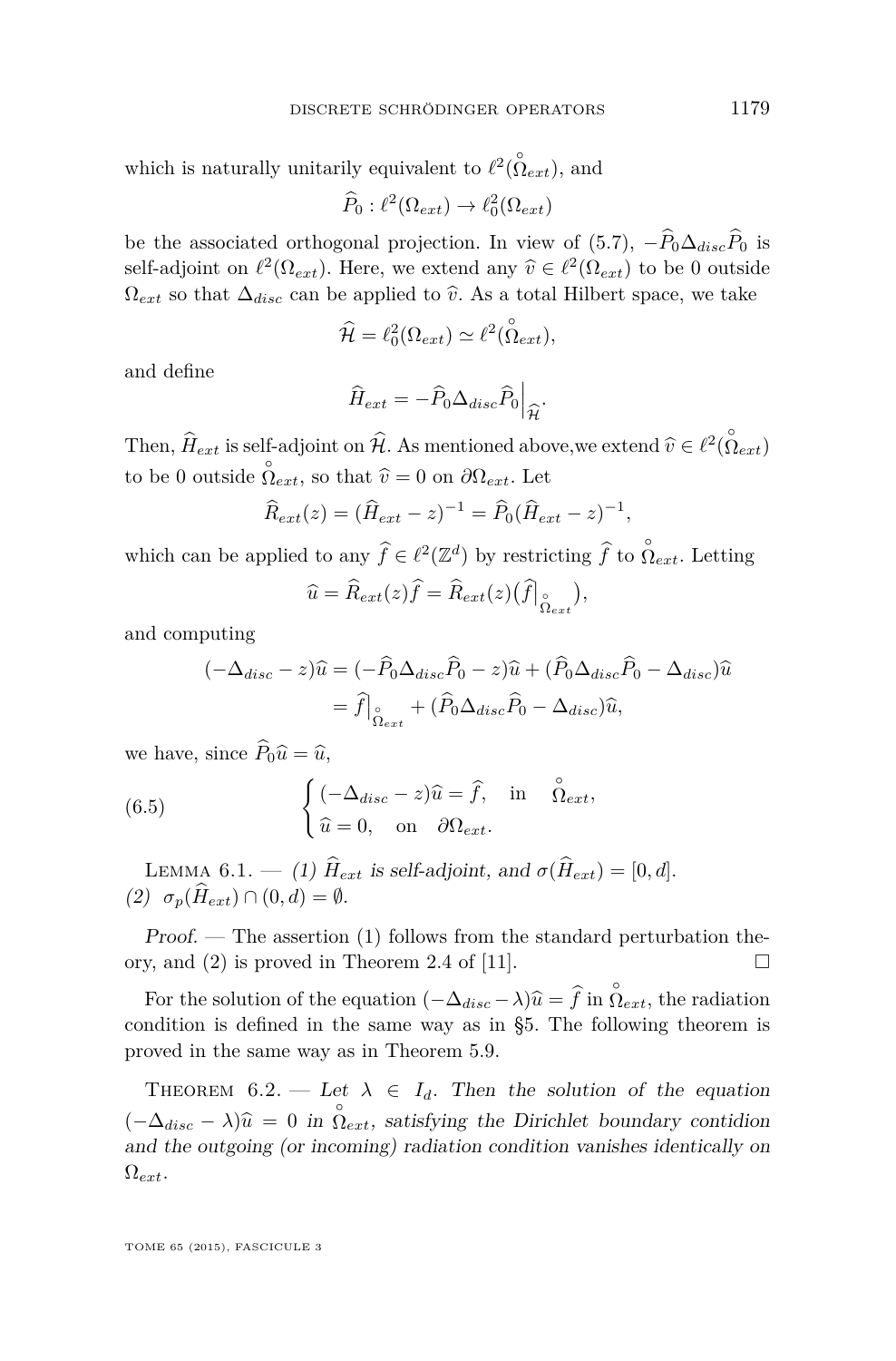We prove the limiting absorption principle for  $\hat{R}_{ext}(z)$ .

THEOREM 6.3. — (1) For  $\lambda \in I_d$  and  $\hat{f} \in \hat{\mathcal{B}}$ , the weak  $*$ -limit exists  $\lim_{\epsilon \to 0} \widehat{R}_{ext}(\lambda \pm i\epsilon) f =: \widehat{R}_{ext}(\lambda \pm i0) f \in \widehat{\mathcal{B}}^*.$ 

(2) For any compact set  $J \subset I_d$ , there exists a constant  $C > 0$  such that

$$
\|\widehat{R}_{ext}(\lambda \pm i0)\widehat{f}\|_{\widehat{\mathcal{B}}^*} \leqslant C\|\widehat{f}\|_{\widehat{\mathcal{B}}}, \quad \lambda \in J.
$$

(3) For  $\widehat{f}, \widehat{g} \in \widehat{\mathcal{B}}$ ,

$$
I_d \ni \lambda \mapsto \left(\widehat{R}_{ext}(\lambda \pm i0)\widehat{f}, \,\widehat{g}\right)
$$

is continuous.

(4) If  $\hat{f}$  is compactly supported,  $\hat{R}_{ext}(\lambda \pm i0)\hat{f}$  satisfies the outgoing (for +) or incoming (for −) radiation condition.

*Proof.* — We prove the theorem for  $\lambda + i0$ . We extend  $\hat{f} \in \hat{\mathcal{B}}$  and  $\hat{u}(z) =$  $\widehat{R}_{ext}(z)\widehat{f}$  to be 0 outside  $\Omega_{ext}$ . Then it satisfies

$$
(\widehat{H}_0 - z)\widehat{u}(z) = \widehat{K}\widehat{u}(z) + \widehat{f} \quad \text{on} \quad \mathbb{Z}^d,
$$

where  $K = \sum_n c_n P(n)$  is a finite sum of projections  $P(n)$  to the site *n*. Therefore

(6.6) 
$$
\widehat{u}(z) = \widehat{R}_0(z)\widehat{K}\widehat{u}(z) + \widehat{R}_0(z)\widehat{f}.
$$

Let *J* be a compact set in  $I_d$ , and take  $s > 1/2$ . We first show that there exists a constant  $C > 0$  such that

(6.7) 
$$
\|\widehat{u}(\lambda + i\epsilon)\|_{\widehat{\mathcal{H}}^{-s}} \leqslant C \|\widehat{f}\|_{\widehat{\mathcal{B}}}, \quad \forall \lambda \in J, \quad \forall \epsilon > 0.
$$

In fact, if this does not hold, there exists  $z_{\mu} = \lambda_{\mu} + i\epsilon_{\mu}$ ,  $f_{\mu} \in \mathcal{B}$ , such that  $\widehat{u}_{\mu} = \widehat{R}_{ext}(z_{\mu}) \widehat{f}_{\mu}$  satisfies

(6.8) 
$$
z_{\mu} \to \lambda \in J, \quad \|\widehat{f}_{\mu}\|_{\widehat{\mathcal{B}}} \to 0, \quad \|\widehat{u}_{\mu}\|_{\widehat{\mathcal{H}}^{-s}} = 1 \quad \text{as} \quad \mu \to \infty.
$$

One can then select a subsequence, which is denoted by  $\{\hat{u}_{\mu}\}\$  again, such that  $\hat{v}$  assumes such that  $\hat{u} = \hat{u}$ that  $\hat{u}_{\mu}$  converges weakly in  $\hat{\mathcal{H}}^{-s}$ . Since  $\hat{K}$  is a finite dimensional operator,  $\widehat{K} \widehat{u}_{\mu}$  converges in  $\widehat{\mathcal{B}}$ . Therefore, in view of (6.6), we see that  $\widehat{u}_{\mu}$  converges in  $\widehat{\mathcal{B}}^*$ , hence in  $\widehat{\mathcal{H}}^{-s}$ , to  $\widehat{u}$  such that  $\|\widehat{u}\|_{\widehat{\mathcal{H}}^{-s}} = 1$ . It satisfies

$$
(-\Delta_{disc} - \lambda)\hat{u} = 0, \quad \hat{u} = \hat{R}_0(\lambda + i0)\hat{K}\hat{u}, \text{ in } \hat{\Omega}_{ext}.
$$

Moreover,  $\hat{u}$  satisfies the Dirichlet boundary condition, since so does  $\hat{u}_{\mu}$ . Therefore  $\hat{u}$  is an outgoing solution. By Theorem [6.2,](#page-27-0)  $\hat{u} = 0$ , which is a contradiction.

We next prove that for  $s > 1/2$  and  $\hat{f} \in \hat{\mathcal{B}}$ ,  $\hat{R}_{ext}(\lambda + i\epsilon)\hat{f}$  converges strongly in  $\hat{\mathcal{H}}^{-s}$  as  $\epsilon \to 0$ . To prove it, we consider a sequence  $u_{\mu} =$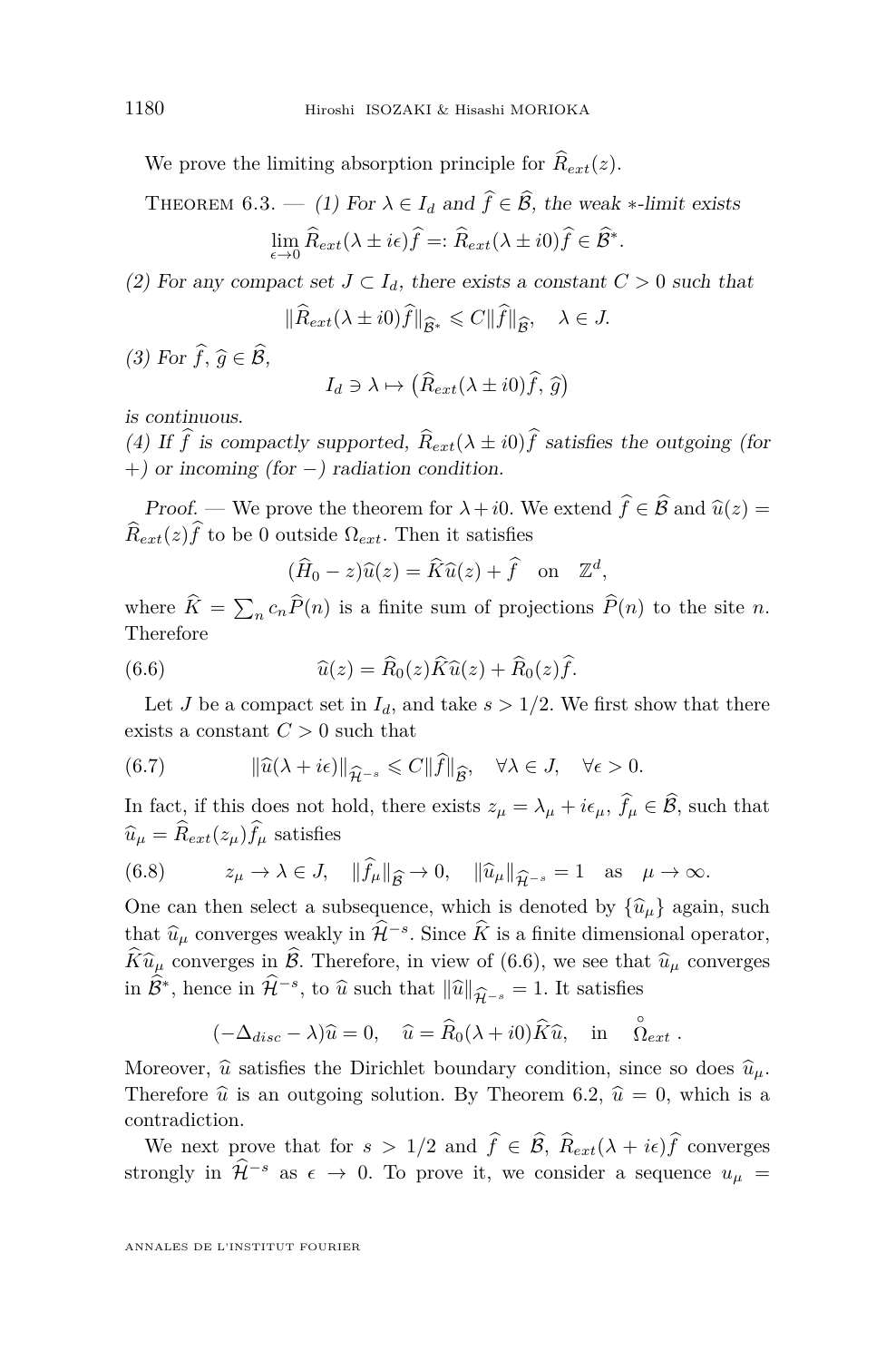<span id="page-29-0"></span> $\widehat{R}_{ext}(\lambda + i\epsilon_\mu)\widehat{f}, \epsilon_\mu \to 0$ . Then by the same arguments as above, one can show that any subsequence of  $\{u_{\mu}\}\$  contains a sub-subsequence  $\{u_{\mu'}\}\$ , which converges in H<sup>−</sup>*<sup>s</sup>* to one and the same limit (independent of the choice of sub-subsequence). This proves the convergence of  $\hat{R}_{ext}(\lambda + i\epsilon)\hat{f}$  as  $\epsilon \to 0$ . Arguing similarly, one can also show that

$$
I_d \ni \lambda \mapsto \widehat{R}_{ext}(\lambda + i0)\widehat{f} \in \widehat{\mathcal{H}}^{-s}
$$

is strongly continuous. The assertions of the theorem then follow from those for  $\widehat{R}_0(\lambda + i0)$  and the formula

$$
\widehat{R}_{ext}(\lambda + i0) = \widehat{R}_0(\lambda + i0) \big(1 + \widehat{K}\widehat{R}_{ext}(\lambda + i0)\big).
$$

#### **6.2. Exterior and interior D-N maps**

Let  $\hat{H}_{int} = -\Delta_{disc} + \hat{V}$  be defined on  $\Omega_{int}$  with Dirichlet boundary condition. The *interior D-N map* is defined by

(6.9) 
$$
\Lambda_{\widehat{V}}(\lambda)\widehat{f} = \partial_{\nu}^{\Omega_{int}}\widehat{u}_{int}\Big|_{\partial\Omega_{int}}, \quad \lambda \notin \sigma(\widehat{H}_{int}),
$$

where  $\hat{u}_{int}$  is the solution of the equation

(6.10) 
$$
(-\Delta_{disc} + \widehat{V} - \lambda)\widehat{u}_{int} = 0 \quad \text{in} \quad \widehat{\Omega}_{int}, \quad \widehat{u}_{int}\Big|_{\partial \Omega_{int}} = \widehat{f}.
$$

The *exterior D-N map* is defined by

(6.11) 
$$
\Lambda_{ext}^{(\pm)}(\lambda)\widehat{f} = -\partial_{\nu}^{\Omega_{ext}}\widehat{u}_{ext}^{(\pm)}\Big|_{\partial\Omega_{ext}}, \quad \lambda \in I_d,
$$

where  $\hat{u}_{\text{ext}}^{(\pm)} \in \hat{B}^*$  is the unique outgoing (for +) and incoming (for -) solution of the equation

(6.12) 
$$
(-\Delta_{disc} - \lambda)\widehat{u}_{ext}^{(\pm)} = 0 \quad \text{in} \quad \widehat{\Omega}_{ext}, \quad \widehat{u}_{ext}^{(\pm)}\Big|_{\partial\Omega_{ext}} = \widehat{f}.
$$

The existence of  $\hat{u}_{ext}^{(\pm)}$  is shown by extending  $\hat{f}$  to be zero on  $\mathbb{Z}^d \setminus \partial \Omega_{ext}$ , putting

(6.13) 
$$
\widehat{u}_{ext}^{(\pm)} = \widehat{f} - \widehat{R}_{ext}(\lambda \pm i0)(-\Delta_{disc} - \lambda)\widehat{f},
$$

and using [\(6.5\)](#page-27-0). The uniqueness follows from Theorem [6.2.](#page-27-0)

We represent  $\hat{u}_{ext}^{(\pm)}$  in terms of exterior and interior D-N maps. In the following, for a subset  $A$  in  $\mathbb{Z}^d$ , we use  $\chi_A$  to mean both of the operator of restriction

(6.14) 
$$
\chi_A: \ell^{\infty}(\mathbb{Z}^d) \ni \widehat{f} \mapsto \widehat{f}\Big|_A,
$$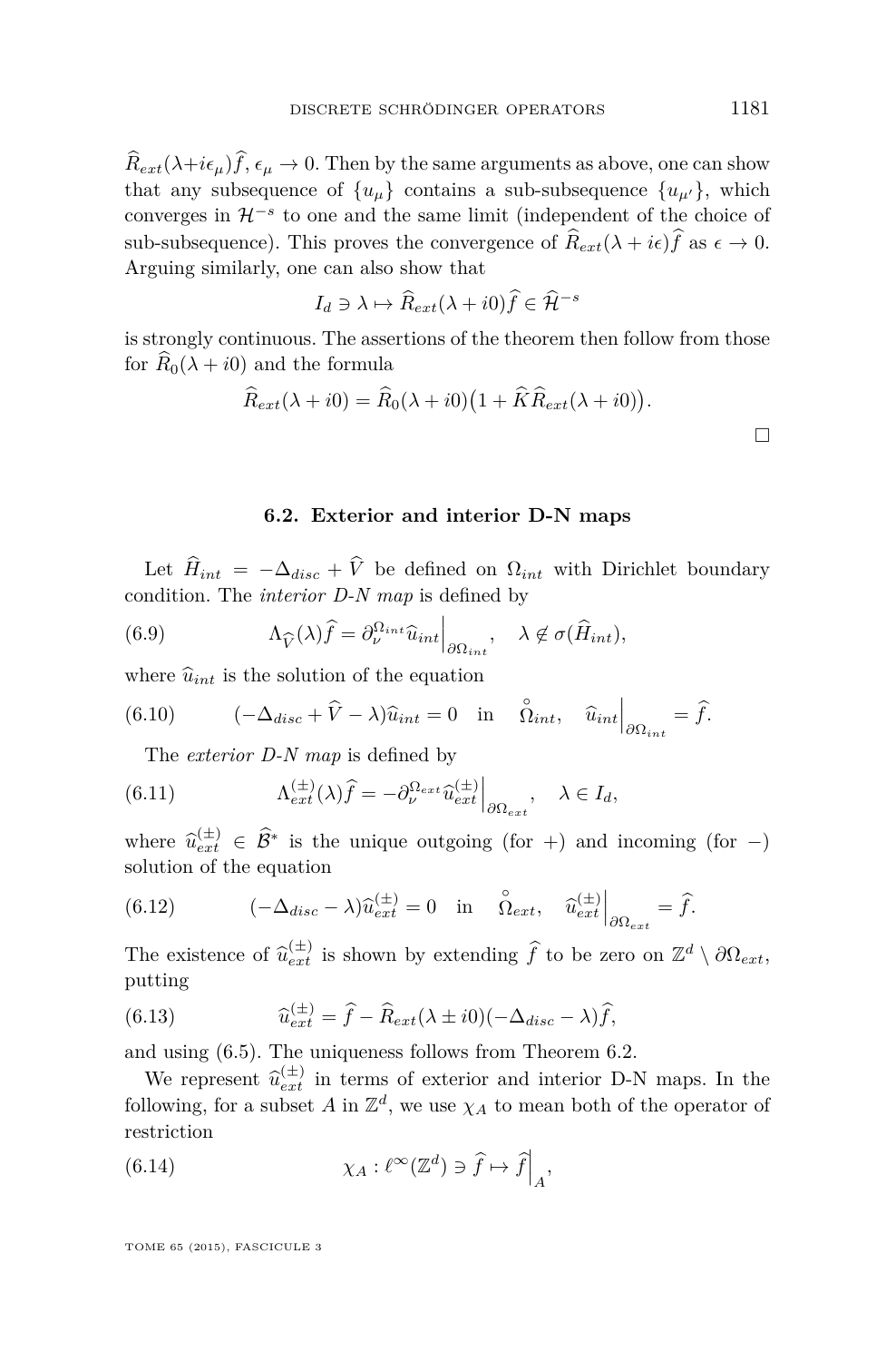<span id="page-30-0"></span>and the operator of extension

(6.15) 
$$
\chi_A: \ell^{\infty}(A) \ni \hat{f} \mapsto \begin{cases} \hat{f}, & \text{on } A, \\ 0, & \text{on } \mathbb{Z}^d \setminus A, \end{cases}
$$

which will not confuse our argument. We put

(6.16)  
\n
$$
C(R_0) = \partial \Omega_{int} = \partial \Omega_{ext} = \Omega_{int} \cap \Omega_{ext},
$$
\n
$$
\widehat{S}_{C(R_0)} = \frac{1}{4} \sum_{j=1}^d \chi_{C(R_0)} (\widehat{S}_j + (\widehat{S}_j)^*) \chi_{C(R_0)},
$$
\n
$$
(\widehat{S}_j \widehat{u})(n) = \widehat{u}(n + e_j), \quad ((\widehat{S}_j)^* \widehat{u})(n) = \widehat{u}(n - e_j),
$$

and also for  $n \in C(R_0)$ 

(6.17) 
$$
\widetilde{\deg}_{C(R_0)}(n) = \frac{1}{4} \# \{ m \in C(R_0) ; |m - n| = 1 \}.
$$

For  $\lambda \in I_d \setminus \sigma(\widehat{H}_{int})$ , we define the operator  $B_{C(F)}^{(\pm)}$  $C(E_0)(\lambda) \in \mathbf{B}(\ell^2(C(R_0)))$  by

(6.18) 
$$
B_{C(R_0)}^{(\pm)}(\lambda) = \Lambda_{\widehat{V}}(\lambda) - \Lambda_{ext}^{(\pm)}(\lambda) - \lambda + \frac{1}{4} \widetilde{\deg}_{C(R_0)} - \widehat{S}_{C(R_0)},
$$

where  $deg_{C(R_0)}$  is the operator of multiplication by  $deg_{C(R_0)}(n)$ .

LEMMA 6.4. — Assume that  $\lambda \in I_d \setminus \sigma(\hat{H}_{int}), \hat{f} \in \ell^2(C(R_0))$ . Let  $\hat{u}_{ext}^{(\pm)}$ and  $\hat{u}_{int}$  be the solutions of [\(6.12\)](#page-29-0) and [\(6.10\)](#page-29-0), respectively, and put

$$
\widehat{u}^{(\pm)} = \chi_{\stackrel{\circ}{\Omega}_{int}} \widehat{u}_{int} + \chi_{\stackrel{\circ}{\Omega}_{ext}} \widehat{u}_{ext}^{(\pm)} + \chi_{C(R_0)} \widehat{f}.
$$

Then we have

(6.19) 
$$
\widehat{u}^{(\pm)}(n) = (\widehat{R}(\lambda \pm i0)\chi_{C(R_0)}B_{C(R_0)}^{(\pm)}(\lambda)\widehat{f})(n), \quad n \in \mathbb{Z}^d.
$$

In particular,

(6.20) 
$$
\widehat{u}_{ext}^{(\pm)}(n) = (\widehat{R}(\lambda \pm i0)\chi_{C(R_0)}B_{C(R_0)}^{(\pm)}(\lambda)\widehat{f})(n), \quad n \in \stackrel{\circ}{\Omega}_{ext},
$$

(6.21) 
$$
\widehat{f}(n) = (\widehat{R}(\lambda \pm i0)\chi_{C(R_0)}B_{C(R_0)}^{(\pm)}(\lambda)\widehat{f})(n), \quad n \in C(R_0).
$$

Proof. — Let  $\hat{r}(n, m; \lambda \pm i0)$  be the resolvent kernel, i.e.

$$
\widehat{r}(n,m;\lambda \pm i0) = \left(\widehat{R}(\lambda \pm i0)\widehat{\delta}_m\right)(n),
$$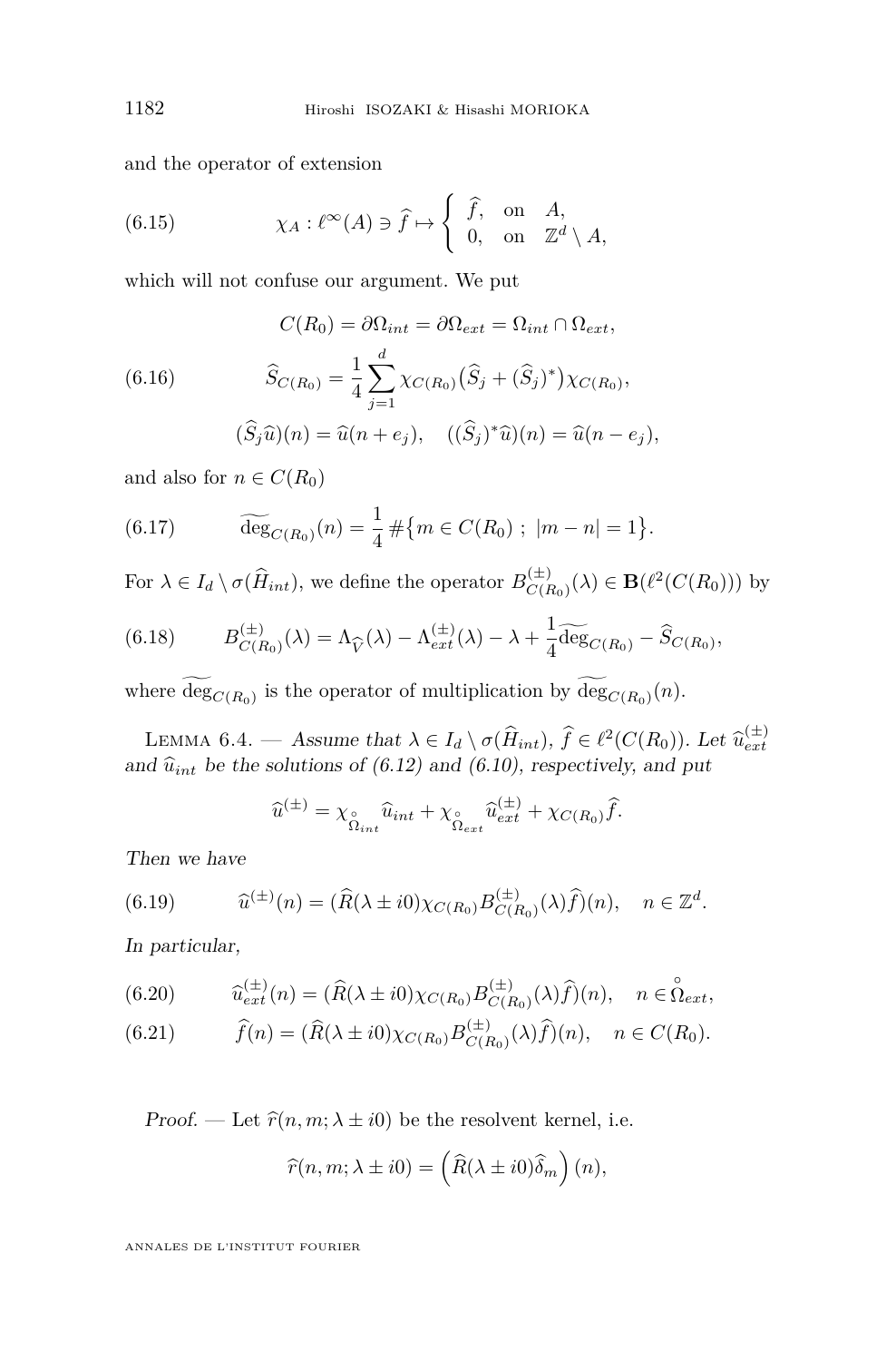<span id="page-31-0"></span>where  $\hat{\delta}_m(n) = \delta_{mn}$ . As in the proof of Theorem [5.8,](#page-25-0) by Green's formula,

(6.22)  
\n
$$
\sum_{n \in (\hat{\Omega}_{int} \cup \hat{\Omega}_{ext}) \cap D(R)} \left( (\Delta_{disc}\hat{u}^{(\pm)}) (n) \hat{r}(n, m; \lambda \pm i0) - \hat{u}^{(\pm)}(n) (\Delta_{disc}\hat{r}) (n, m; \lambda \pm i0) \right)
$$
\n
$$
= \sum_{n \in \partial \Omega_{int}} \left( (\partial_{\nu}^{\Omega_{int}}\hat{u}^{(\pm)}) (n) \hat{r}(n, m; \lambda \pm i0) - \hat{u}^{(\pm)}(n) (\partial_{\nu}^{\Omega_{int}}\hat{r}) (n, m; \lambda \pm i0) \right)
$$
\n
$$
+ \sum_{n \in \partial \Omega_{ext}} \left( (\partial_{\nu}^{\Omega_{ext}}\hat{u}^{(\pm)}) (n) \hat{r}(n, m; \lambda \pm i0) - \hat{u}^{(\pm)}(n) (\partial_{\nu}^{\Omega_{ext}}\hat{r}) (n, m; \lambda \pm i0) \right)
$$
\n
$$
+ \sum_{n \in D(R) \backslash D(\stackrel{\circ}{n}-1)} \left( (\partial_{rad}\hat{u}^{(\pm)}) (n) \hat{r}(n, m; \lambda \pm i0) - \hat{u}^{(\pm)}(n) (\partial_{rad}\hat{r}) (n, m; \lambda \pm i0) \right)
$$
\n
$$
- \hat{u}^{(\pm)}(n) (\partial_{rad}\hat{r}) (n, m; \lambda \pm i0) \right),
$$

for sufficiently large integer  $R > 0$ . By the equations [\(6.10\)](#page-29-0) and [\(6.12\)](#page-29-0), the left-hand side of (6.22) is equal to

$$
\sum_{n \in (\stackrel{\circ}{\Omega}_{int} \cup \stackrel{\circ}{\Omega}_{ext}) \cap D(R)} \hat{u}^{(\pm)}(n)((-\Delta_{disc} + \widehat{V} - \lambda)\widehat{r})(n, m; \lambda \pm i0)
$$
\n
$$
= \sum_{n \in (\stackrel{\circ}{\Omega}_{int} \cup \stackrel{\circ}{\Omega}_{ext}) \cap D(R)} \hat{u}^{(\pm)}(n)\delta_{nm},
$$

for any  $m \in \mathbb{Z}^d$ . Note that, by our definitions of  $\Lambda_{\widehat{V}}(\lambda)$  and  $\Lambda_{ext}^{(\pm)}(\lambda)$ ,

$$
\partial_{\nu}^{\Omega_{int}} \widehat{u}^{(\pm)} = \partial_{\nu}^{\Omega_{int}} \widehat{u}_{int} = \Lambda_{\widehat{V}}(\lambda) \widehat{f},
$$

$$
\partial_{\nu}^{\Omega_{ext}} \widehat{u}^{(\pm)} = \partial_{\nu}^{\Omega_{ext}} \widehat{u}^{(\pm)}_{ext} = -\Lambda_{ext}^{(\pm)}(\lambda) \widehat{f}.
$$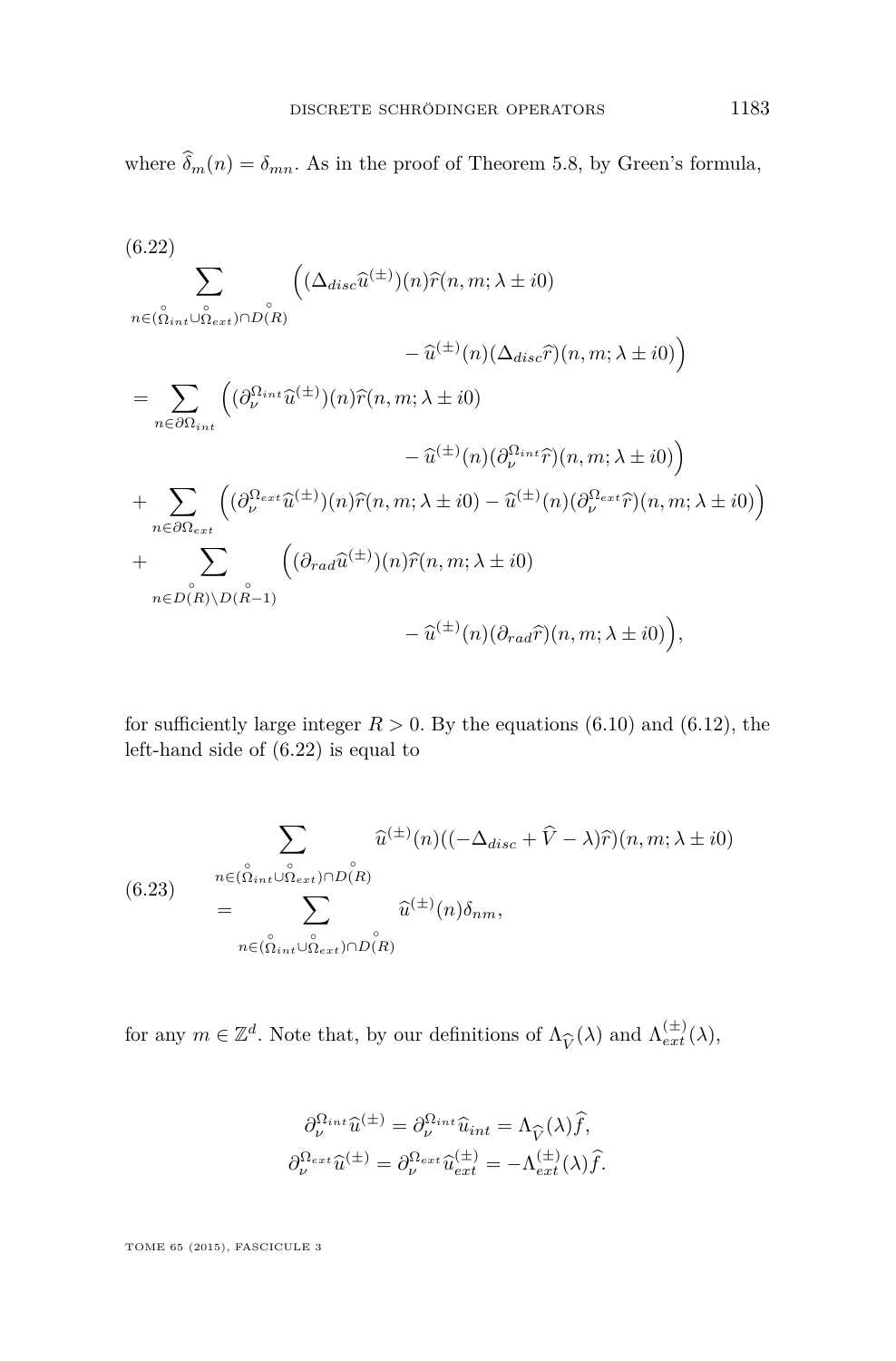The sum  $\sum_{n \in \partial \Omega_{int}} + \sum_{n \in \partial \Omega_{ext}}$  in the right-hand side of [\(6.22\)](#page-31-0) is then equal to

(6.24)  
\n
$$
\sum_{n \in C(R_0)} \left( (\Lambda_{\widehat{V}}(\lambda)\widehat{f})(n)\widehat{r}(n, m; \lambda \pm i0) - \widehat{f}(n)(\partial_{\nu}^{\Omega_{int}}\widehat{r})(n, m; \lambda \pm i0) \right)
$$
\n
$$
- \sum_{n \in C(R_0)} \left( (\Lambda_{ext}^{(\pm)}(\lambda)\widehat{f})(n)\widehat{r}(n, m; \lambda \pm i0) + \widehat{f}(n)(\partial_{\nu}^{\Omega_{ext}}\widehat{r})(n, m; \lambda \pm i0) \right)
$$
\n
$$
= \sum_{n \in C(R_0)} \widehat{r}(n, m; \lambda \pm i0) \chi_{C(R_0)}(n) \left( (\Lambda_{\widehat{V}}(\lambda) - \Lambda_{ext}^{(\pm)}(\lambda))\widehat{f} \right)(n)
$$
\n
$$
- \sum_{n \in C(R_0)} \widehat{f}(n) \left( (\partial_{\nu}^{\Omega_{int}} + \partial_{\nu}^{\Omega_{ext}})\widehat{r} \right)(n, m; \lambda \pm i0).
$$

For  $n \in C(R_0)$ ,

$$
\begin{split}\n&\left(\left(\partial_{\nu}^{\Omega_{int}} + \partial_{\nu}^{\Omega_{ext}}\right)\hat{r}\right)(n, m; \lambda \pm i0) \\
&= \frac{1}{4} \sum_{k \in \hat{\Omega}_{int} \cup \hat{\Omega}_{ext}, k \sim n} \left(\hat{r}(n, m; \lambda \pm i0) - \hat{r}(k, m; \lambda \pm i0)\right) \\
&= -\left(\Delta_{disc}\hat{r}\right)(n, m; \lambda \pm i0) \\
&- \frac{1}{4} \sum_{k \in C(R_0), k \sim n} \left(\hat{r}(n, m; \lambda \pm i0) - \hat{r}(k, m; \lambda \pm i0)\right).\n\end{split}
$$

Therefore, the second term of the right-hand side of (6.24) is computed as follows:

$$
- \sum_{n \in C(R_0)} \widehat{f}(n) \left( -\Delta_{disc} \widehat{r} \right)(n, m; \lambda \pm i0)
$$
  
+ 
$$
\frac{1}{4} \sum_{n \in C(R_0)} \widehat{f}(n) \left( \sum_{k \in C(R_0), k \sim n} \left( \widehat{r}(n, m; \lambda \pm i0) - \widehat{r}(k, m; \lambda \pm i0) \right) \right)
$$
  
= 
$$
- \sum_{n \in C(R_0)} \widehat{f}(n) \delta_{nm} + \sum_{n \in C(R_0)} \left( -\lambda + \frac{1}{4} \widehat{\deg}_{C(R_0)}(n) \right) \widehat{f}(n) \widehat{r}(n, m; \lambda \pm i0)
$$
  
- 
$$
\frac{1}{4} \sum_{k \in C(R_0)} \widehat{r}(k, m; \lambda \pm i0) \sum_{n \in C(R_0), n \sim k} \widehat{f}(n),
$$

where, in the 3rd line, we have used the fact that

$$
((-\Delta_{disc} - \lambda)\widehat{r})(n, m; \lambda \pm i0) = \delta_{nm}, \quad n, m \in \mathbb{Z}^d,
$$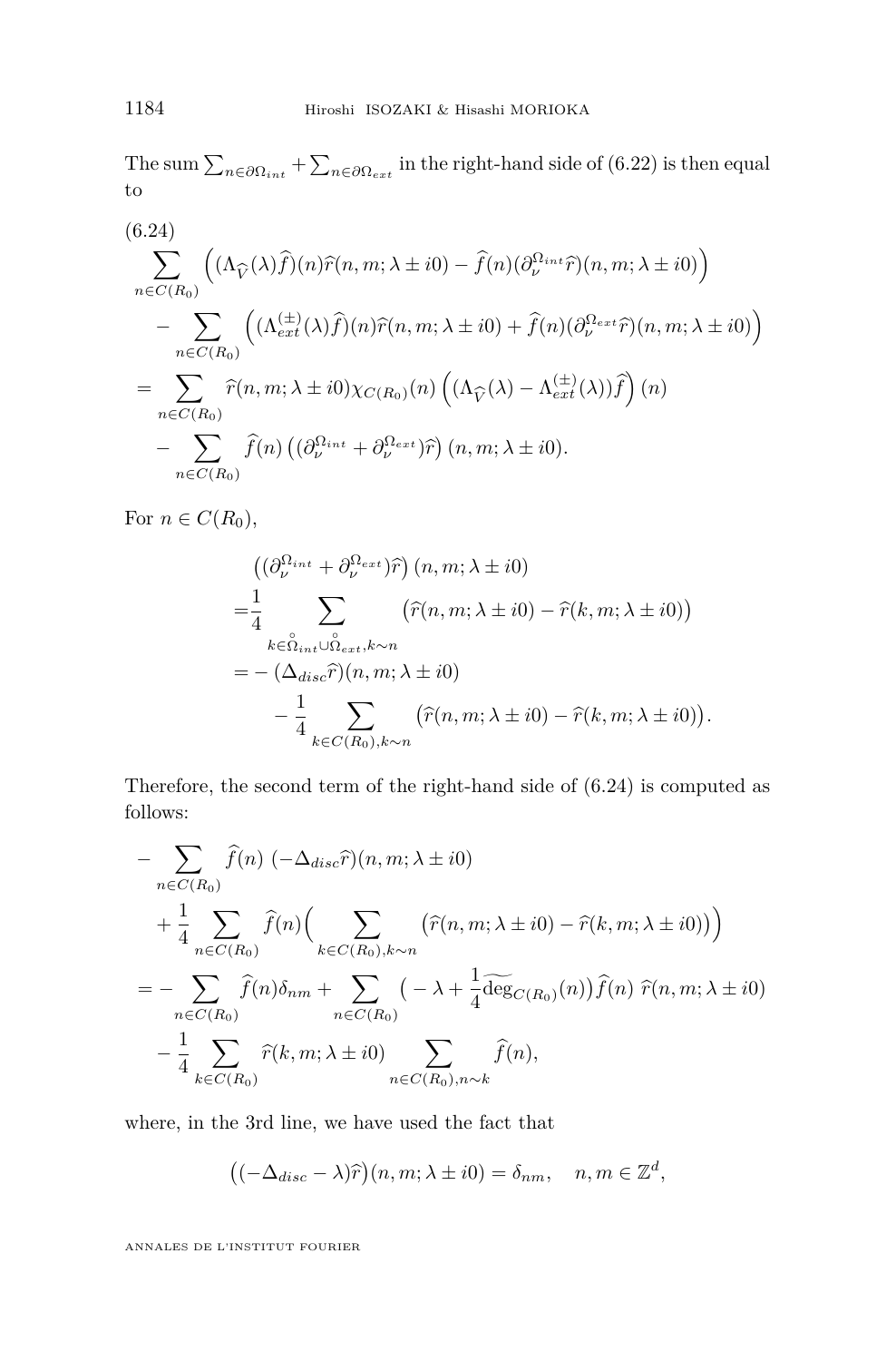<span id="page-33-0"></span>and exchanged the order of summation in the 4th line. Note that

$$
\sum_{n \in C(R_0), n \sim k} \hat{f}(n) = \sum_{j=1}^d ((\hat{S}_j + (\hat{S}_j)^*) \chi_{C(R_0)} \hat{f})(k).
$$

Since we have for any  $m \in D(R)$ 

$$
\sum_{n\in (\stackrel{\circ}{\Omega}_{int}\cup\stackrel{\circ}{\Omega}_{ext})\cap D(R)}\widehat{u}^{(\pm)}(n)\delta_{nm}+\sum_{n\in C(R_0)}\widehat{f}(n)\delta_{nm}=\widehat{u}^{(\pm)}(m),
$$

[\(6.22\)](#page-31-0) turns out to be

$$
\hat{u}^{(\pm)}(m) = \sum_{n \in C(R_0)} \hat{r}(n, m; \lambda \pm i0) ((\Lambda_{\hat{V}}(\lambda) - \Lambda_{ext}^{(\pm)}(\lambda))\hat{f})(n)
$$
  
+ 
$$
\sum_{n \in C(R_0)} (-\lambda + \frac{1}{4} \widehat{\deg}_{C(R_0)}(n)) \hat{f}(n) \ \hat{r}(n, m; \lambda \pm i0)
$$
  
- 
$$
\frac{1}{4} \sum_{n \in C(R_0)} \hat{r}(n, m; \lambda \pm i0) \sum_{j=1}^d ((\hat{S}_j + (\hat{S}_j)^*) \chi_{C(R_0)} \hat{f})(n)
$$
  
+ 
$$
\sum_{n \in D(R) \backslash D(\stackrel{\circ}{R}-1)} ((\partial_{rad}\hat{u}^{(\pm)})(n)\hat{r}(n, m; \lambda \pm i0))
$$
  
- 
$$
\hat{u}^{(\pm)}(n) (\partial_{rad}\hat{r})(n, m; \lambda \pm i0)),
$$

for any  $m \in D(R)$ . In view of [\(6.18\)](#page-30-0), we have thus arrived at

$$
\hat{u}^{(\pm)}(m) = (\hat{R}(\lambda \pm i0)\chi_{C(R_0)}B_{C(R_0)}^{(\pm)}(\lambda)\hat{f})(m) \n+ \sum_{n \in D(R)\backslash D(\stackrel{\circ}{R}-1)} \left( (\partial_{rad}\hat{u}^{(\pm)})(n)\hat{r}(n, m; \lambda \pm i0) - \hat{u}^{(\pm)}(n)(\partial_{rad}\hat{r})(n, m; \lambda \pm i0) \right).
$$

Taking the average of the sum with respect to  $R$  in the above equality, we have

$$
\widehat{u}^{(\pm)}(m) = (\widehat{R}(\lambda \pm i0)\chi_{C(R_0)}B_{C(R_0)}^{(\pm)}(\lambda)\widehat{f})(m) \n+ \frac{1}{R}\sum_{n \in D(R)}((\partial_{rad} - A_{\pm}(\lambda, \omega_n))\widehat{u}^{(\pm)})(n)\widehat{r}(n, m; \lambda \pm i0) \n- \frac{1}{R}\sum_{n \in D(R)}\widehat{u}^{(\pm)}(n)((\partial_{rad} - A_{\pm}(\lambda, \omega_n))\widehat{r})(n, m; \lambda \pm i0),
$$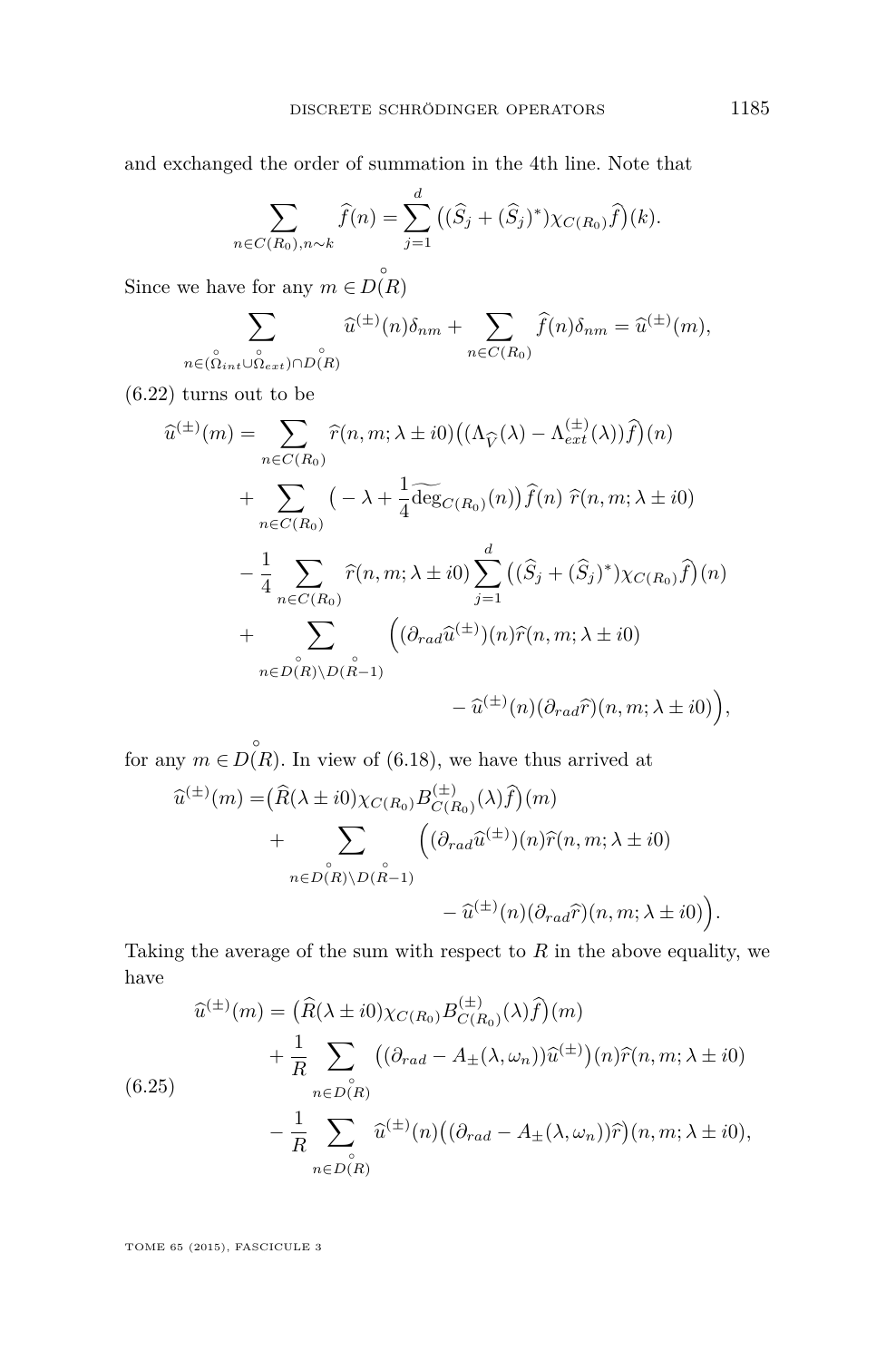<span id="page-34-0"></span>up to a term of  $O(R^{-1})$ . By the radiation condition, we have

$$
\frac{1}{R} \left| \sum_{n \in D(R)} \left( (\partial_{rad} - A_{\pm}(\lambda, \omega_n)) \widehat{u}^{(\pm)} \right) (n) \widehat{r}(n, m; \lambda \pm i0) \right|
$$
  

$$
\leqslant \left( \frac{1}{R} \sum_{n \in D(R)} \left| \left( (\partial_{rad} - A_{\pm}(\lambda, \omega_n)) \widehat{u}^{(\pm)} \right) (n) \right|^2 \right)^{1/2}
$$
  

$$
\times \left( \frac{1}{R} \sum_{n \in D(R)} |\widehat{r}(n, m; \lambda \pm i0)|^2 \right)^{1/2},
$$

which tends to zero as  $R \to \infty$ . The third term of the right-hand side of  $(6.25)$  is estimated similarly. This proves the lemma.

LEMMA 6.5. — Suppose  $\lambda \in I_d \setminus \sigma(\hat{H}_{int})$ . Then for  $\hat{f}, \hat{g} \in \ell^2(C(R_0))$ , we have

(6.26) 
$$
\left(\Lambda_{\widehat{V}}(\lambda)\widehat{f},\widehat{g}\right)_{\ell^2(C(R_0))} = \left(\widehat{f},\Lambda_{\widehat{V}}(\lambda)\widehat{g}\right)_{\ell^2(C(R_0))},
$$

(6.27) 
$$
\left(\Lambda_{ext}^{(\pm)}(\lambda)\widehat{f},\,\widehat{g}\right)_{\ell^2(C(R_0))} = \left(\widehat{f},\,\Lambda_{ext}^{(\mp)}(\lambda)\widehat{g}\right)_{\ell^2(C(R_0))}.
$$

Proof. — The first equality (6.26) follows from Green's formula. We shall prove (6.27). Let  $\hat{u}$  be the outgoing solution of [\(6.12\)](#page-29-0), and  $\hat{v}$  the incoming solution of [\(6.12\)](#page-29-0) with  $\hat{f}$  replaced by  $\hat{g}$ . For a sufficiently large integer  $R > 0$ , we have by Green's formula

$$
0 = \sum_{n \in (D(R) \cap \Omega_{ext})^{\circ}} \left( (-\Delta_{disc} - \lambda)\widehat{u})(n) \cdot \overline{\widehat{v}(n)} - \widehat{u}(n) \cdot \overline{((-\Delta_{disc} - \lambda)\widehat{v})(n)} \right)
$$
  
= 
$$
\sum_{n \in \partial D(R)} \left( -(\partial_{\nu}^{D(R)}\widehat{u})(n) \cdot \overline{\widehat{v}(n)} + \widehat{u}(n) \cdot \overline{(\partial_{\nu}^{D(R)}\widehat{v})(n)} \right)
$$
  
+ 
$$
\sum_{n \in \partial \Omega_{ext}} \left( -(\partial_{\nu}^{\Omega_{ext}}\widehat{u})(n) \cdot \overline{\widehat{v}(n)} + \widehat{u}(n) \cdot \overline{(\partial_{\nu}^{\Omega_{ext}}\widehat{v})(n)} \right).
$$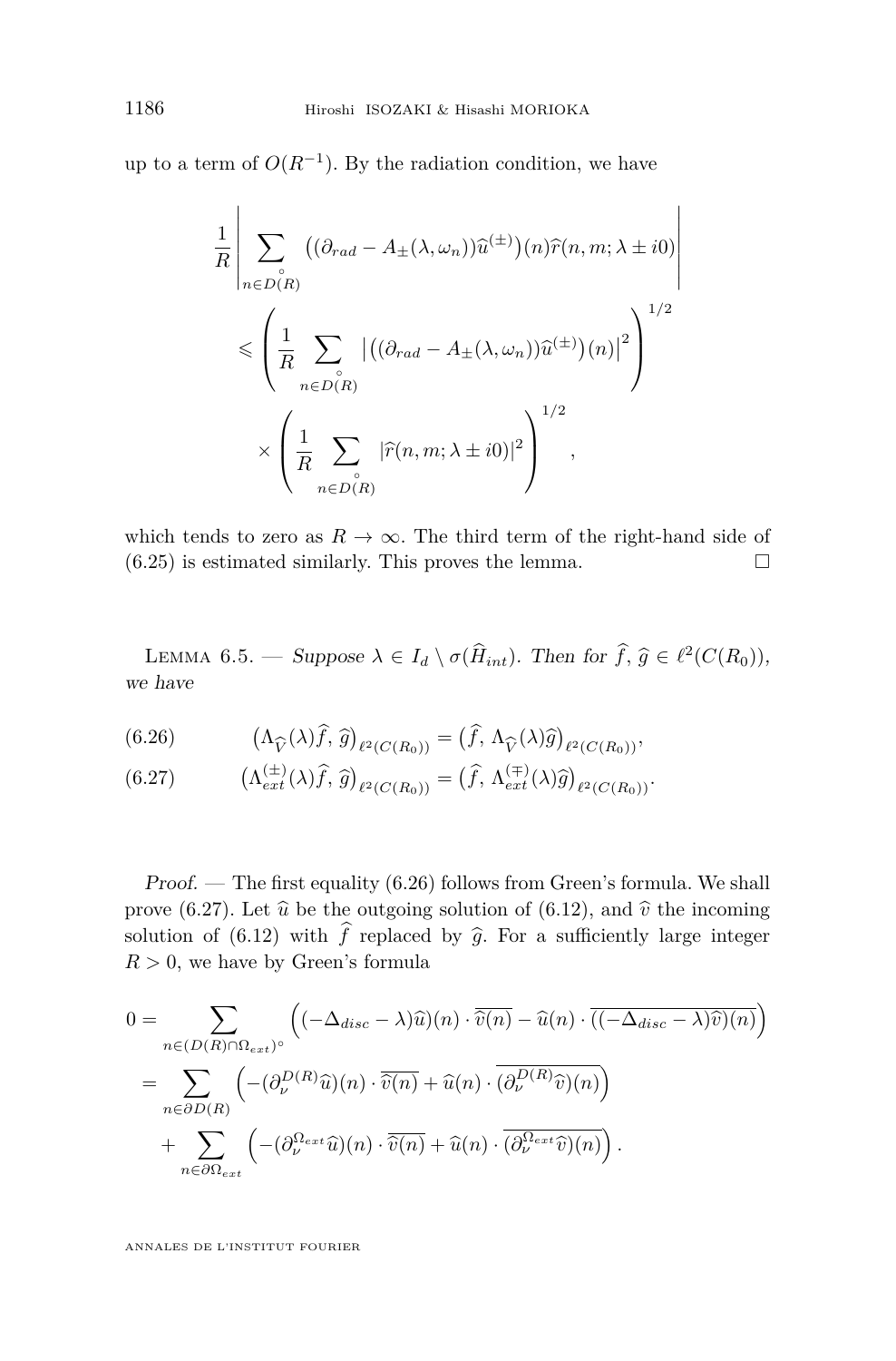As in the proof of Theorem [5.8,](#page-25-0) we have

$$
\sum_{n \in \partial D(R)} \left( -(\partial_{\nu}^{D(R)}\widehat{u})(n) \cdot \overline{\widehat{v}(n)} + \widehat{u}(n) \cdot \overline{(\partial_{\nu}^{D(R)}\widehat{v})(n)} \right)
$$
  
= 
$$
\sum_{n \in D(R) \backslash D(\stackrel{\circ}{R}-1)} \left( -(\partial_{rad}\widehat{u})(n) \cdot \overline{\widehat{v}(n)} + \widehat{u}(n) \cdot \overline{(\partial_{rad}\widehat{v}(n))} \right).
$$

This implies

$$
\begin{split}\n&\left(\Lambda_{ext}^{(+)}(\lambda)\widehat{f},\,\widehat{g}\right)_{\ell^2(\partial\Omega_{ext})} - \left(\widehat{f},\,\Lambda_{ext}^{(-)}(\lambda)\widehat{g}\right)_{\ell^2(\partial\Omega_{ext})} \\
&= \sum_{n\in D(R)\backslash D(\stackrel{\circ}{R}-1)} \left((\partial_{rad}\,\widehat{u})(n) - A_+(\lambda,\omega_n)\widehat{u}(n)\right)\overline{\widehat{v}(n)} \\
&- \sum_{n\in D(R)\backslash D(\stackrel{\circ}{R}-1)} \widehat{u}(n)\overline{\left((\partial_{rad}\,\widehat{v})(n) - A_-(\lambda,\omega_n)\widehat{v}(n)\right)}.\n\end{split}
$$

Then, taking the average of the sum with respect to *R*, we have

$$
\begin{split}\n&\left(\Lambda_{ext}^{(+)}(\lambda)\widehat{f},\,\widehat{g}\right)_{\ell^2(\partial\Omega_{ext})} - \left(\widehat{f},\,\Lambda_{ext}^{(-)}(\lambda)\widehat{g}\right)_{\ell^2(\partial\Omega_{ext})} \\
&= \frac{1}{R} \sum_{n \in D(R)} \left( (\partial_{rad} - A_+(\lambda,\omega_n))\widehat{u}(n)\right) \overline{\widehat{v}(n)} \\
&- \frac{1}{R} \sum_{n \in D(R)} \widehat{u}(n) \overline{((\partial_{rad} - A_-(\lambda,\omega_n))\widehat{v}(n))},\n\end{split}
$$

up to a term of  $O(R^{-1})$ . By the radiation condition, we can see that the right-hand side tends to zero as  $R \to \infty$  as in the estimate of [\(6.25\)](#page-33-0). This proves  $(6.27)$ .

#### **7. Scattering amplitude and D-N maps**

#### **7.1. Far-field pattern**

We introduce the operator  $\widehat{\Gamma}^{(\pm)}(\lambda)$  by

$$
(7.1) \qquad \widehat{\Gamma}^{(\pm)}(\lambda) = \widehat{\mathcal{G}}^{(\pm)}(\lambda) \chi_{C(R_0)} B_{C(R_0)}^{(\pm)}(\lambda) : \ell^2(C(R_0)) \to L^2(S^{d-1}).
$$

The main purpose of this subsection is to show that  $\widehat{\Gamma}^{(\pm)}(\lambda)$  is 1 to 1 (Lemma [7.4\)](#page-37-0).

Although defined through  $\widehat{\mathcal{G}}^{(\pm)}(\lambda)$ ,  $\widehat{\Gamma}^{(\pm)}(\lambda)$  does not depend on  $\widehat{V}$ . It is seen by the next lemma which follows from Lemma [6.4](#page-30-0) and Theorem [4.7.](#page-19-0)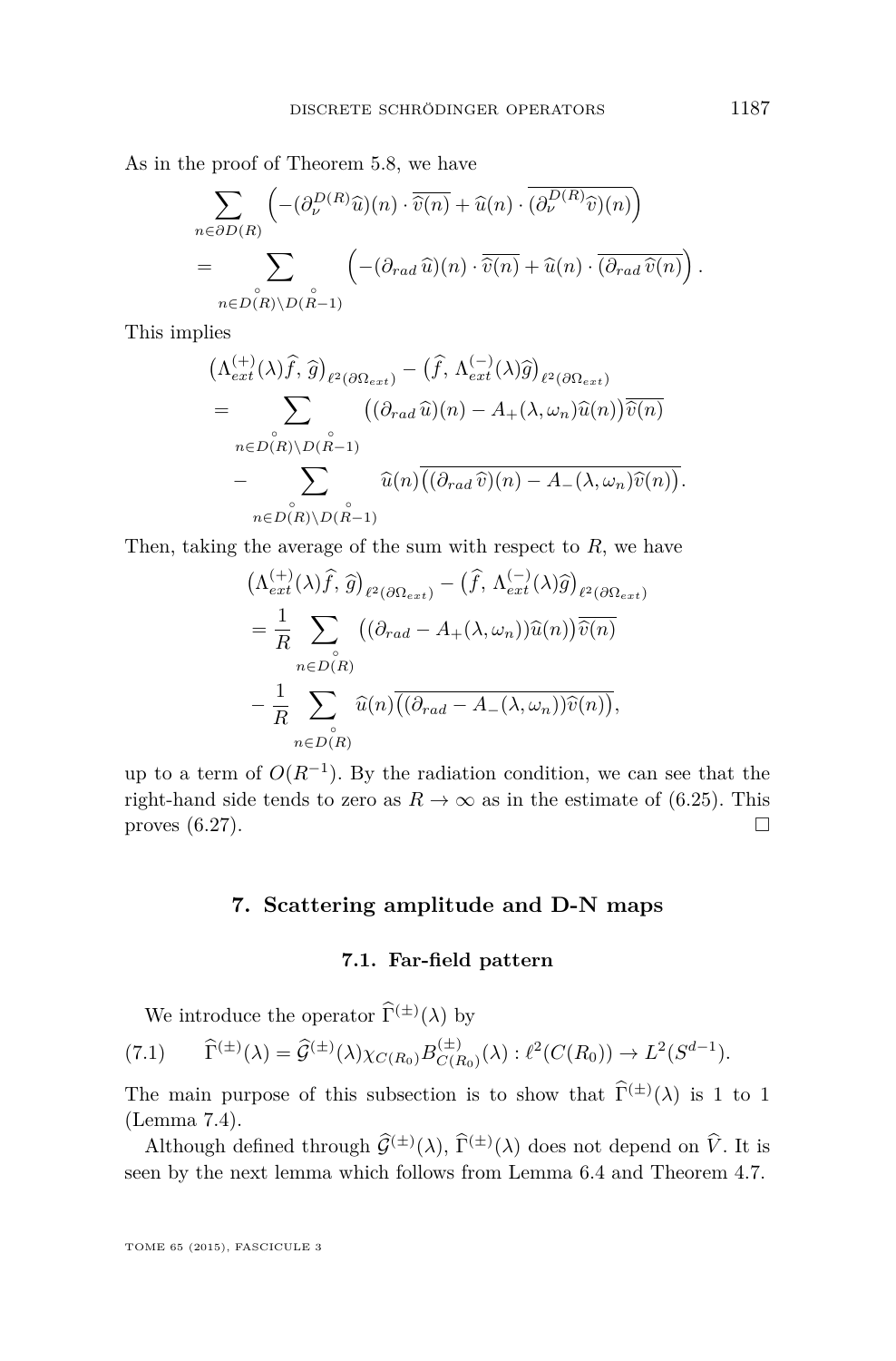<span id="page-36-0"></span>LEMMA 7.1. — Suppose  $\lambda \in I_d \setminus \sigma(\hat{H}_{int})$ . Let  $\hat{u}_{ext}^{(\pm)}$  be the solution of  $(6.12)$ . Then we have

$$
\hat{u}_{ext}^{(\pm)}(k) = e^{\pm (3-d)\pi i/4} \sqrt{2\pi} |k|^{-(d-1)/2} e^{\pm i k \cdot x_\infty(\lambda, \omega_k)} a_{\pm}(\lambda, \omega_k) (\widehat{\Gamma}^{(\pm)}(\lambda) \widehat{f}) (\pm \omega_k) + O(|k|^{-(d+1)/2})
$$

as  $|k| \to \infty$ .

We need resolvent equations for  $\hat{R}_{ext}(\lambda \pm i0)$ . Note that by [\(6.18\)](#page-30-0) and Lemma [6.5](#page-34-0)

$$
(B_{\partial\Omega}^{(\pm)}(\lambda))^* = \Lambda_{\widehat{V}}(\lambda) - \Lambda_{ext}^{(\mp)}(\lambda) - \lambda + \frac{1}{4}\widetilde{\deg}_{C(R_0)} - \widehat{S}_{C(R_0)} = B_{\partial\Omega}^{(\mp)}(\lambda).
$$

Lemma 7.2. —

(7.2)

$$
\widehat{R}_{ext}(\lambda \pm i0) = \widehat{R}_0(\lambda \pm i0) - \widehat{R}(\lambda \pm i0)\chi_{C(R_0)}B_{\partial\Omega}^{(\pm)}(\lambda)\chi_{C(R_0)}\widehat{R}_0(\lambda \pm i0).
$$
\n(7.3)

$$
\widehat{R}_{ext}(\lambda \pm i0) = \widehat{R}_0(\lambda \pm i0) - \widehat{R}_0(\lambda \pm i0)\chi_{C(R_0)}B_{\partial\Omega}^{(\pm)}(\lambda)\chi_{C(R_0)}\widehat{R}(\lambda \pm i0).
$$

Proof. — Since  $\widehat{v}_0 = \widehat{R}(\lambda \pm i0)\chi_{C(R_0)}B_{C(R_0)}^{(\pm)}$  $\chi_{C(R_0)}^{(\pm)}(\lambda)\chi_{C(R_0)}R_0(\lambda \pm i0)f$  satisfies the equation

$$
(-\Delta_{disc} - \lambda)\hat{v}_0 = 0
$$
 in  $\hat{\Omega}_{ext}$ ,  $\hat{v}_0|_{\partial \Omega_{ext}} = \hat{R}_0(\lambda \pm i0)\hat{f}$ ,

we have  $(7.2)$  by using  $(6.13)$ . Taking the adjoint, we obtain  $(7.3)$ .

We introduce the generalized Fourier transform in the exterior domain. We put

$$
\widehat{\mathcal{F}}_{ext}^{(\pm)}(\lambda) = \widehat{\mathcal{F}}_0(\lambda) \left(1 - \chi_{C(R_0)} B_{C(R_0)}^{(\pm)}(\lambda) \chi_{C(R_0)} \widehat{R}(\lambda \pm i0)\right),
$$

for  $\lambda \in I_d \setminus \sigma_p(\hat{H}_{int})$ , and, in the same way as [\(4.18\)](#page-19-0), we define

$$
(\widehat{\mathcal{G}}_{ext}^{(\pm)}(\lambda)\widehat{f})(\omega) = (\widehat{\mathcal{F}}_{ext}^{(\pm)}(\lambda)\widehat{f})(\theta(\lambda,\omega)).
$$

Lemmas [4.6](#page-18-0) and 7.2 imply that as  $|k| \to \infty$ ,

$$
\begin{aligned} & (\widehat{R}_{ext}(\lambda \pm i0)\widehat{f})(k) \\ &= e^{\pm(3-d)\pi i/4}\sqrt{2\pi}|k|^{-(d-1)/2}e^{\pm ik\cdot x_{\infty}(\lambda,\omega_k)}a_{\pm}(\lambda,\omega_k)(\widehat{\mathcal{G}}_{ext}^{(\pm)}(\lambda)\widehat{f})(\pm\omega_k) \\ &+ O(|k|^{-(d+1)/2}). \end{aligned}
$$

This formula shows that  $\hat{g}^{(\pm)}_{ext}(\lambda)$  does not depend on  $\hat{V}$ .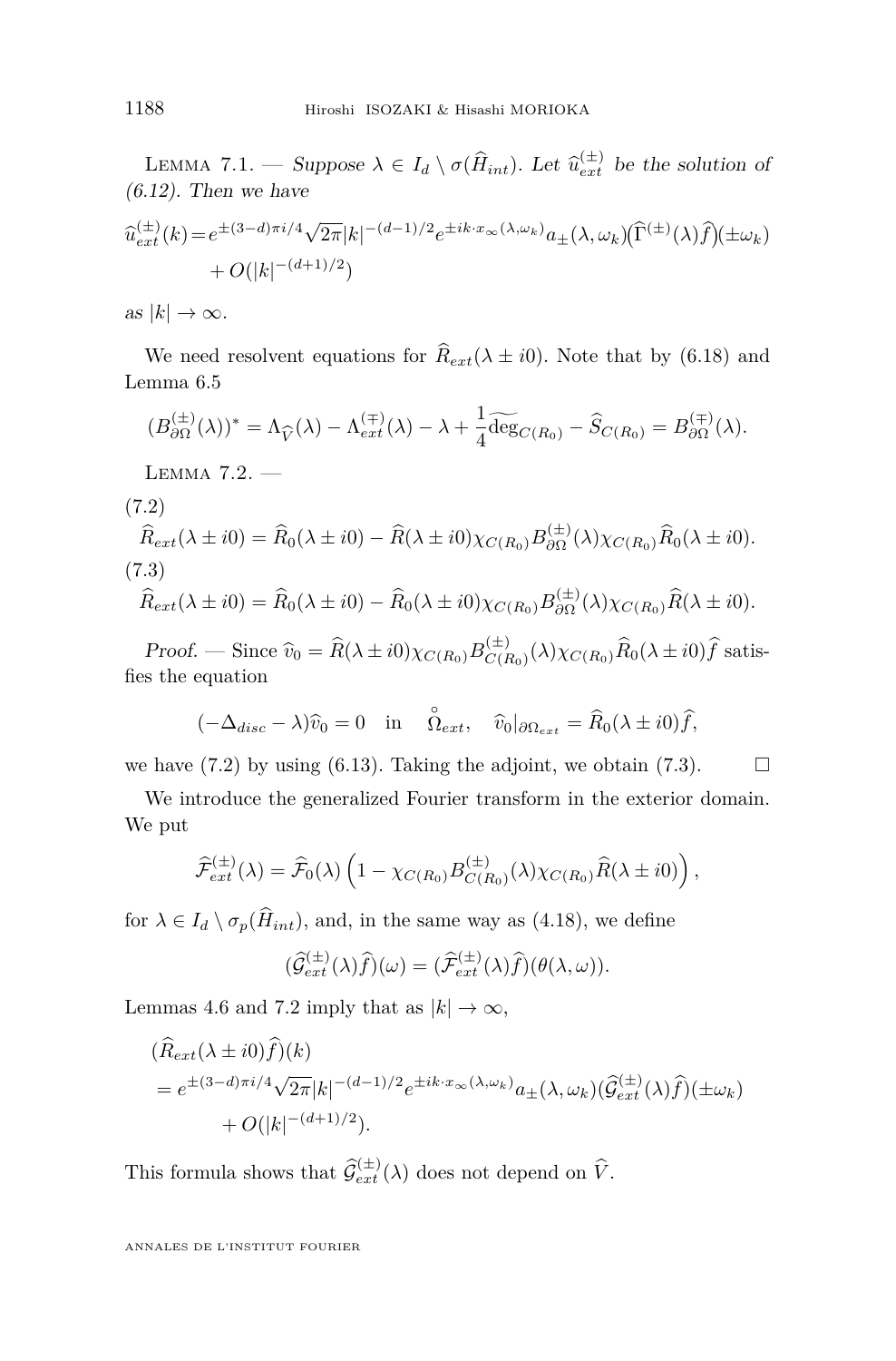<span id="page-37-0"></span>LEMMA 7.3. — For any 
$$
\widetilde{\phi} \in L^2(S^{d-1})
$$
,  $\widehat{\mathcal{G}}_{ext}^{(-)}(\lambda)^* \widetilde{\phi}$  satisfies the equation  
\n
$$
(-\Delta_{disc} - \lambda) \widehat{\mathcal{G}}_{ext}^{(-)}(\lambda)^* \widetilde{\phi} = 0 \quad \text{in} \quad \widehat{\Omega}_{ext}, \quad \left(\widehat{\mathcal{G}}_{ext}^{(-)}(\lambda)^* \widetilde{\phi}\right)\Big|_{\partial \Omega_{ext}} = 0,
$$
\nand  $\widehat{\mathcal{G}}_{ext}^{(-)}(\lambda)^* \widetilde{\phi}$ ,  $\widehat{\mathcal{G}}_{ext}^{(-)}(\lambda)^* \widetilde{\phi}$  is outgoing.

and  $\widehat{\mathcal{G}}_{ext}^{(-)}(\lambda)^* \widetilde{\phi} - \widehat{\mathcal{G}}_0(\lambda)^* \widetilde{\phi}$  is outgoing.

 $Proof.$  — By the definition, we have

$$
\widehat{\mathcal{G}}_{ext}^{(-)}(\lambda)^* \widetilde{\phi} = \left(1 - \widehat{R}(\lambda + i0)\chi_{C(R_0)} B_{C(R_0)}^{(+)}(\lambda)\chi_{C(R_0)}\right) \widehat{\mathcal{G}}_0(\lambda)^* \widetilde{\phi}.
$$

By Lemma [6.4,](#page-30-0)  $\hat{v} = \hat{R}(\lambda + i0)\chi_{C(R_0)}B_{C(R_0)}^{(+)}$  $C(R_0)(\lambda)\chi_{C(R_0)}\tilde{G}_0(\lambda)^*\tilde{\phi}$  satisfies the equation

$$
(-\Delta_{disc} - \lambda)\widehat{v} = 0 \quad \text{in} \quad \stackrel{\circ}{\Omega_{ext}}, \quad \widehat{v}|_{\partial \Omega_{ext}} = \widehat{\mathcal{G}}_0(\lambda)^* \widetilde{\phi}.
$$

The lemma then follows if we note that  $\widehat{G}_0(\lambda)^* \phi$  satisfies

$$
(-\Delta_{disc} - \lambda)\widehat{\mathcal{G}}_0(\lambda)^* \widetilde{\phi} = 0 \quad \text{in} \quad \stackrel{\circ}{\Omega}_{ext} . \quad \Box
$$

| LEMMA 7.4. — Suppose $\lambda \in I_d \setminus \sigma(H_{int})$ .                                                                                                          |
|-----------------------------------------------------------------------------------------------------------------------------------------------------------------------------|
| (1) $\widehat{\Gamma}^{(\pm)}(\lambda) : \ell^2(C(R_0)) \to L^2(S^{d-1})$ is 1 to 1.<br>(2) $\widehat{\Gamma}^{(\pm)}(\lambda)^*: L^2(S^{d-1}) \to \ell^2(C(R_0))$ is onto. |

**Proof.** — Let us show (1). Suppose  $\widehat{\Gamma}^{(\pm)}(\lambda)\widehat{f} = 0$  and let  $\widehat{u}_{ext}^{(\pm)}$  be the letting of (6.19). From Laurence 7.1 and the commuting and heavy  $\widehat{\gamma}^{(\pm)}(x,0)$ solution of [\(6.12\)](#page-29-0). From Lemma [7.1](#page-36-0) and the assumption, we have  $\hat{u}_{ext}^{(\pm)} \approx 0$ . Then we see that  $\hat{u}_{ext}^{(\pm)}$  is compactly supported by Theorem [5.7.](#page-25-0) By the unique continuation property (see [\[11\]](#page-48-0), Theorem 2.3), we then obtain  $\hat{f} = 0$ , which proves (1). This implies that the range of  $\hat{\Gamma}^{(\pm)}(\lambda)^*$  is dense. Since  $\ell^2(C(R_0))$  is finite dimensional, (2) follows.

#### **7.2. Scattering amplitude**

Recall that the scattering amplitude in the whole space is defined by [\(3.10\)](#page-11-0). Passing to  $M_{\lambda}$ , we rewrite it as

(7.4) 
$$
\mathcal{A}(\lambda) = \widehat{\mathcal{G}}^{(+)}(\lambda)\widehat{V}\widehat{\mathcal{G}}_{0}(\lambda)^{*}.
$$

The scattering amplitude for the exterior domain is defined by

(7.5) 
$$
A_{ext}(\lambda) = \widehat{\mathcal{F}}^{(+)}(\lambda) \chi_{C(R_0)} B_{C(R_0)}^{(+)}(\lambda) \chi_{C(R_0)} \widehat{\mathcal{F}}_0(\lambda)^*.
$$

As in the case of  $\mathbb{Z}^d$ , we use its reparametrization on  $M_\lambda$ :

(7.6) 
$$
\mathcal{A}_{ext}(\lambda) = \widehat{\mathcal{G}}^{(+)}(\lambda) \chi_{C(R_0)} B_{C(R_0)}^{(+)}(\lambda) \chi_{C(R_0)} \widehat{\mathcal{G}}_0(\lambda)^*.
$$

TOME 65 (2015), FASCICULE 3

 $\Box$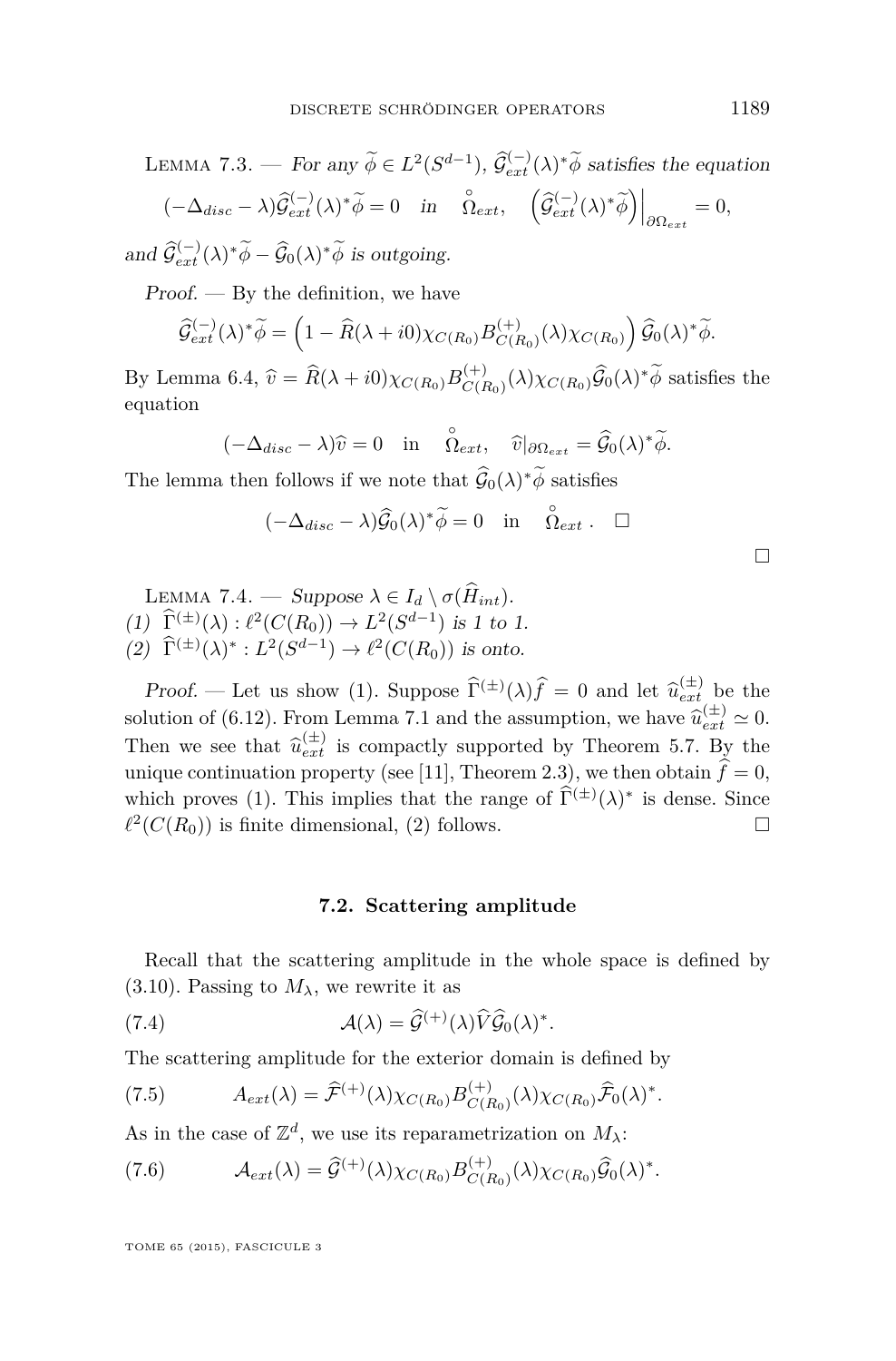<span id="page-38-0"></span>Then we have as  $|k| \to \infty$ 

$$
\begin{split} ( \widehat{\mathcal{G}}_{ext}^{(-)}(\lambda)^{*}\widetilde{\phi})(k) - (\widehat{\mathcal{G}}_{0}(\lambda)^{*}\widetilde{\phi})(k) \\ &= -e^{(3-d)\pi i/4} \sqrt{2\pi}|k|^{-(d-1)/2} e^{ik \cdot x_{\infty}(\lambda,\omega_{k})} a_{+}(\lambda,\omega_{k}) (\mathcal{A}_{ext}(\lambda)\widetilde{\phi})(\omega_{k}) \\ &+ O(|k|^{-(d+1)/2}). \end{split}
$$

In fact, the left-hand side is equal to

$$
-\widehat{R}(\lambda + i0)\chi_{C(R_0)}B_{C(R_0)}^{(+)}(\lambda)\chi_{C(R_0)}\widehat{G}_0(\lambda)^*\widetilde{\phi}.
$$

Using Theorem [4.7,](#page-19-0) we obtain (7.7).

#### **7.3. Single layer and double layer potentials**

We have already introduced the operator  $\widehat{R}(\lambda \pm i0)\chi_{C(R_0)}B_{C(R_0)}^{(\pm)}$  $C(E_0)(\lambda),$ which is an analogue of the double layer potential. We also need a counter part for the single layer potential, which is an operator on  $\ell^2(C(R_0))$  defined by

$$
M_{C(R_0)}^{(\pm)}(\lambda)\hat{f} = \left(\hat{R}(\lambda \pm i0)\chi_{C(R_0)}\hat{f}\right)\Big|_{C(R_0)}
$$

for  $\hat{f} \in \ell^2(C(R_0)).$ 

The following lemma is a direct consequence of [\(6.21\)](#page-30-0) and the fact that  $M_{CIE}^{(\pm)}$  $\chi_{C(R_0)}(X)$  corresponds to  $\chi_{C(R_0)}R(\lambda \pm i0)\chi_{C(R_0)}$ .

LEMMA 7.5. — For  $\lambda \in I_d \setminus \sigma(\widehat{H}_{int}), M_{C(F)}^{(\pm)}$  $\frac{d^{(+)}}{C(R_0)}(\lambda)B_{C(I)}^{(\pm)}$  $C(E_0)(\lambda)$  is the identity operator on  $\ell^2(C(R_0))$ .

#### **7.4. S-matrix and interior D-N map**

THEOREM 7.6. — For  $\lambda \in I_d \setminus \sigma(\widehat{H}_{int})$ , we have (7.8)  $\mathcal{A}_{ext}(\lambda) - \mathcal{A}(\lambda) = \widehat{\Gamma}^{(+)}(\lambda) M_{C(F)}^{(+)}$  $C(R_0)$   $(\lambda)$  $\widehat{\Gamma}^{(-)}(\lambda)^*.$ 

As a consequence,  $S(\lambda)$  and  $\Lambda_{\widehat{V}}(\lambda)$  determine each other.

Proof. — Let us show (7.8). For any  $\phi \in L^2(S^{d-1})$ , let

(7.9)  
\n
$$
\hat{u} = \hat{\mathcal{G}}^{(-)}(\lambda)^* \tilde{\phi} - \hat{\mathcal{G}}_{ext}^{(-)}(\lambda)^* \tilde{\phi}
$$
\n
$$
= \hat{R}(\lambda + i0) \big( \chi_{C(R_0)} B_{C(R_0)}^{(+)}(\lambda) \chi_{C(R_0)} - \hat{V} \big) \hat{\mathcal{G}}_0(\lambda)^* \tilde{\phi}.
$$

In view of Lemma [7.3,](#page-37-0)  $\hat{u}$  is the outgoing solution of the equation

$$
(-\Delta_{disc} - \lambda)\widehat{u} = 0
$$
 in  $\stackrel{\circ}{\Omega}_{ext}$ ,  $\widehat{u}|_{\partial \Omega_{ext}} = \widehat{\mathcal{G}}^{(-)}(\lambda)^* \widetilde{\phi}$ .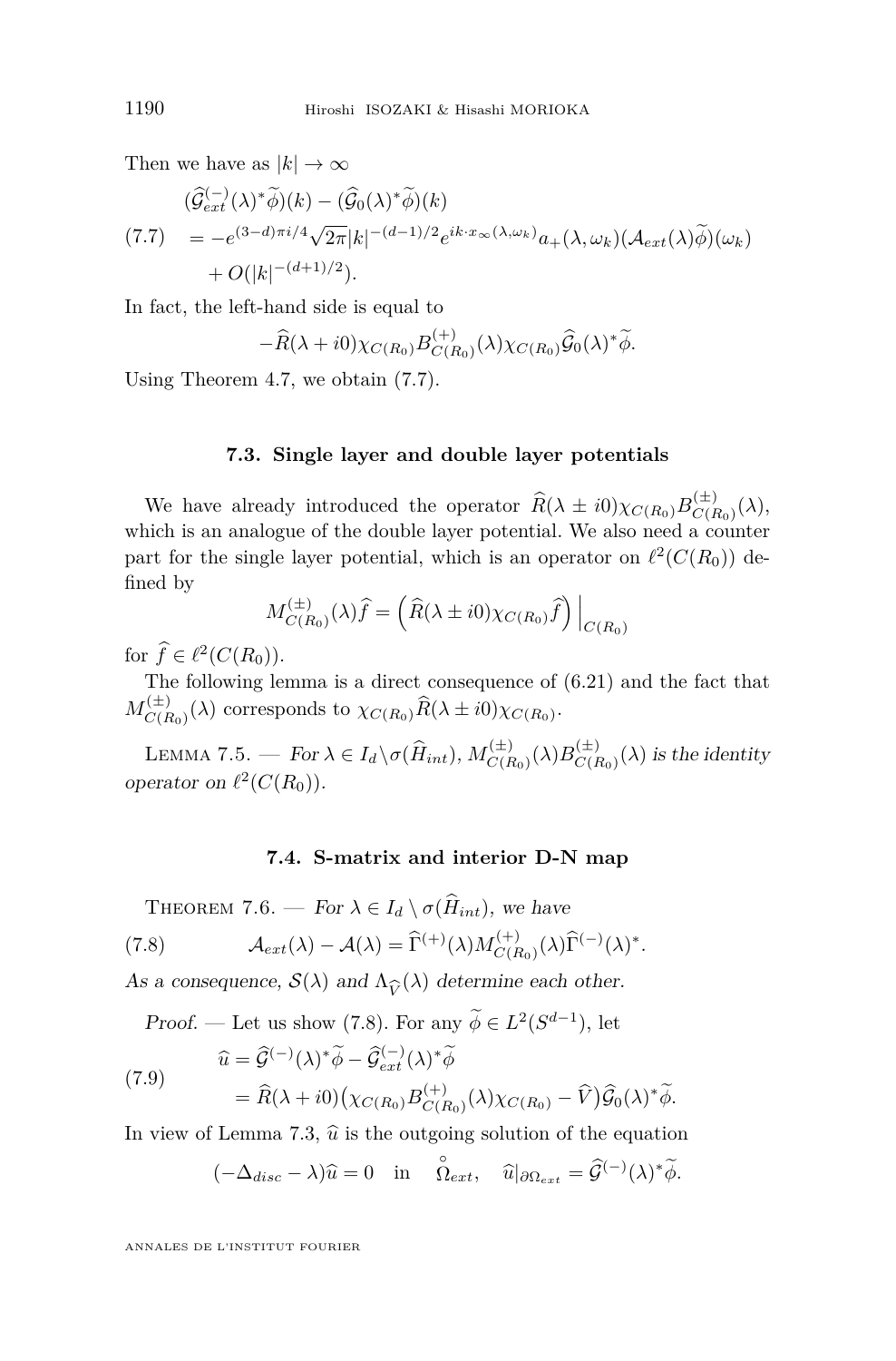By  $(6.20)$ , we can rewrite  $\hat{u}$  as

(7.10) 
$$
\widehat{u} = \widehat{R}(\lambda + i0)\chi_{C(R_0)}B_{C(R_0)}^{(+)}(\lambda)\chi_{C(R_0)}\widehat{\mathcal{G}}^{(-)}(\lambda)^*\widetilde{\phi}.
$$

By [\(7.9\)](#page-38-0), we have as  $|k| \to \infty$ 

$$
\begin{split} \widehat{u}(k) &= C_+ |k|^{-(d-1)/2} e^{ik \cdot x_\infty(\lambda, \omega_k)} a_+ (\lambda, \omega_k) \\ &\times \big(\widehat{\mathcal{G}}^{(+)}(\lambda) \big(\chi_{C(R_0)} B_{C(R_0)}^{(+)}(\lambda) \chi_{C(R_0)} - \widehat{V}\big) \widehat{\mathcal{G}}_0(\lambda)^* \widetilde{\phi}\big)(\omega_k) \\ &+ O(|k|^{-(d+1)/2}), \end{split}
$$

where  $C_+ = e^{(3-d)\pi i/4} \sqrt{}$  $2\pi$ . On the other hand, by  $(7.10)$ , we have as  $|k| \to \infty$ 

$$
\begin{split} \widehat{u}(k) &= C_{+}|k|^{-(d-1)/2} e^{ik \cdot x_{\infty}(\lambda, \omega_{k})} a_{+}(\lambda, \omega_{k}) \\ &\times \big(\widehat{\mathcal{G}}^{(+)}(\lambda) \chi_{C(R_{0})} B^{(+)}_{C(R_{0})}(\lambda) \chi_{C(R_{0})} \widehat{\mathcal{G}}^{(-)}(\lambda)^{*} \widetilde{\phi}\big)(\omega_{k}) \\ &+ O(|k|^{-(d+1)/2}). \end{split}
$$

These two expansions imply

$$
\hat{\mathcal{G}}^{(+)}(\lambda) \big( \chi_{C(R_0)} B_{C(R_0)}^{(+)}(\lambda) \chi_{C(R_0)} - \widehat{V} \big) \widehat{\mathcal{G}}_0(\lambda)^* \n= \widehat{\mathcal{G}}^{(+)}(\lambda) \chi_{C(R_0)} B_{C(R_0)}^{(+)}(\lambda) \chi_{C(R_0)} \widehat{\mathcal{G}}^{(-)}(\lambda)^*.
$$

The left-hand side is equal to  $\mathcal{A}_{ext}(\lambda) - \mathcal{A}(\lambda)$ . On the right-hand side, we insert

$$
1 = M_{C(R_0)}^{(+)}(\lambda)B_{C(R_0)}^{(+)}(\lambda) : \ell^2(C(R_0)) \to \ell^2(C(R_0))
$$

after  $B_{C(P)}^{(+)}$  $C(R_0)$ <sup>( $\lambda$ </sup>) to obtain

$$
\begin{split} &\widehat{\mathcal{G}}^{(+)}(\lambda)\chi_{C(R_{0})}B^{(+)}_{C(R_{0})}(\lambda)M^{(+)}_{C(R_{0})}(\lambda)B^{(+)}_{C(R_{0})}(\lambda)\chi_{C(R_{0})}\widehat{\mathcal{G}}^{(-)}(\lambda)^{*}\\ &=amp;\widehat{\mathcal{G}}^{(+)}(\lambda)\chi_{C(R_{0})}B^{(+)}_{C(R_{0})}(\lambda)M^{(+)}_{C(R_{0})}(\lambda)\left(B^{(-)}_{C(R_{0})}(\lambda)\right)^{*}\chi_{C(R_{0})}\widehat{\mathcal{G}}^{(-)}(\lambda)^{*}\\ &=amp;\widehat{\Gamma}^{(+)}(\lambda)M^{(+)}_{C(R_{0})}(\lambda)\widehat{\Gamma}^{(-)}(\lambda)^{*}.\end{split}
$$

We have thus proven [\(7.8\)](#page-38-0).

We show the equivalence of  $\Lambda_{\widehat{V}}(\lambda)$  and  $\mathcal{A}(\lambda)$ . Due to [\(6.18\)](#page-30-0), giving  $\Lambda_{\widehat{V}}(\lambda)$ <br>conjugate to giving  $B^{(+)}$  (*λ*), which in turn is equivalent to giving is equivalent to giving  $B_{C}^{(+)}$  $C(R_0)(\lambda)$ , which in turn is equivalent to giving  $M_{C/L}^{(+)}$  $C(F)$ <sub> $C(R_0)$ </sub> $(\lambda)$  by virtue of Lemma [7.5.](#page-38-0)

From  $M_{C(F)}^{(+)}$  $C(R_0)(\lambda)$ , we can then construct  $\mathcal{A}(\lambda)$  by [\(7.8\)](#page-38-0), since  $\hat{\Gamma}^{(\pm)}(\lambda)$ does not depend on  $\hat{V}$  by Lemma [7.1.](#page-36-0)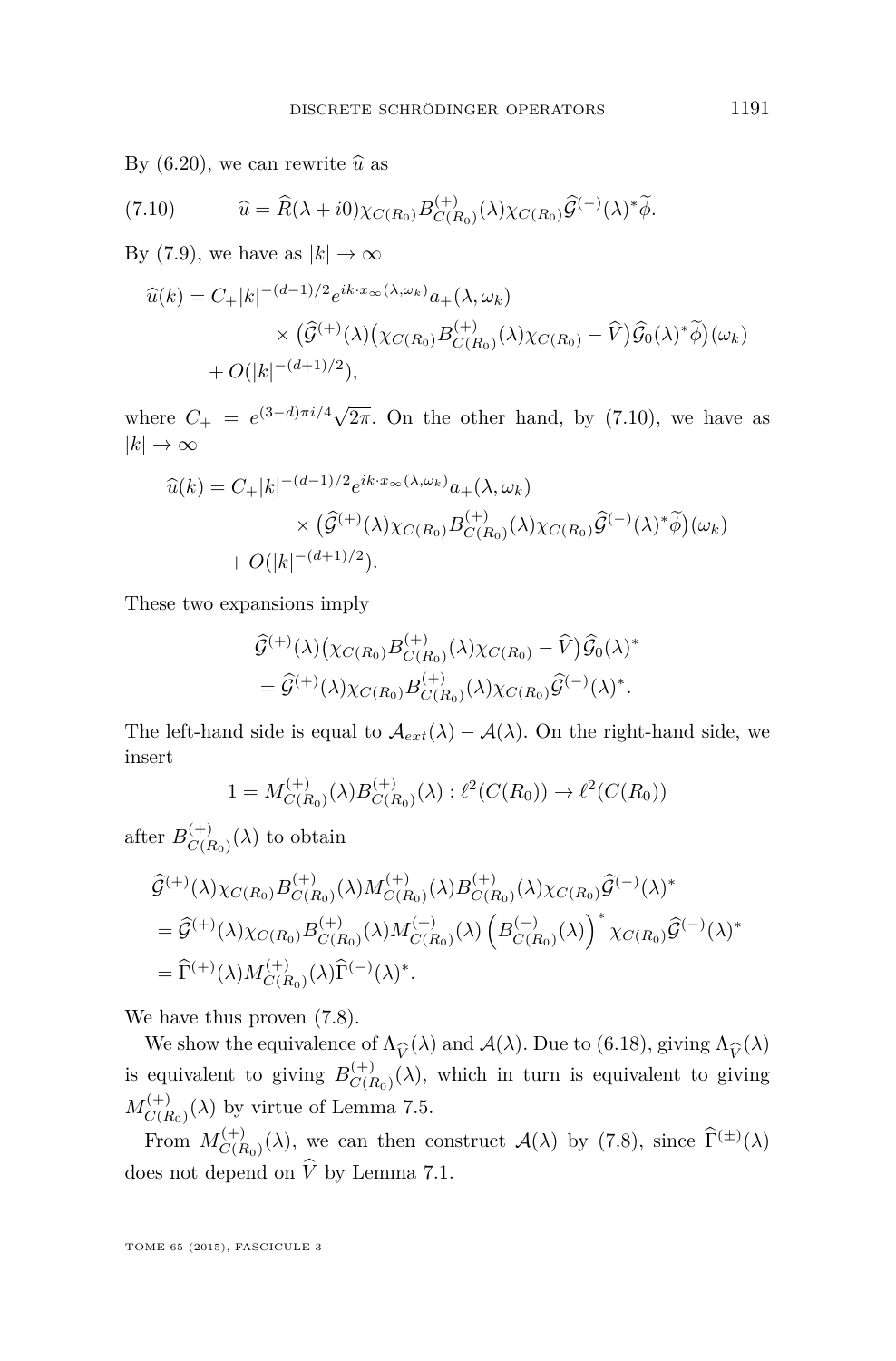By  $(7.8)$ , we have

$$
\begin{split} &\widehat{\Gamma}^{(+)}(\lambda)^* \left( \mathcal{A}_{ext}(\lambda) - \mathcal{A}(\lambda) \right) \widehat{\Gamma}^{(-)}(\lambda) \\ &= \widehat{\Gamma}^{(+)}(\lambda)^* \widehat{\Gamma}^{(+)}(\lambda) M_{C(R_0)}^{(+)}(\lambda) \widehat{\Gamma}^{(-)}(\lambda)^* \widehat{\Gamma}^{(-)}(\lambda). \end{split}
$$

Lemma [7.4](#page-37-0) implies that  $\hat{\Gamma}^{(\pm)}(\lambda)^*\hat{\Gamma}^{(\pm)}(\lambda)$  is 1 to 1 on the finite dimensional space  $\ell^2(C(R_0))$ , hence bijective. Therefore, one can construct  $M_{C(F)}^{(+)}$  $C(R_0)$ <sup>( $\lambda$ )</sup> from  $A(\lambda)$ .

#### **8. Reconstruction from the D-N map**

In this section, we reconstruct *V* from the D-N map  $\Lambda_{\widehat{V}}(\lambda)$ .

#### **8.1. Some properties of Schrödinger matrices**

We identify  $-\Delta_{disc}$  and  $\Lambda_{\widehat{V}}(\lambda)$  with matrices as follows. Let  $n^{(1)}, \dots, n^{(\nu)}$ <br>*i*,  $\stackrel{\circ}{\sim}$  *cm*,  $\stackrel{\circ}{\sim}$  *(v*+*l*) and there in 20. We not are vertices in  $\hat{\Omega}_{int}$  and  $n^{(\nu+1)}, \cdots, n^{(\nu+\mu)}$  are those in  $\partial \Omega_{int}$ . We put

$$
\mathcal{N}_0 = \{n^{(1)}, \cdots, n^{(\nu)}\}, \quad \mathcal{N}_1 = \{n^{(\nu+1)}, \cdots, n^{(\nu+\mu)}\},
$$

and

$$
\widetilde{\deg}_{\Omega_{int}}(n) = \begin{cases} \n\# \{ m \in \Omega_{int} ; \ m \sim n \} = 2d, & n \in \overset{\circ}{\Omega}_{int}, \\ \n\# \{ m \in \overset{\circ}{\Omega}_{int} ; \ m \sim n \} = 1, & n \in \partial\Omega_{int}. \n\end{cases}
$$

In view of the Laplacian on graphs, we construct a  $(\nu + \mu) \times (\nu + \mu)$  matrix  $\mathbf{H}_0 = (h_{ij}^0)$  as follows (For the definition, see also [\[5\]](#page-47-0)).

$$
\mathbf{H}_{0} = \frac{1}{4}(\mathbf{D} - \mathbf{A}),
$$

$$
\mathbf{D} = (d_{ij}), \quad d_{ij} = \begin{cases} \widetilde{\deg}_{\Omega_{int}}(n^{(i)}) & (i = j) \\ 0 & (i \neq j) \end{cases},
$$

$$
\mathbf{A} = (a_{ij}), \quad a_{ij} = \begin{cases} 1, & \text{if } n^{(i)} \sim n^{(j)} \text{ for } n^{(i)} \in \overset{\circ}{\Omega}_{int} \text{ or } n^{(j)} \in \overset{\circ}{\Omega}_{int}, \\ 0, & \text{if } n^{(i)} \not\sim n^{(j)}, \text{ or } n^{(i)}, n^{(j)} \in \partial\Omega_{int}. \end{cases}
$$

The potential  $\hat{V}$  is identified the diagonal matrix  $\mathbf{V} = (v_{ij})$  with

$$
v_{ij} = \begin{cases} \n\widehat{V}(n^{(i)}) & (i = j, \ i \leq \nu) \\ \n0 & (i \neq j \text{ or } i \geq \nu + 1) \n\end{cases}.
$$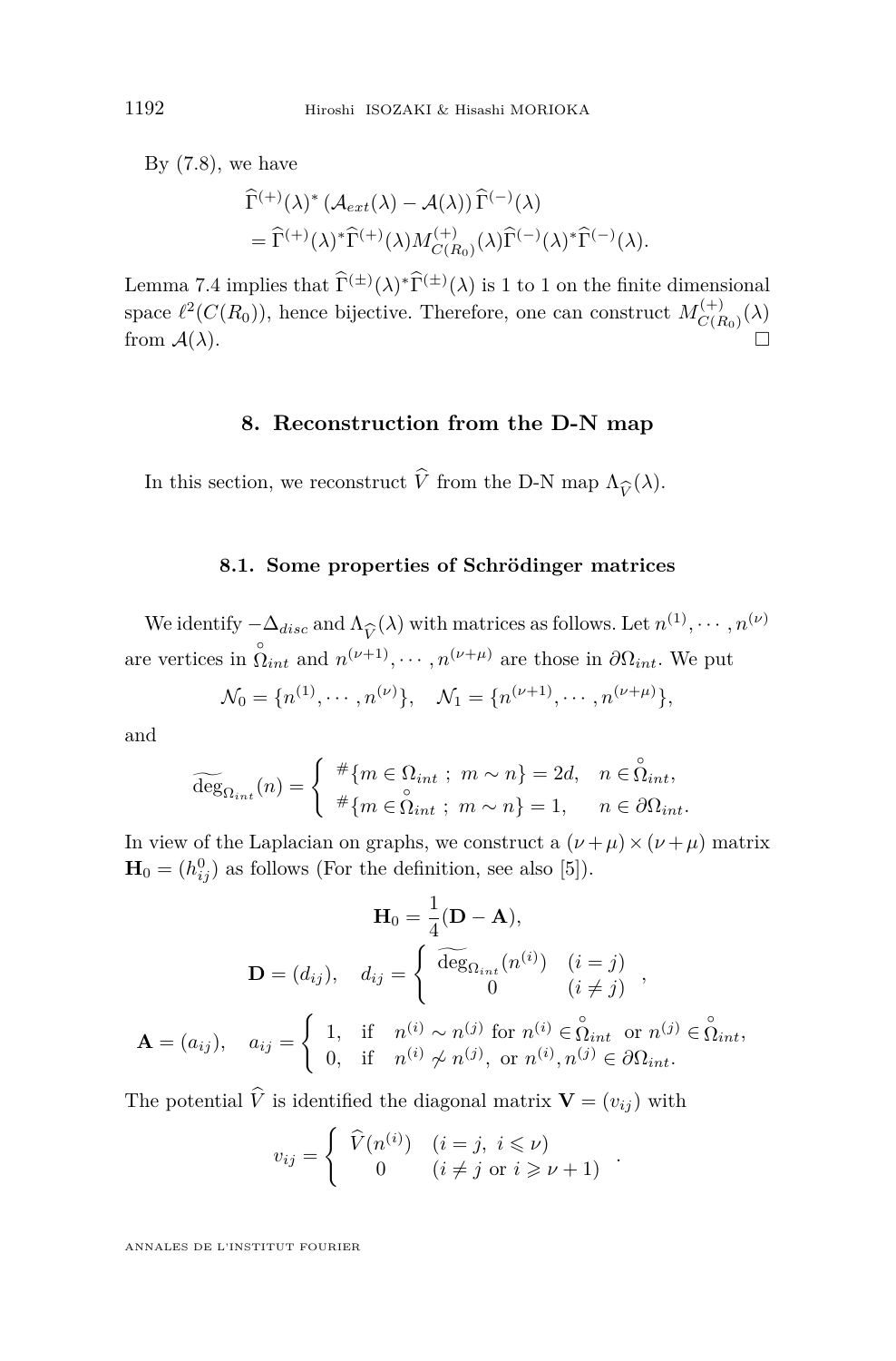<span id="page-41-0"></span>Then  $\hat{H} = \hat{H}_0 + \hat{V}$  corresponds to the symmetric matrix  $\mathbf{H} = \mathbf{H}_0 + \mathbf{V}$ . Moreover, identifying  $\widehat{u}$  with a vector  $(\widehat{u}(\mathcal{N}_0), \widehat{u}(\mathcal{N}_1)) \in \mathbb{C}^{\nu+\mu}$ , the equation

(8.1) 
$$
(-\Delta_{disc} + \widehat{V})\widehat{u} = 0 \text{ in } \widehat{\Omega}_{int},
$$

is rewritten as

(8.2) 
$$
\mathbf{H}(\mathcal{N}_0;\mathcal{N}_1)\widehat{u}(\mathcal{N}_1)+\mathbf{H}(\mathcal{N}_0;\mathcal{N}_0)\widehat{u}(\mathcal{N}_0)=0,
$$

where by  $\mathbf{H}(\mathcal{N}_i;\mathcal{N}_j)$  we mean a matrix of size  $^{\#}\mathcal{N}_i \times \^{\#}\mathcal{N}_j$ . The D-N map  $\Lambda_{\widehat{V}} : \widehat{u}(\mathcal{N}_1) \to \widehat{g}$  is rewritten as

(8.3) 
$$
\mathbf{H}(\mathcal{N}_1;\mathcal{N}_1)\widehat{u}(\mathcal{N}_1)+\mathbf{H}(\mathcal{N}_1;\mathcal{N}_0)\widehat{u}(\mathcal{N}_0)=\widehat{g}(\mathcal{N}_1).
$$

Taking into account the Dirichlet data

$$
\widehat{u}|_{\partial\Omega_{int}} = f,
$$

the above two equations are rewritten as (8.5)

$$
\begin{pmatrix}\n\mathbf{H}(\mathcal{N}_0; \mathcal{N}_0) & \mathbf{H}(\mathcal{N}_0; \mathcal{N}_1) \\
\mathbf{H}(\mathcal{N}_1; \mathcal{N}_0) & \mathbf{H}(\mathcal{N}_1; \mathcal{N}_1)\n\end{pmatrix}\n\begin{pmatrix}\n\widehat{u}(\mathcal{N}_0) \\
\widehat{f}(\mathcal{N}_1)\n\end{pmatrix} = \begin{pmatrix}\n\mathbf{0} \\
\widehat{\phi}(\widehat{f})\n\end{pmatrix}, \quad \widehat{\phi}(\widehat{f}) := \widehat{g}(\mathcal{N}_1).
$$

Assume that zero is not a Dirichlet eigenvalue of  $-\Delta_{disc} + \hat{V}$ , which means that if  $\hat{u}(\mathcal{N}_1) = 0$  in (8.2), then  $\hat{u}(\mathcal{N}_0) = 0$ . Hence  $\mathbf{H}(\mathcal{N}_0; \mathcal{N}_0)$  is nonsingular. Then by using (8.2), the D-N map corresponds to the  $\mu \times \mu$ matrix (8.6)

$$
\mathbf{\Lambda}_{\widehat{\mathbf{V}}}\widehat{\widehat{f}}(\mathcal{N}_1) := \mathbf{H}(\mathcal{N}_1;\mathcal{N}_1)\widehat{f}(\mathcal{N}_1) - \mathbf{H}(\mathcal{N}_1;\mathcal{N}_0)\mathbf{H}(\mathcal{N}_0;\mathcal{N}_0)^{-1}\mathbf{H}(\mathcal{N}_0;\mathcal{N}_1)\widehat{f}(\mathcal{N}_1).
$$

To simplify the explanation, we translate  $\Omega_{int}$  so that

(8.7) 
$$
\overset{\circ}{\Omega}_{int} = \{ n \in \mathbb{Z}^d \ ; \ 1 \leqslant n_j \leqslant M, \ j = 1, \cdots, d \}
$$

for a positive integer *M*. We put

$$
\partial \Omega_j^+ = \{ n \in \partial \Omega_{int} ; n_j = M + 1 \},
$$
  

$$
\partial \Omega_j^- = \{ n \in \partial \Omega_{int} ; n_j = 0 \}, \quad j = 1, \dots, d.
$$

LEMMA 8.1. — Given a partial Dirichlet data  $\hat{f}$  on  $\partial \Omega_{int} \setminus \partial \Omega_1^+$  and a partial Neumann data  $\hat{g}$  on  $\partial \Omega_1^-$ , there is a unique solution  $\hat{u}$  on  $\hat{\Omega}_{int} \cup \partial \Omega_1^+$ to the equation

(8.8) 
$$
\begin{cases} (-\Delta_{disc} + \widehat{V})\widehat{u} = 0 & \text{in } \widehat{\Omega}_{int}, \\ \widehat{u} = \widehat{f} & \text{on } \partial \Omega_{int} \setminus \partial \Omega_{1}^{+}, \\ \partial_{\nu}^{\Omega_{int}} \widehat{u} = \widehat{g} & \text{on } \partial \Omega_{1}^{-} . \end{cases}
$$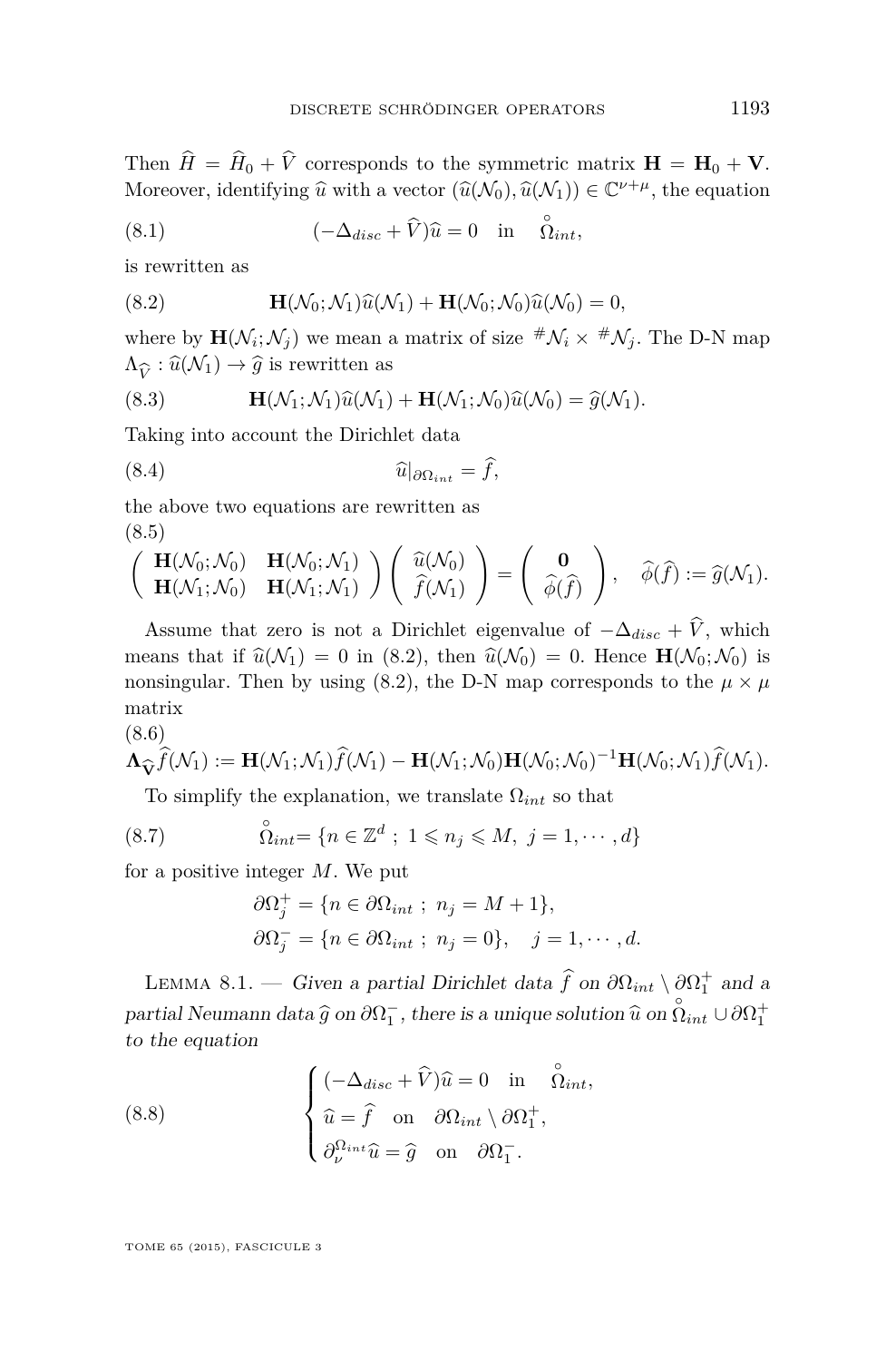<span id="page-42-0"></span>Proof. — From the boundary values  $\widehat{f}(0, n_2, \dots, n_d)$  and  $\widehat{g}(0, n_2, \dots, n_d)$ , we can determine uniquely  $\hat{u}(1, n_2, \dots, n_d)$  for all  $1 \leq n_i \leq M$  for  $j =$  $2, \cdots, d$ :

$$
\widehat{u}(1, n_2, \cdots, n_d) = -4 \widehat{g}(0, n_2, \cdots, n_d) + \widehat{f}(0, n_2, \cdots, n_d).
$$

From the equality  $((-\Delta_{disc} + \hat{V})\hat{u})(1, n_2, \dots, n_d) = 0$  and the Dirichlet data  $f|_{\partial\Omega_j^{\pm}}$  for  $j = 2, \dots, d$ , we can compute  $\widehat{u}(2, n_2, \dots, n_d)$  as follows:

$$
\frac{1}{4}\hat{u}(2, n_2, \dots, n_d)
$$
\n
$$
= -\frac{1}{4} \sum_{j=2}^d \sum_{\alpha=\pm 1} \hat{u}(1, n_2, \dots, n_j + \alpha, \dots, n_d) - \frac{1}{4} \hat{f}(0, n_2, \dots, n_d)
$$
\n
$$
+ \frac{d}{2}\hat{u}(1, n_2, \dots, n_d) + \hat{V}(1, n_2, \dots, n_d)\hat{u}(1, n_2, \dots, n_d),
$$

for all  $1 \leq n_j \leq M$ ,  $j = 2, \dots, d$ . We repeat this procedure to compute  $\widehat{u}(n)$  for all  $n_1 = 1, \cdots, M + 1$ .

For subsets  $A, B \subset \partial \Omega_{int}$ , we denote the associated submatrix of  $\Lambda_{\widehat{\mathbf{V}}}$  by  $\widehat{\mathbf{C}}(B; A)$ .  $\Lambda_{\widehat{\mathbf{V}}}(B;A)$ *.* 

COROLLARY 8.2. — Let  $\hat{u}$  be the solution of [\(8.1\)](#page-41-0), [\(8.4\)](#page-41-0). If  $\hat{f} = 0$  on  $\partial\Omega_{int} \setminus \partial\Omega_1^+, \Lambda_{\widehat{V}} \widehat{f} = 0$  on  $\partial\Omega_1^-,$  then  $\widehat{u} = 0$  in  $\Omega_{int}$ .

COROLLARY 8.3. — The submatrix  $\Lambda_{\widehat{V}}(\partial \Omega_1^-; \partial \Omega_1^+)$  is nonsingular, i.e.<br>  $\widehat{\alpha}(\partial \Omega_1^-; \partial \Omega_1^+) : \partial \Omega_1^+ \to \partial \Omega_1^-$  is a bijection.  $\Lambda_{\widehat{\mathbf{V}}}(\partial \Omega_1^-;\partial \Omega_1^+) : \partial \Omega_1^+ \to \partial \Omega_1^-$  is a bijection.

Proof. Suppose  $\hat{f} = 0$  on  $\partial \Omega_{int} \setminus \partial \Omega_1^+$  and  $\Lambda_{\widehat{V}} \hat{f} = 0$  on  $\partial \Omega_1^-$ . By Corollary<br>2 the solution  $\hat{u}$  of (8.1), (8.4) vanishes identically Hence  $\hat{f} = 0$  on  $\partial \Omega_1^+$ 8.2, the solution  $\hat{u}$  of [\(8.1\)](#page-41-0), [\(8.4\)](#page-41-0) vanishes identically. Hence  $\hat{f} = 0$  on  $\partial \Omega_1^+$ .<br>This implies that  $\Lambda_+(\partial \Omega^-_+,\partial \Omega^+)$  is poppingular This implies that  $\Lambda_{\widehat{V}}(\partial \Omega_1^-; \partial \Omega_1^+)$  is nonsingular.  $\Box$ 

COROLLARY 8.4. — Given D-N map  $\Lambda_{\widehat{V}}$ , partial Dirichlet data  $\widehat{f}_2$  on<br> $\Lambda_{\widehat{V}}$  and partial Neumann data  $\widehat{g}$  on  $\partial O^-$  there exists a unique  $\widehat{f}$  $\partial\Omega_{int} \setminus \partial\Omega_1^+$  and partial Neumann data  $\hat{g}$  on  $\partial\Omega_1^-$ , there exists a unique  $\hat{f}$ on  $\partial\Omega_{int}$  such that  $\hat{f} = \hat{f}_2$  on  $\partial\Omega_{int} \setminus \partial\Omega_1^+$  and  $\Lambda_{\widehat{V}} \hat{f}|_{\partial\Omega_1^-} = \hat{g}$  on  $\partial\Omega_1^-$ .

Proof. We seek  $\hat{f}$  such that

$$
\Lambda_{\widehat{\mathbf{V}}}\widehat{f}|_{\partial\Omega_1^-} = \Lambda_{\widehat{\mathbf{V}}}(\partial\Omega_1^-;\partial\Omega_1^+)\widehat{f}_1 + \Lambda_{\widehat{\mathbf{V}}}(\partial\Omega_1^-;\partial\Omega_{int}\setminus\partial\Omega_1^+)\widehat{f}_2 = \widehat{g},
$$

where  $f_1 = f|_{\partial \Omega_1^+}$ . By Corollary 8.3, we take

$$
\widehat{f}_1 = (\Lambda_{\widehat{\mathbf{V}}}(\partial \Omega_1^-;\partial \Omega_1^+))^{-1} (\widehat{g} - \Lambda_{\widehat{\mathbf{V}}}(\partial \Omega_1^-;\partial \Omega_{int} \setminus \partial \Omega_1^+)\widehat{f}_2).
$$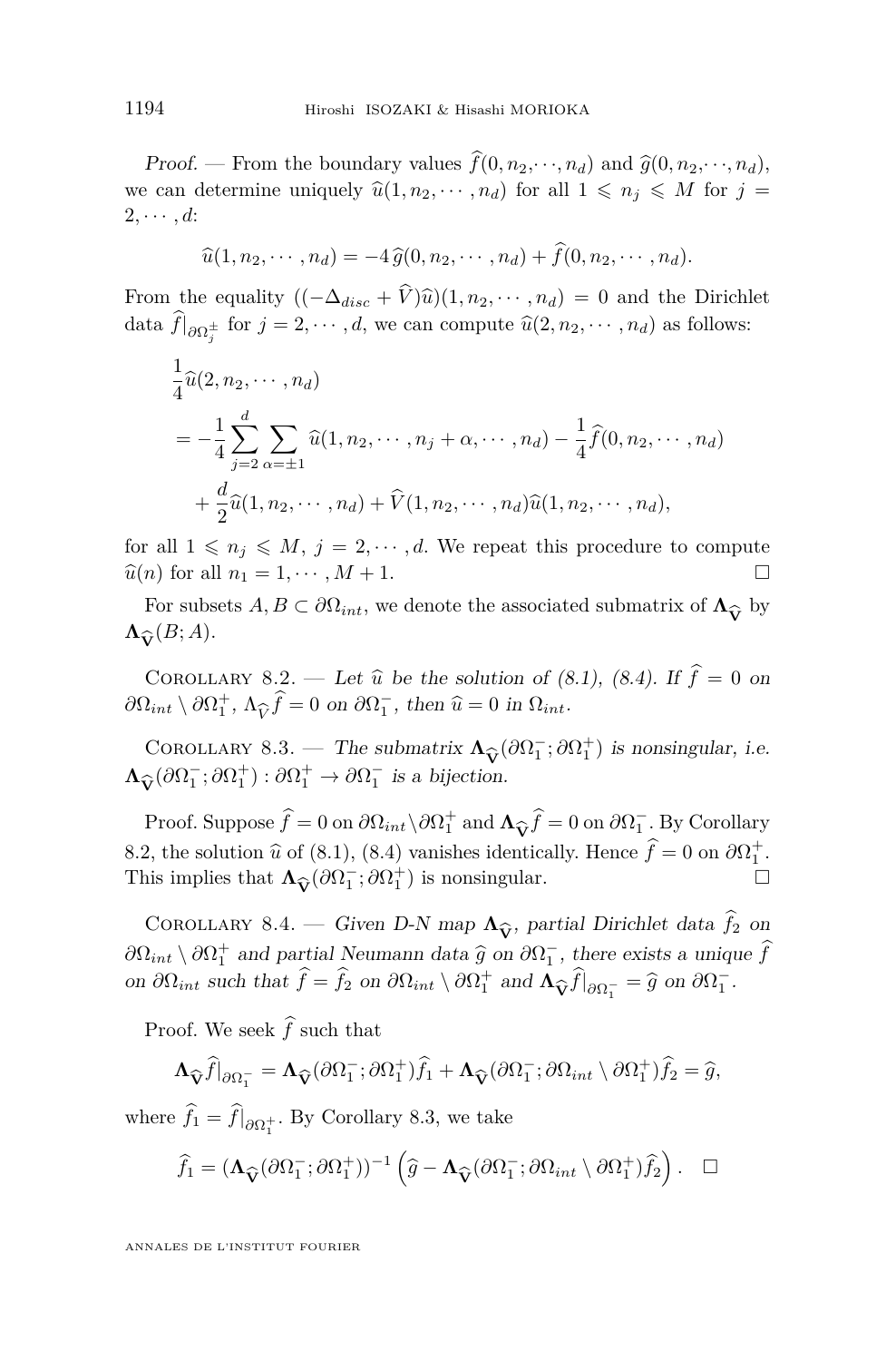#### **8.2.** Reconstruction procedure from  $\Lambda_{\widehat{\mathbf{V}}}$

<span id="page-43-0"></span>We can now reconstruct *V* from  $\Lambda_{\hat{V}}$ . When  $d = 2$ , the procedure has en already given in [4], [3], [19]. For  $d \geq 3$ , we generalize this method as been already given in [\[4\]](#page-47-0), [\[3\]](#page-47-0), [\[19\]](#page-48-0). For  $d \geq 3$ , we generalize this method as follows.



Figure 8.1. The shape of  $C_1(0)$  in the case  $d = 3$ .

We introduce the cone with vertex  $n \in \Omega_{int}$  by

(8.9) 
$$
C_1(n) = \left\{ m \in \Omega_{int} ; \sum_{k \neq 1} |m_k - n_k| \leqslant -(m_1 - n_1) \right\}.
$$

If  $\hat{u}$  satisfies the equation [\(8.8\)](#page-41-0), we have

(8.10) 
$$
\widehat{u}(n) = \sum_{m \in C_1(n) \setminus \{n\}} c_m \widehat{u}(m)
$$

for some constants  $c_m$ . In particular, if  $\hat{u}(m) = 0$  for all  $m \in C_1(n) \setminus \{n\}$ , we see that  $\hat{u}(n) = 0$  from (8.10) (See also Figure 8.1).

Let  $\Pi(p)$  be the rectangular domain defined by (8.11)  $\Pi(p) = \{(n_1, \dots, n_d) \in \Omega_{int}; n_1 + n_d = p, 1 \leq n_i \leq M \ (2 \leq i \leq d - 1)\},\$ where *M* is from [\(8.7\)](#page-41-0), and for  $r' = (r_2, \dots, r_{d-1}) \in [1, M]^{d-2}$ , we consider its section

(8.12) 
$$
\Pi(p; r') = \{(n_1, n', n_d) \in \Pi(p) ; n' = r'\}.
$$

For  $d = 3$ , see Figure [8.2.](#page-44-0)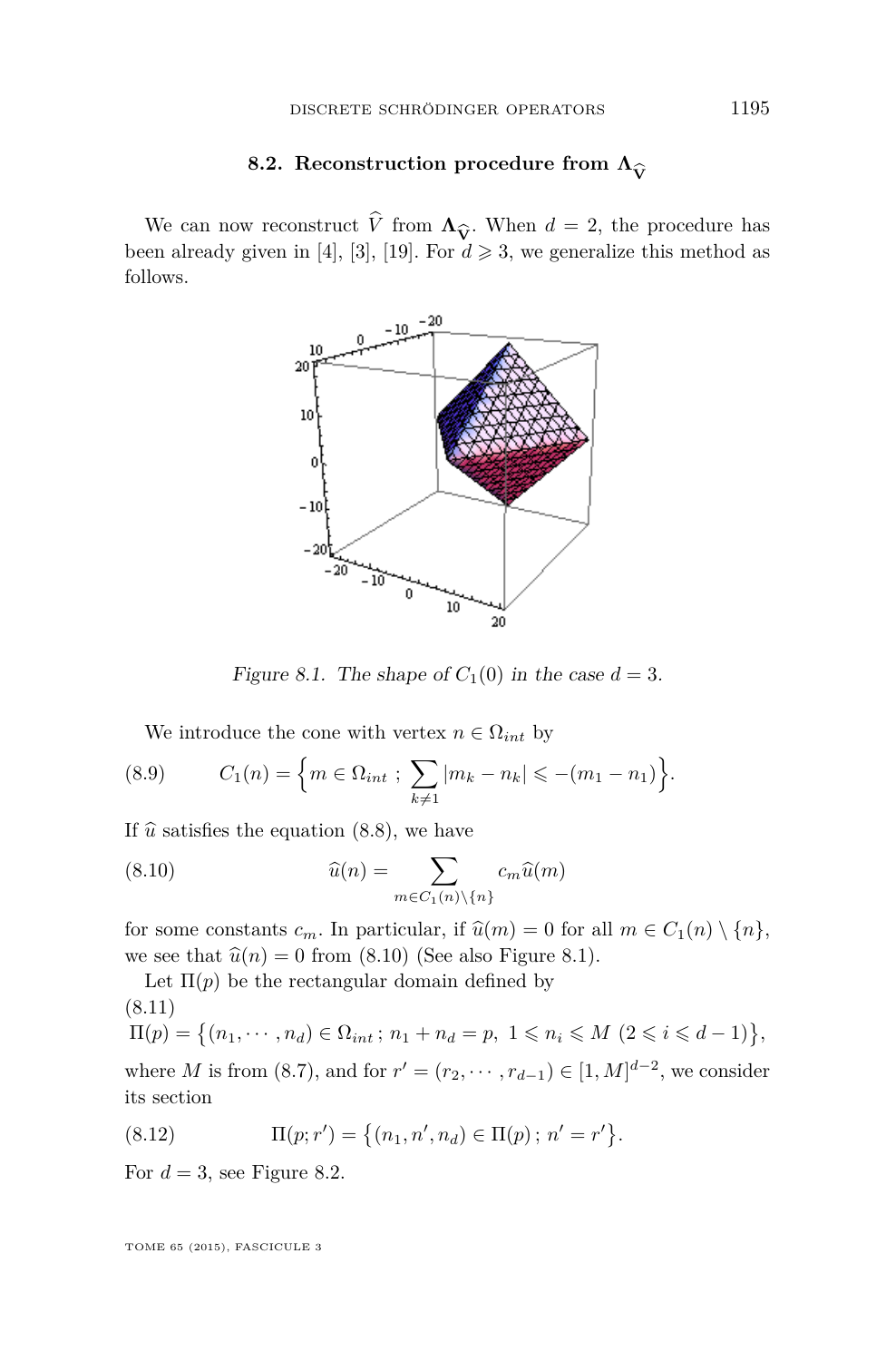<span id="page-44-0"></span>

Figure 8.2. Situation of Lemma 8.5.

LEMMA 8.5. → Assume  $M + 1 < p \le 2M$ , and take a point ( $p - M 1, r', M+1) \in \Pi(p; r')$ . Let  $\hat{u}$  be the solution of [\(8.8\)](#page-41-0) with Dirichlet bound-<br>one data  $\hat{f}$  such that ary data  $\hat{f}$  such that

$$
\begin{cases} \widehat{f}(p-M-1,r',M+1) = 1, \\ \widehat{f} = 0 \quad \text{on} \quad \partial \Omega_{int} \setminus (\partial \Omega_1^+ \cup \{(p-M-1,r',M+1)\}), \end{cases}
$$

and Neumann data  $\hat{g} = 0$  on  $\partial \Omega_1^-$ . Then we have

(8.13) 
$$
\begin{cases} \hat{u}(n) = 0 & \text{if } n_1 + n_d < p, \\ \hat{u}(n) = 0 & \text{if } n_1 + n_d = p, n' \neq r' \end{cases}
$$

(8.14)

$$
\widehat{u}(p - M - 1 + i, r', M + 1 - i) = (-1)^i
$$
 for  $p - M - 1 + i \le M + 1$ .

*,*

If  $p = M + 1$ , taking the Dirichlet data  $\hat{f}$  such that

$$
\begin{cases} \widehat{f}(0,r',M) = 1, \\ \widehat{f} = 0 \quad \text{on} \quad \partial \Omega_{int} \setminus (\partial \Omega_1^+ \cup \{(0,r',M)\}), \end{cases}
$$

we have the same assertion.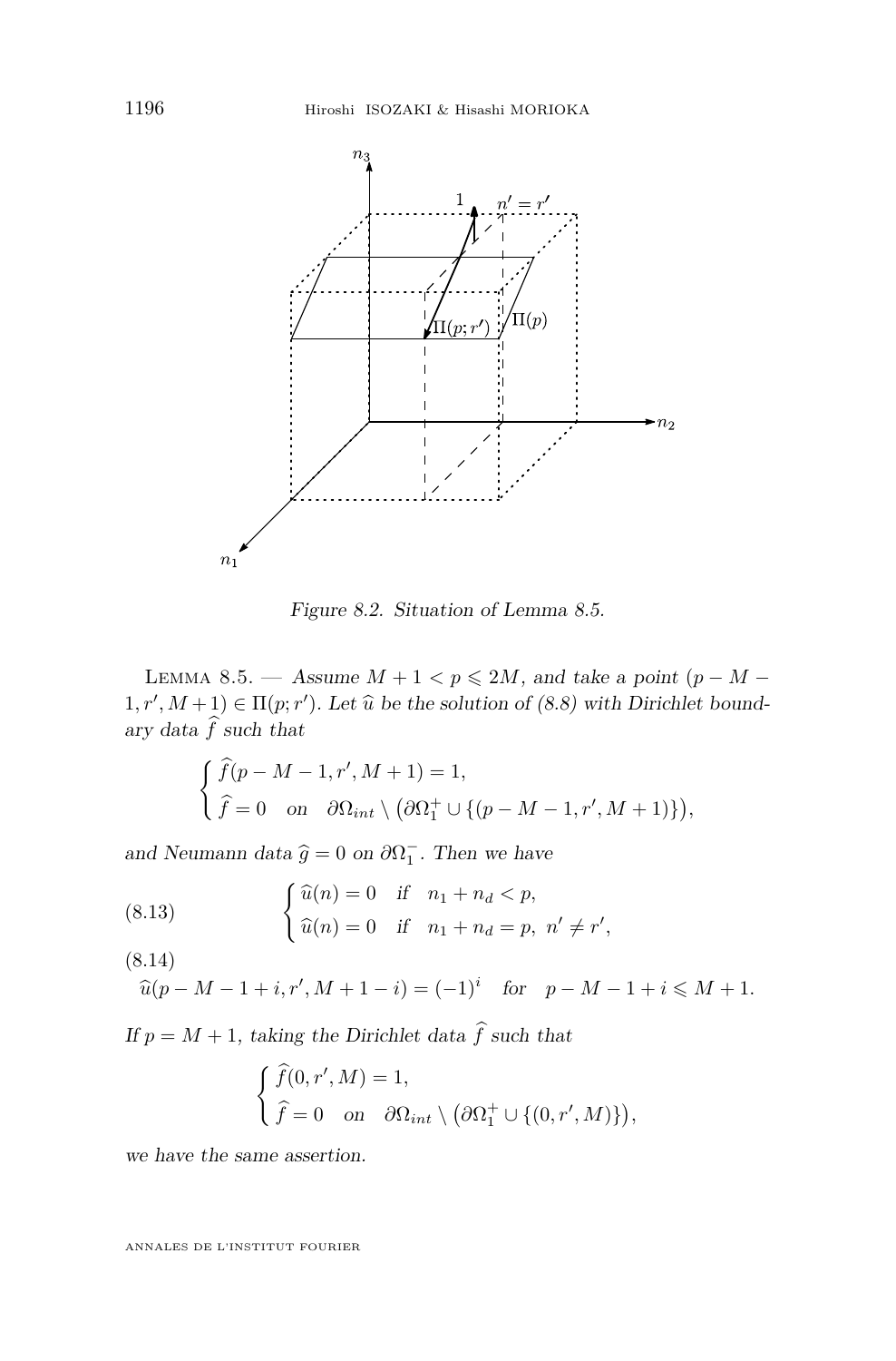Proof. — We put  $m = (p - M - 1, r', M + 1)$ . First we show that  $m \notin$ *C*<sub>1</sub>(*n*), if  $n_1 + n_d < p$ . In fact,

$$
-(m_1 - n_1) = n_1 - (p - M - 1) < p - n_d - (p - M - 1) = M + 1 - n_d,
$$

and on the other hand,

$$
\sum_{k\neq 1} |m_k - n_k| \geq |m_d - n_d| = M + 1 - n_d.
$$

Then, in view of the condition for *f*, the Neumann data  $\partial_{\nu} \hat{u}|_{\partial \Omega_1^-} = 0$  and  $(0, 10)$  $(8.10)$ , we have  $\hat{u}(n) = 0$  if  $n_1 + n_d < p$ .

Assume that  $n_1 + n_d = p$  and  $n' \neq r'$ . (See Figure 8.3.) Then

$$
-(m_1 - n_1) = M + 1 - n_d.
$$

On the other hand, since  $n' \neq r'$ , we see that

$$
\sum_{k\neq 1} |m_k - n_k| > |m_d - n_d| = M + 1 - n_d.
$$

They imply  $m \notin C_1(n)$ , hence  $\hat{u}(n) = 0$  as above.

Let us prove [\(8.14\)](#page-44-0). Using the equation

$$
((-\Delta_{disc} + \widehat{V})\widehat{u})(p - M - 1, r', M) = 0,
$$

and the fact that

$$
\hat{u} = 0
$$
 for  $n_1 + n_d < p$ ,  $\hat{u}(p - M - 1, r', M + 1) = 1$ ,

we have  $\hat{u}(p-M, r', M) = -1$ . Here we do not use the value of the potential  $\hat{u}(p-M, r', M)$  (See Figure 2.4.) Perception this proceedure, we see  $\hat{u}(p, m, m')$  $\hat{V}(p-M,r',M)$ . (See Figure [8.4.](#page-46-0)) Repeating this procedure, we see  $\hat{u}(p-M, 1+i, s', M+1-i)$ *M* − 1 + *i*,  $r'$ ,  $M$  + 1 − *i*) = (−1)<sup>*i*</sup> inductively.  $\Box$ 



Figure 8.3. Extension of the solution for the case [\(8.13\)](#page-44-0).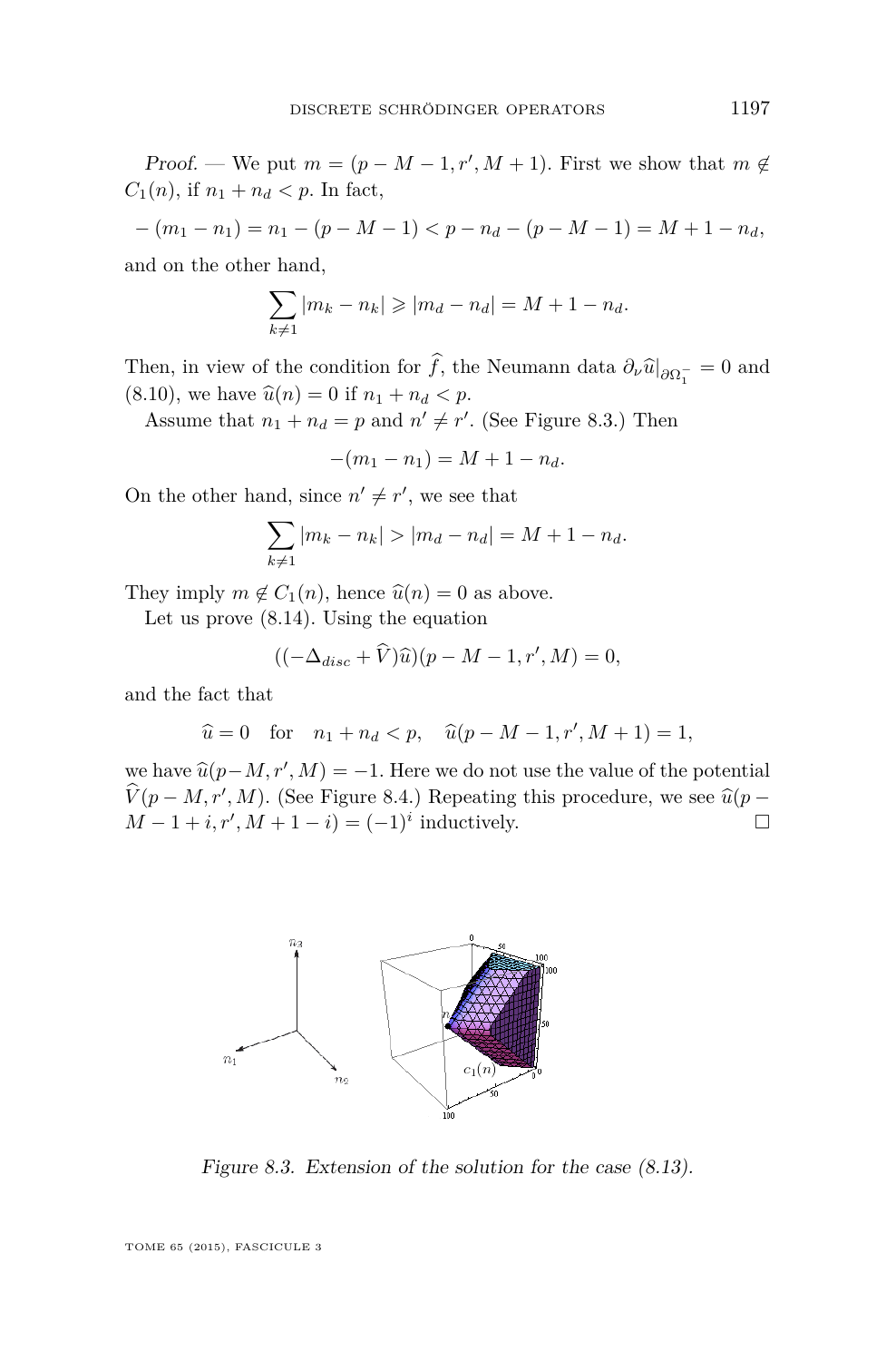<span id="page-46-0"></span>

Figure 8.4. Extension of the solution for the case [\(8.14\)](#page-44-0).

Now we show the reconstruction procedure.

**1st step.** We construct the boundary data  $\hat{f}$  such that

$$
\begin{cases}\n\widehat{f}(M-1,r',M+1) = 1, \\
\widehat{f} = 0 \text{ on } \partial\Omega_{int} \setminus (\partial\Omega_1^+ \cup \{(M-1,r',M+1)\}), \\
\Lambda_{\widehat{V}} \widehat{f} = 0 \text{ on } \partial\Omega_1^-, \\
\end{cases}
$$

by Corollary [8.4.](#page-42-0) Then the solution  $\hat{u}$  of [\(8.1\)](#page-41-0) and [\(8.4\)](#page-41-0) satisfies the as-<br>cumption of Lamma 8.5. By virtue of Lamma 8.8, we have sumption of Lemma [8.5.](#page-44-0) By virtue of Lemma [8.8,](#page-41-0) we have

$$
\widehat{u}(n) = \begin{cases}\n-1 & (n = (M, r', M)), \\
0 & (\text{other } n \in \widehat{\Omega}_{int}).\n\end{cases}
$$

Then, using the equality

$$
((-\Delta_{disc} + \widehat{V})\widehat{u})(M, r', M) = 0
$$

and the boundary value  $\widehat{f}(M + 1, r', M)$ , we can compute the value  $\hat{V}(M, r', M)$ . Applying this procedure for all *r'*, we recover  $\hat{V}$  on all vertices  $(n_1, r', n_d)$  such that  $n_1 + n_d = 2M$ .

**2nd step.** Assume that we have recovered  $\hat{V}$  on vertices such that  $n_1+n_d$ *p* for  $M + 1 < p \le 2M$ . We construct the boundary data  $\hat{f}$  such that

$$
\begin{cases}\n\widehat{f}(p - M - 1, r', M + 1) = 1, \\
\widehat{f} = 0 \text{ on } \partial\Omega_{int} \setminus (\partial\Omega_1^+ \cup \{(p - M - 1, r', M + 1)\}), \\
\Lambda_{\widehat{V}} \widehat{f} = 0 \text{ on } \partial\Omega_1^-.\n\end{cases}
$$

By the same argument as in Step 1, the solution  $\hat{u}$  of [\(8.1\)](#page-41-0) and [\(8.4\)](#page-41-0) satisfies [\(8.13\)](#page-44-0), [\(8.14\)](#page-44-0). Since we have already recovered  $\hat{V}$  on  $n_1 + n_d > p$ , we can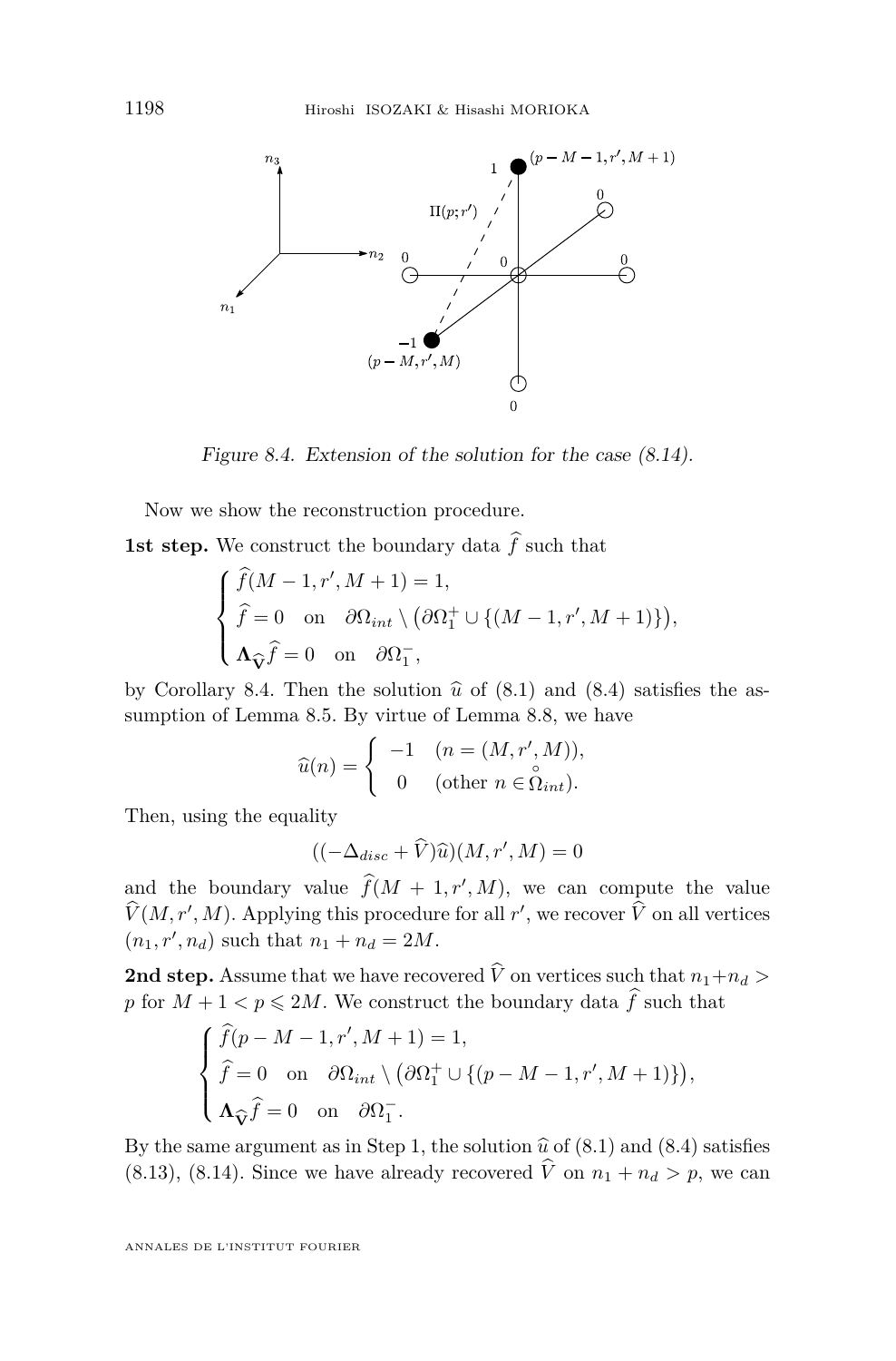<span id="page-47-0"></span>compute  $\hat{u}(n)$  on  $n_1 + n_d > p$  using the equation  $(-\Delta_{disc} + \hat{V})\hat{u} = 0$  and the boundary data  $\hat{f}$ . Hence, using the equality

$$
((-\Delta_{disc} + \widehat{V})\widehat{u})(p - M - 1 + i, r', M + 1 - i)) = 0,
$$

and the fact that  $\widehat{u}(p - M - 1 + i, r', M + 1 - i) = (-1)^i$ , we can compute  $V(p-M-1+i, r', M+1-i)$  for every *i*. Applying this procedure for all *r'*, we recover  $\hat{V}$  on all vertices  $(n_1, r', n_d)$  such that  $n_1 + n_d = p$  with  $M+1 < p \leqslant 2M$ .

**3rd step.** For  $p = M + 1$ , we construct the boundary data  $\hat{f}$  such that

$$
\begin{cases}\n\hat{f}(0, r', M) = 1, \\
\hat{f} = 0 \text{ on } \partial\Omega_{int} \setminus (\partial\Omega_1^+ \cup \{(0, r', M)\}), \\
\Lambda_{\widehat{\mathbf{V}}}\hat{f} = 0 \text{ on } \partial\Omega_1^-.\n\end{cases}
$$

By the same argument as in Step 1, the solution  $\hat{u}$  of [\(8.1\)](#page-41-0) and [\(8.4\)](#page-41-0) satisfies

$$
\widehat{u}(n) = \begin{cases}\n(-1)^{i-1} & (n = (i, r', M + 1 - i)), \\
0 & (n_1 + n_d < p \text{ or } n_1 + n_d = p, n' \neq r').\n\end{cases}
$$

Then we can compute  $\hat{V}(i, r', M + 1 - i)$  for every *i* as above.

**4th step.** In the case  $n_1 + n_d < M + 1$ , we have only to rotate the whole domain.

We have thus completed the proof of Theorem [1.1.](#page-3-0)

#### BIBLIOGRAPHY

- [1] S. Agmon & L. Hörmander, "Asymptotic properties of solutions of differential equations with simple characteristics", J. d'Anal. Math. **30** (1976), p. 1-38.
- [2] A. Bukhgeim, "Recovering the potential from Cauchy data in two dimensions", J. Inverse Ill-Posed Probl. **16** (2008), p. 19-34.
- [3] E. CURTIS, E. MOOERS & J. MORROW, "Finding the conductors in circular networks from boundary measurements", RAIRO Modél. Math. Anal. Numél. **28** (1994), p. 781-814.
- [4] E. CURTIS & J. MORROW, "The Dirichlet to Neumann map for a resistor network", SIAM J. Appl. Math. **51** (1991), p. 1011-1029.
- [5] J. Dodziuk, "Difference equations, isoperimetric inequality and transience of certain random walks", Trans. Amer. Math. Soc. **284** (1984), p. 787-794.
- [6] M. S. Eskina, "The direct and the inverse scattering problem for a partial difference equation", Soviet Math. Doklady **7** (1966), p. 193-197.
- [7] O. Y. IMANOUILOV, G. UHLMANN & M. YAMAMOTO, "The Calderón problem with partial Cauchy data in two dimensions", J. Amer. Math. Soc. **23** (2010), p. 655-691.
- [8] V. Isakov & A. Nachman, "Global uniqueness for a two-dimensional semilinear elliptic inverse problem", Trans. Amer. Math. Soc. **347** (1995), p. 3375-3390.
- [9] H. Isozaki, "Inverse spectral theory", in Topics In The Theory of Schrödinger Operators (H. Araki & H. Ezawa, eds.), World Scientific, 2003, p. 93-143.